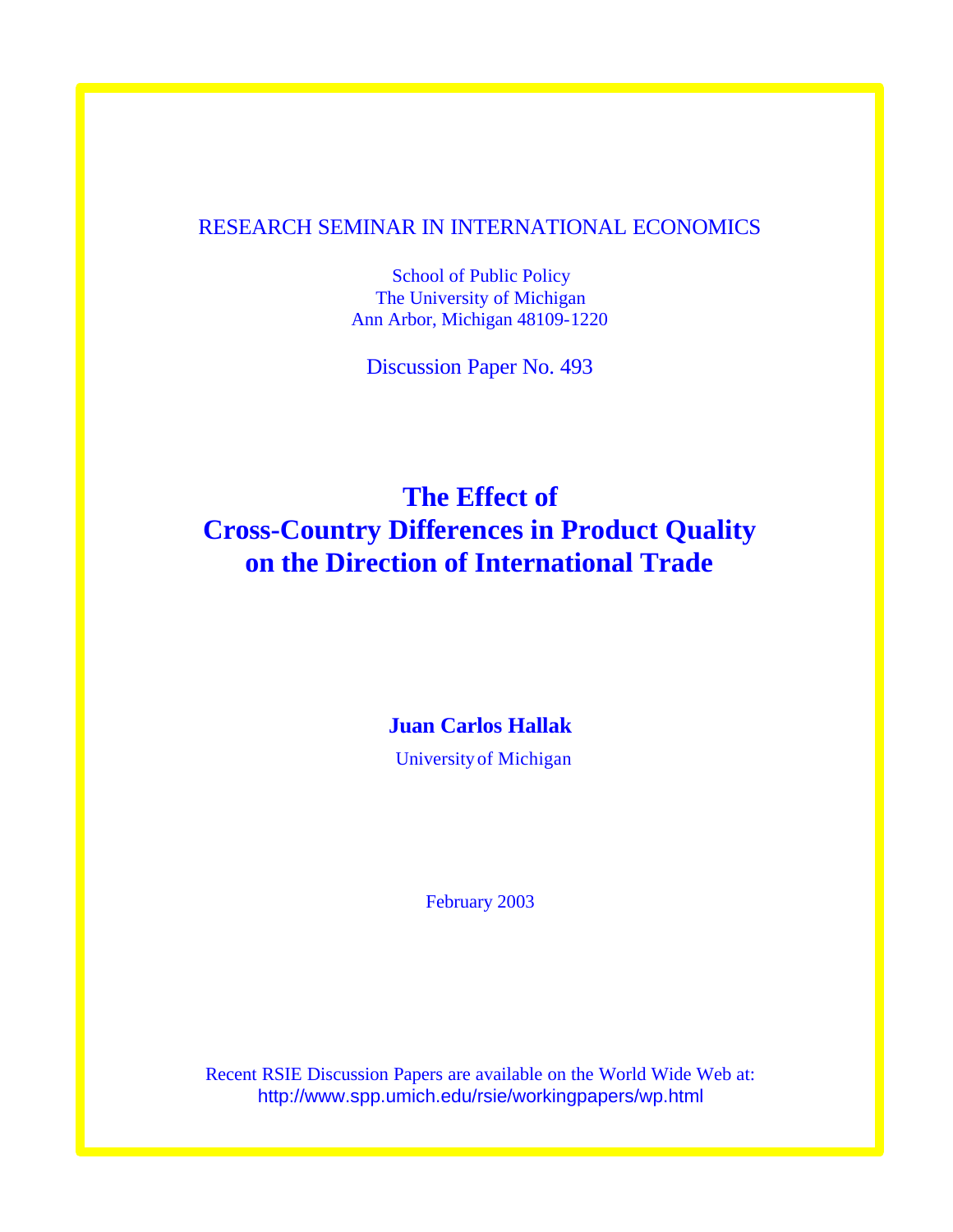# The Effect of Cross-Country Differences in Product Quality on the Direction of International Trade

Juan Carlos Hallak<sup>∗</sup>

University of Michigan

February 2003

#### Abstract

Despite considerable theoretical work predicting that product quality plays an important role in determining the direction of international trade, there is no empirical evidence on the existence and magnitude of such a quality effect on trade. In this paper, I provide a framework to estimate the impact of cross-country differences in product quality on bilateral trade flows. The model allows countries to differ both in the quality of goods they produce and in their aggregate demand for quality. It also takes into account other determinants of international trade, such as differences in factor proportions. I estimate the model using cross-sectional data on bilateral trade flows at the sectoral level. The empirical results confirm the theoretical prediction: rich countries import relatively more from countries that produce high-quality goods. Even though traditional determinants of comparative advantage are still the main driving force of trade, quality differences between countries have a significant effect on the pattern of international trade flows.

<sup>∗</sup>Department of Economics, 351C Lorch Hall, Ann Arbor, MI 48109. e-mail: hallak@umich.edu. I am grateful to Elhanan Helpman and Marc Melitz for their guidance and support throughout this project. I also thank Marios Angeletos, Robert Barro, Francesco Caselli, Alan Deardorff, Edwin Diewert, Doireann Fitzgerald, Jim Levinsohn, Rosa Matzkin, Ariel Pakes, John Sutton, and Silvana Tenreyro for helpful comments and suggestions.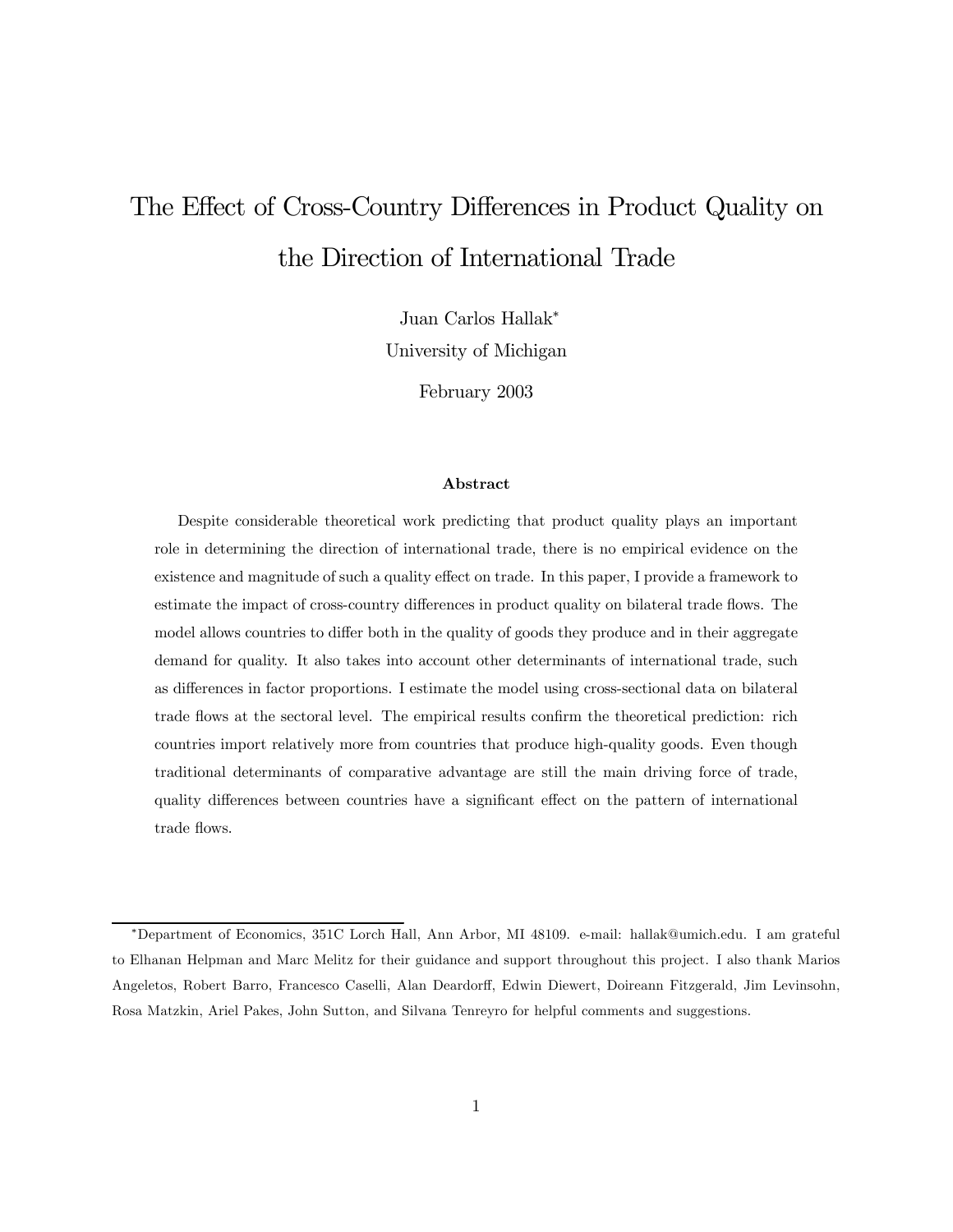# 1 Introduction

Large differences across countries in the export price of similar goods [Schott (2002), Hummels and Klenow (2002)] suggest that countries differ in the quality of the products they export. The differences are systematic: rich countries export high-quality goods and poor countries export lowquality goods. While traditional theories of international trade neglect the existence of quality differences across countries, a substantial amount of theoretical work predicts that quality plays an important role in the determination of international trade flows.

Linder (1961) first noted the role of product quality on trade. He argued that richer countries have a comparative advantage in the production of high-quality goods. He also argued that they spend larger proportions of their income on high-quality goods. He then concluded that the congruence of production and consumption patterns leads countries with similar income per capita to trade more with one another. This is the Linder hypothesis, one of the earliest theories explaining the effects of quality differences on international trade flows. It has received considerable attention for its contrast with the standard Heckscher-Ohlin theory, which predicts trade intensity to be higher between countries of *dissimilar* income per capita –as the latter reflects differences in relative factor endowments. More recent theoretical work has developed models to formalize quality effects on trade patterns. The theoretical findings suggest that differences in product quality across countries play a substantial role in the determination of international trade flows.<sup>1</sup>

There is mounting evidence on the role of factor proportions, differences in technology, geography, and border barriers, among other factors, in determining trade patterns. In contrast, and despite the theoretical findings, there is no relevant empirical evidence on the role of cross-country differences in product quality as a determinant of the direction of trade.<sup>2</sup> What evidence exists comes indirectly from tests of the Linder hypothesis. This literature typically uses the gravity equation as a benchmark<sup>3</sup>, and adds a "Linder term", a measure of income dissimilarity between pairs of countries. Even though the Linder hypothesis predicts a negative sign for the estimated co-

<sup>&</sup>lt;sup>1</sup>See Falvey and Kierzkowski (1987), Flam and Helpman (1987), Stokey (1991), Murphy and Shleifer (1997), and Brooks (2001).

<sup>&</sup>lt;sup>2</sup>Indeed, the most recent survey of the empirical evidence on the determinants of bilateral trade [Harrigan (2001)] cites no research on the role of quality.

<sup>&</sup>lt;sup>3</sup>The gravity equation, in its traditional form, postulates a log-linear relationship between the volume of bilateral trade, the GDP of each country, and the distance between the two.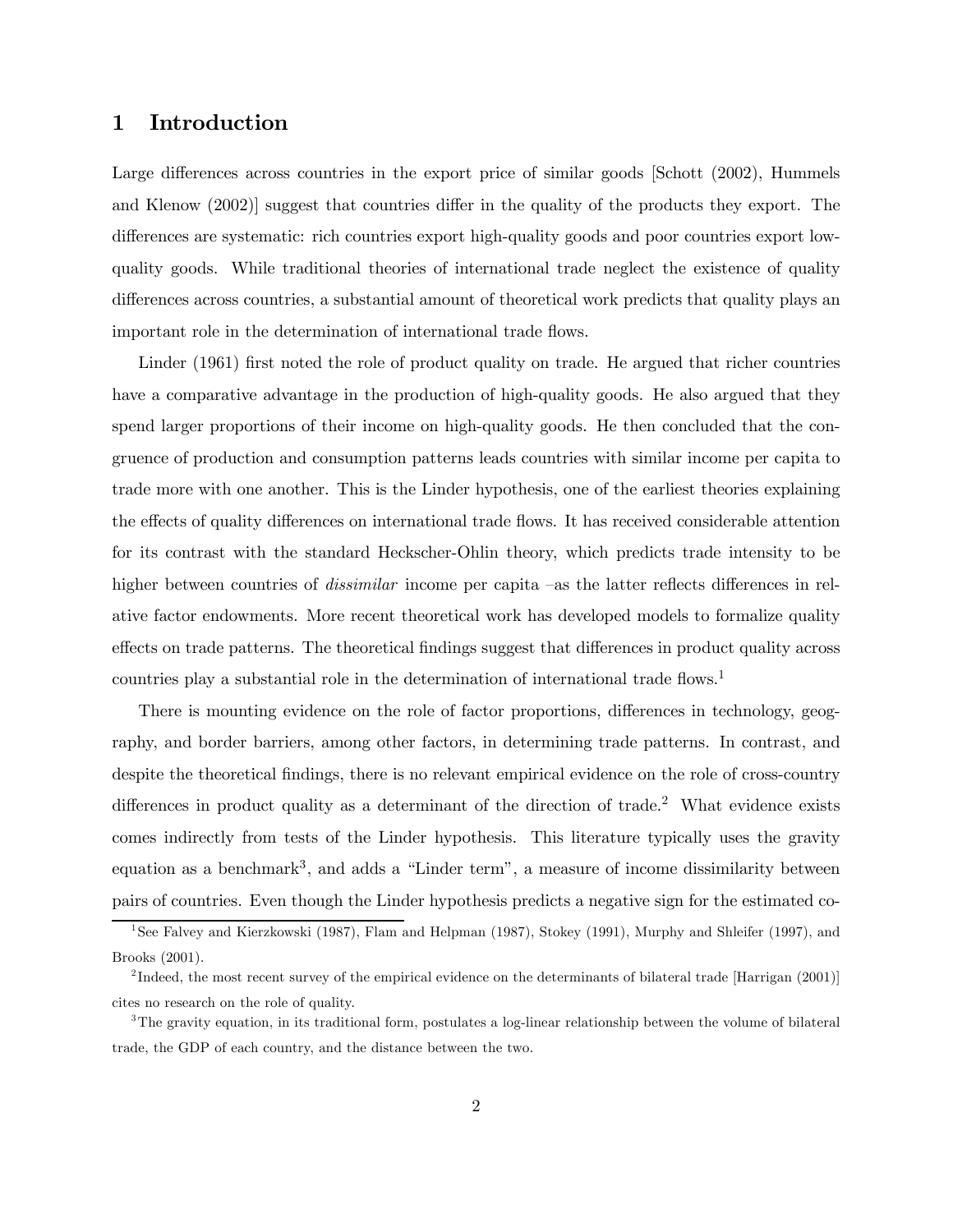efficient on the Linder term, the empirical results on the sign of this coefficient are mixed.<sup>4</sup> There is nevertheless an even more fundamental problem than failure to confirm the Linder hypothesis: the empirical framework used by this literature cannot separately identify the role of quality from the role of other determinants of trade. First, the prediction that the intensity of trade is higher between countries with similar income per capita can also result from (inter-sectoral) non-homotheticities in demand, which are not related to quality. This is the case if income elasticities differ across sectors, and richer countries have a comparative advantage in sectors with high income elasticities.<sup>5</sup> Second, quality effects coexist with other traditional (inter-sectoral) determinants of trade, such as differences in factor proportions. But the gravity-equation framework does not nest these different forces. It is thus unable to isolate the role of quality from other inter-sectoral determinants of trade.

In this paper, I provide a testable framework to estimate the effect of quality on the direction of trade. The model yields predictions on bilateral trade flows at the sectoral level. By focusing on sectoral trade flows, the model embeds and controls for inter-sectoral determinants of comparative advantage. I describe the model in section 2. The demand side allows countries with different per-capita income to differ in their quality choices. In particular, it allows richer countries to spend a larger share of their income on high-quality goods. I do not model supply-side determinants of international production. Instead, I take the equilibrium in the world economy as given. In this equilibrium, countries differ in the quality of the goods they produce and in their pattern of sectoral specialization. Conditional on this equilibrium, the model generates an empirical specification with a clear prediction for the role of quality on the pattern of bilateral trade: if, as suggested by the theoretical literature, income per capita affects aggregate demand for quality, then the coefficient on a regressor capturing the interaction between the quality of the exporter's goods and the importer's income per capita should be positive. In contrast, under the null hypothesis that income per capita has no effect on the demand for quality, the coefficient should be zero.

To test this prediction, I use a cross-section of sectoral bilateral flows among 54 countries in 1995. A key variable in my analysis is the measure of quality for each sector and country. I construct quality indices based on cross-country differences in unit values of US imports at the 10-digit level. Section 3 describes the data and methodology used to construct the quality indices. I estimate

<sup>&</sup>lt;sup>4</sup>See surveys in Deardorff (1984), Leamer and Levinsohn (1995), and McPherson, Redfearn, and Tieslau (2001).

<sup>&</sup>lt;sup>5</sup>The role of this type of non-homotheticities has been addressed by Markusen (1986), Hunter and Markusen (1988), Bergstrand (1989), Hunter (1991), Deardorff (1998), and Matsuyama (2000).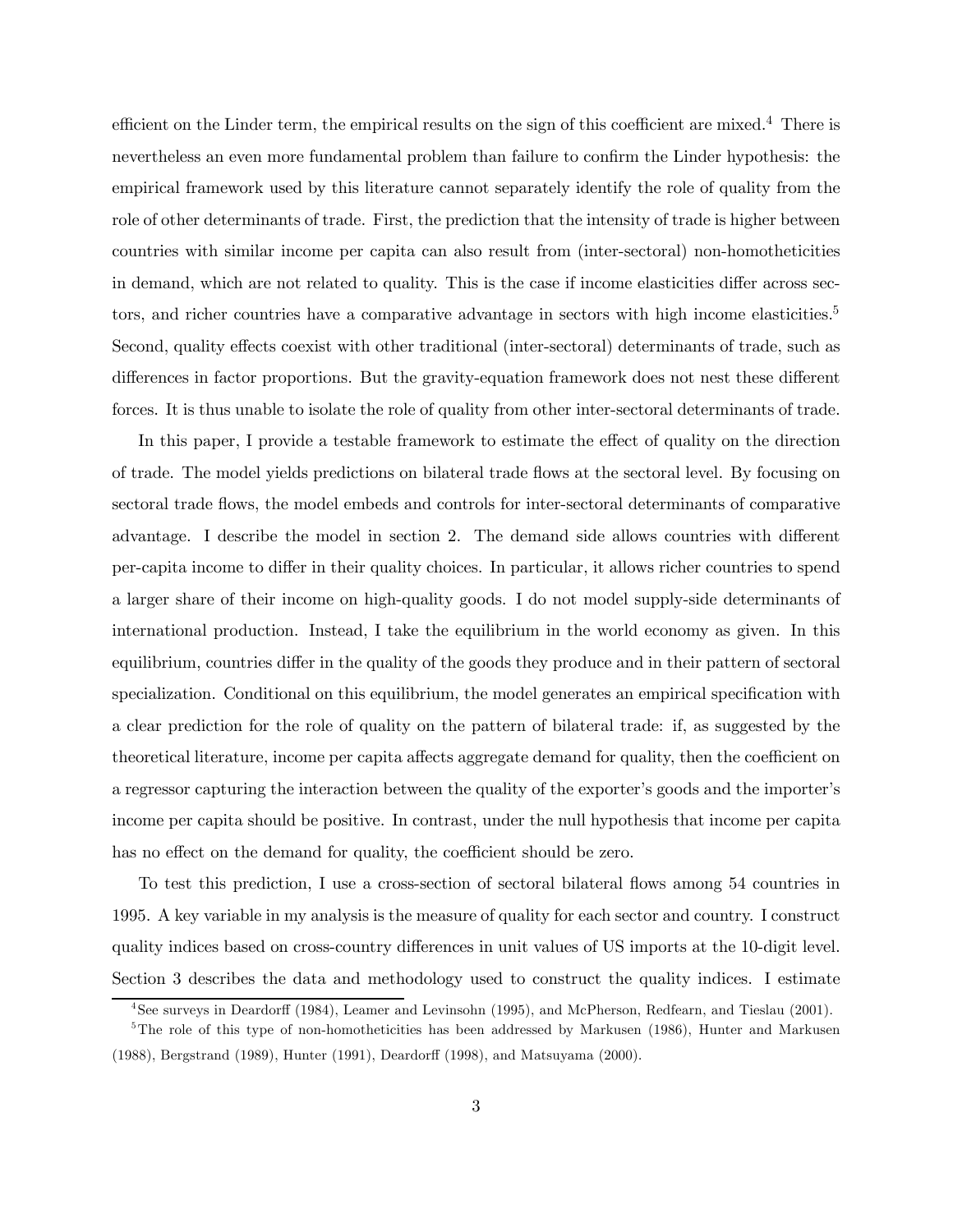the model in section 4. I first use OLS. But since the empirical specification is log-linear, bilateral country pairs with zero trade must be dropped from the sample. This may induce a selection bias in the estimation, casting doubts on the OLS estimates. I argue that fixed exporting costs explain the presence of zero values in bilateral trade. I model these fixed costs and derive the baseline empirical specification, which consists of two equations: the Fixed Cost Equation and the Imports Equation. The dependent variable in the Fixed Cost Equation acts as a censoring value in the Imports Equation. I estimate the system jointly using maximum likelihood. The results from the OLS estimation and those from the baseline specification are very similar. Both are consistent with the main prediction of the theoretical literature: richer countries import relatively more from countries that produce high-quality goods. For most sectors, the coefficient on the interaction term has the predicted sign, and it is statistically significant for more than half of the sectors.

In section 5, I investigate a key difference between my methodology and the typical test of the Linder hypothesis: the use of sectoral instead of aggregate data. When I estimate the model using trade flows aggregated across sectors, the results are reversed. Rich countries appear to import relatively more from countries that produce lower-quality goods. I show that this is the result of an aggregation bias. When trade flows are aggregated across sectors, we cannot control for intersectoral determinants of trade, such as differences in factor proportions. Therefore, the effect of quality cannot be separately identified from the effects of these inter-sectoral determinants, which tend to operate in the opposite direction.

In section 6, I use the estimates from section 4 to compare the economic importance of quality in determining the direction of trade with the role of more traditional (inter-sectoral) determinants of comparative advantage. In particular, I compare the opposite effects of these forces on the export destinations of a country that suddenly climbs the development ladder. First, as a country develops, it adopts the sectoral composition of exports of developed countries. For example, it exports more machinery and less apparel. But low-income countries are relatively large importers of machinery and high-income countries of apparel. As a result, the total share that this country exports to high-income countries decreases. This is an inter-sectoral effect, which is consistent with traditional theories of comparative advantage –such as the Heckscher-Ohlin theory. Second, as this country develops, it also adopts higher quality levels. Holding the sectoral composition of exports constant, higher quality levels induce larger shares of exports (within each sector) to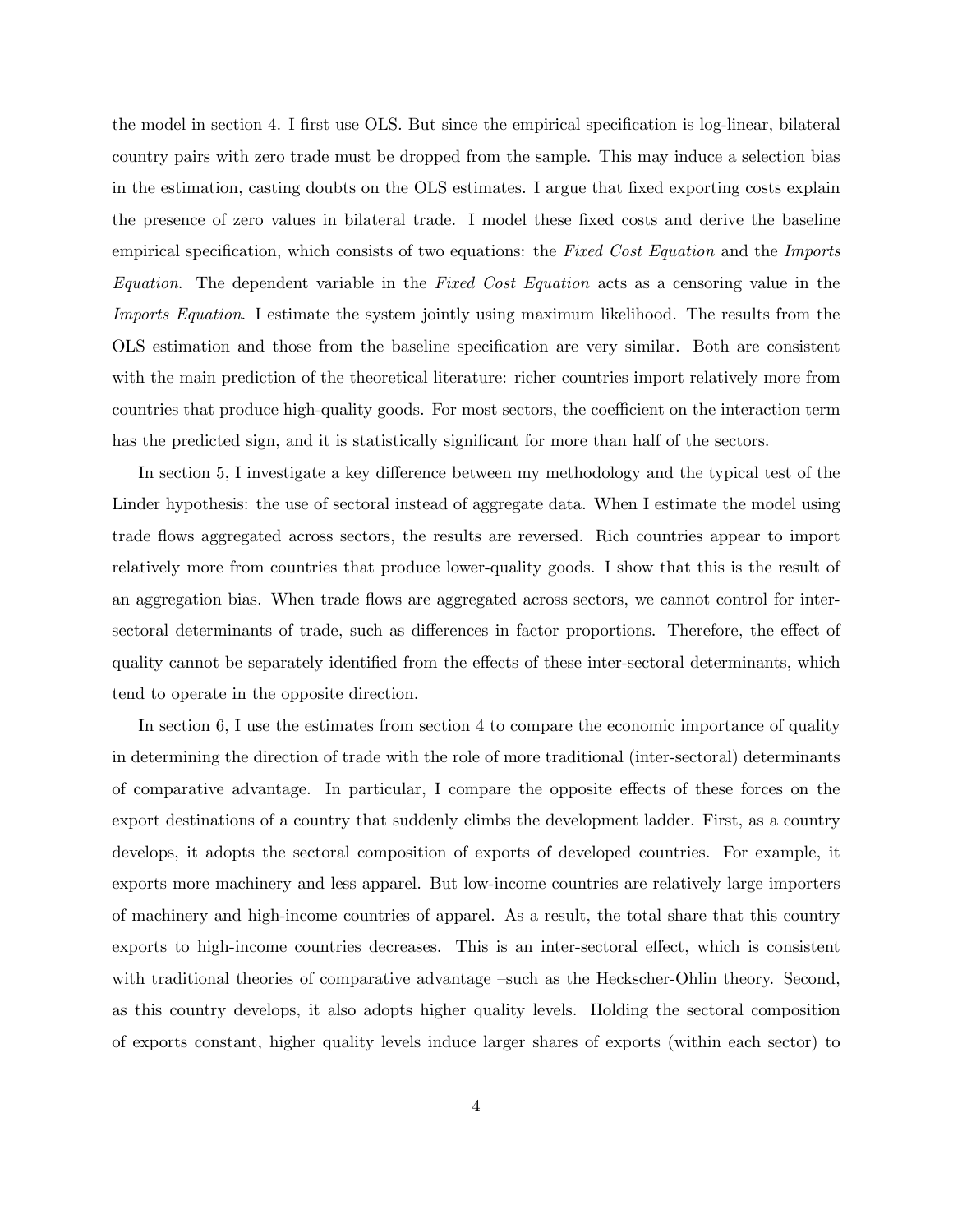high-income countries. This is the intra-sectoral quality effect, the focus of this paper. However, the previous (inter-sectoral) effect dominates the overall effect, contradicting the prediction of the Linder hypothesis on the direction of trade. As a country develops, the share exported to high-income countries falls while the share exported to low-income countries rises. These results suggest that even though international differences in product quality have a significant effect on the direction of trade, traditional (inter-sectoral) determinants of comparative advantage remain the dominant force driving international trade flows. In section 7, I summarize the results and briefly describe directions for further research.

# 2 Theoretical Framework

#### 2.1 Demand

Demand in each country k is generated by a representative consumer with a two-tier utility function. The upper tier utility is weakly separable into subutility indices defined for each differentiated-good sector  $z = 1, ..., Z$ , and for each homogeneous-good sector  $g = Z + 1, ..., G$ ,

$$
U^{k} = U\left[u_{1}^{k},...,u_{z}^{k},...,u_{Z}^{k},u_{Z+1}^{k},...,u_{g}^{k},...,u_{G}^{k}\right],
$$
\n
$$
(1)
$$

where  $u_g^k$  is a general function of the quantity consumed of good g and, for each differentiated-good sector  $z$ , the subutility index takes the specific form:

$$
u_z^k = \left[\sum_{h \in H_z} \left(\theta_h^{\gamma_z^k} q_h\right)^{\alpha_z}\right]^{\frac{1}{\alpha_z}} \qquad 0 < \alpha_z < 1 \quad \forall z,\tag{2}
$$

where  $u_z^k$  is defined over all varieties  $h \in H_z$  in the sector. In (2),  $q_h$  and  $\theta_h$  are the quantity and quality of variety h. The parameter  $\gamma_z^k$  is the intensity of preference for quality of country k, and it is allowed to be different across countries. None of the parameters of the model is restricted to be the same across sectors. Subindex z, however, will sometimes be omitted for expositional simplicity in the remainder of the paper.

The lower-tier subutility functions  $u_z^k$  are an augmented version of the Dixit-Stiglitz structure of preferences. This augmented version is able to capture income effects on the choice of quality. Differences in income can induce differences in demand through two different channels. First, income can affect taste parameters directly [Calvet and Common (2000), Nevo (2001)]. Second,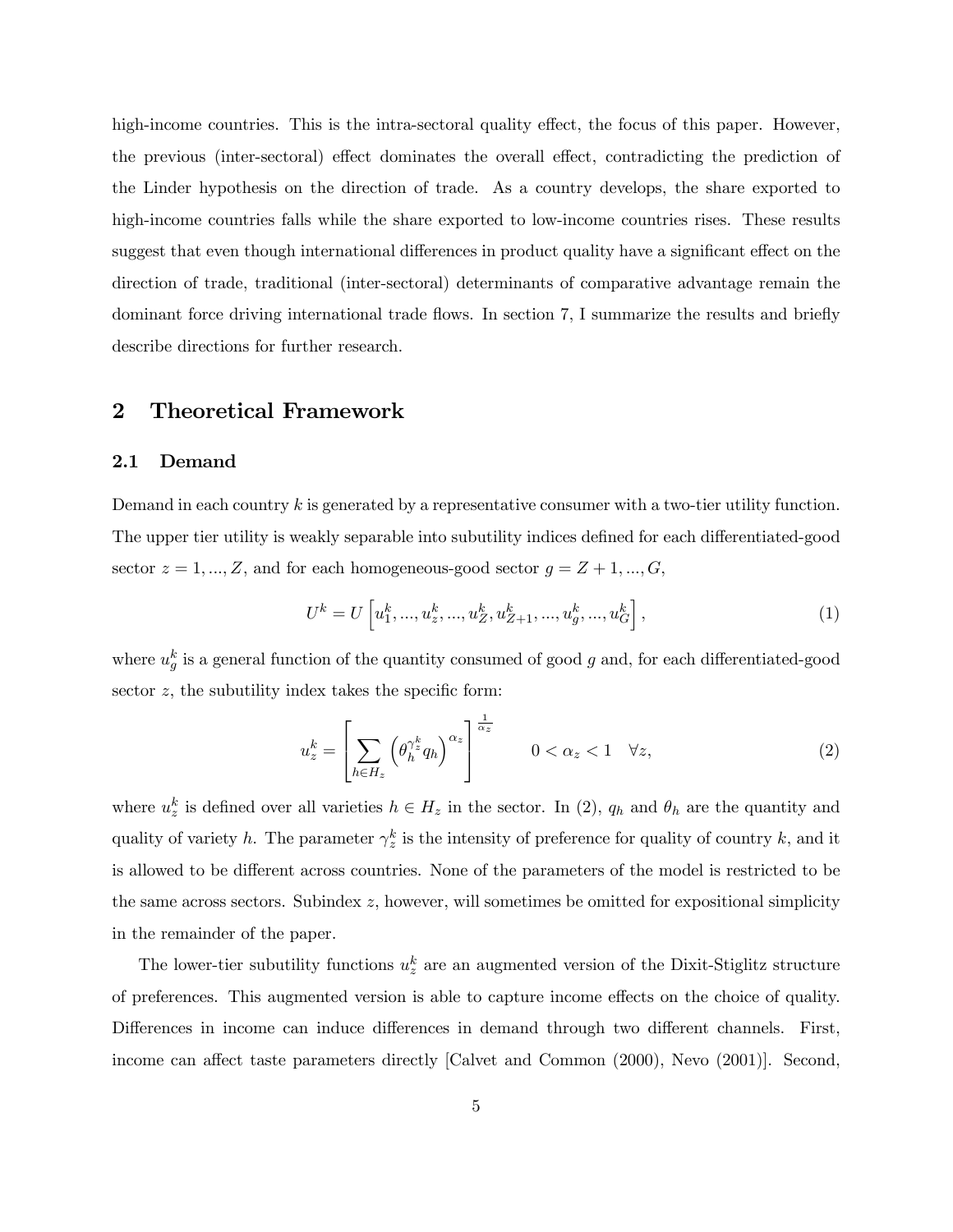given identical preferences, differences in income can induce different quality choices. In both cases, for a given shape of the income distribution, a country with higher average income will be expected to consume a larger proportion of high-quality goods. The parameter  $\gamma^k$  captures –in a reduced form— these income effects at the aggregate level. I next derive the demand system generated by this utility function and defend the use of this reduced-form approach in modeling the demand for quality.

The representative consumer uses two-stage budgeting. In the first stage, for a given expenditure allocation across sectors  $E_1^k, ..., E_Z^k, ..., E_G^k$ , expenditure on variety h in sector z is

$$
p_h^k q_h^k = \frac{\left(\frac{p_h^k}{\theta_h^{\gamma_z^k}}\right)^{1-\sigma_z}}{\sum_{r \in H_z} \left(\frac{p_r^k}{\theta_r^{\gamma_z^k}}\right)^{1-\sigma_z}} E_z^k = s^k(h) E_z^k,
$$
\n(3)

where  $\sigma_z = 1/(1 - \alpha_z)$  is the elasticity of substitution, and  $p_h^k$  is the price of h faced by consumers in country k. Equation (3) shows expenditure on h as a share  $s^k(h)$  of total expenditure in sector z. This share depends on the value of  $\gamma^k$ , and it changes with this parameter according to:

$$
\frac{\partial s^k(h)}{\partial \gamma_z^k} = \lambda_{hz}^k \left[ \ln \theta_h - \sum_{r \in H_z} s(r) \ln \theta_r \right],\tag{4}
$$

where

$$
\lambda_{hz}^k = \frac{\left(\frac{p_h^k}{\theta_h^{\gamma_z^k}}\right)^{1-\sigma_z} (\sigma_z - 1)}{\sum_{r \in H_z} \left(\frac{p_r^k}{\theta_r^{\gamma_z^k}}\right)^{1-\sigma_z}} > 0.
$$

For a variety h of above-average quality –the term in brackets in (4) is positive–, a higher  $\gamma^k$ implies a larger share spent on this variety. For a variety h of below-average quality, a higher  $\gamma^k$ implies a smaller share spent on h. Countries with higher (lower)  $\gamma^k$  will thus spend a larger share of their income on high- (low-) quality goods. Allowing  $\gamma^k$  to vary across countries, this demand system has the convenient property of accommodating in a simple form cross-country differences in the pattern of expenditures for goods of different quality.<sup>6</sup> A special case arises when  $\gamma^k$  is the same for every country. The demand system is then equivalent to the demand system generated

<sup>6</sup> I do not address the effects of differences in higher moments of the income distribution.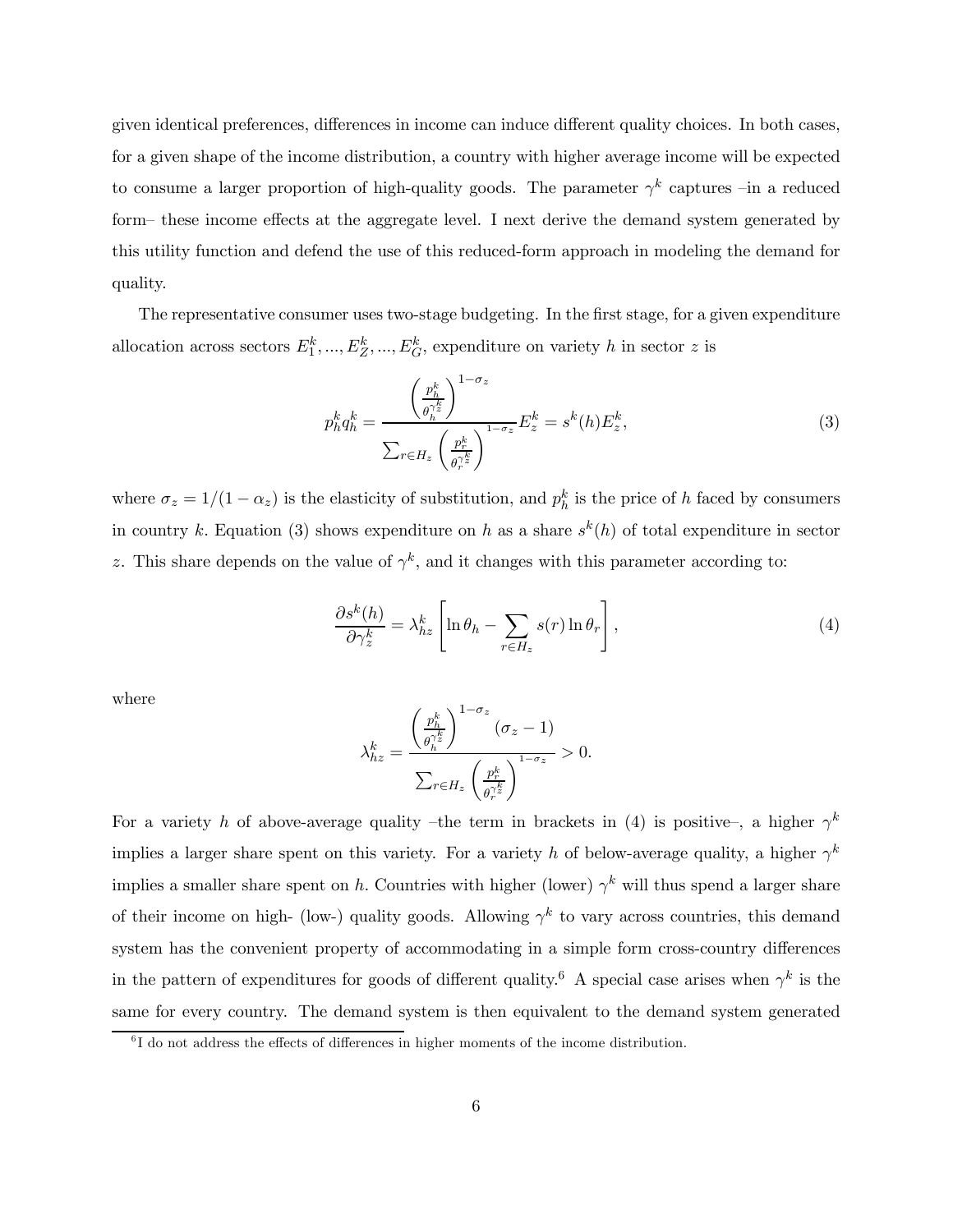by the Dixit-Stiglitz structure of preferences, where there are no differences across countries in quality choices.7 Since Dixit-Stiglitz preferences are a standard assumption in trade models with differentiated products, the proposed demand system has the additional advantage of providing a meaningful benchmark against which to assess the impact of quality on aggregate demand.

Appendix A presents an alternative to this reduced-form approach in which the demand system is derived from a discrete choice model. As often modeled in the empirical IO literature, income effects are captured by a coefficient on price that varies with income in the indirect utility function. This coefficient reflects a decreasing marginal utility of income. The empirical specification derived from this alternative model is identical to the baseline specification, except for the presence of additional interaction terms. The estimation of this alternative model gives very similar results to those of the baseline case.

#### 2.2 Equilibrium bilateral trade flows

In the world equilibrium, countries differ in the quality of the goods they produce and in their pattern of sectoral specialization. I do not model the supply-side determinants of this equilibrium (e.g., different factor proportions). Instead, I take the equilibrium as given, and derive bilateral trade flows at the sectoral level under the null hypothesis that all countries share the same pattern of demand for quality products, and under the alternative that they do not.

Assume that all varieties produced by country  $i$  in sector  $z$  have the same quality and are sold at the same price.<sup>8</sup> Denote by  $N_{iz}$  the number of such varieties. Equation (3) shows the value of country k's demand for a particular variety produced by i in sector z. Given our symmetry assumption, this is also the value of demand for any variety in that sector. Hence,  $k$ 's total imports from i in sector z is  $N_{iz}$  times the value of demand given by (3),

$$
imp_{iz}^k = N_{iz} \frac{\left(\frac{p_{iz}\tau_{iz}^k}{\theta_{iz}^{\gamma_z^k}}\right)^{1-\sigma_z}}{\sum_{r \in H_z} \left(\frac{p_r\tau_r^k}{\theta_{r}^{\gamma_z^k}}\right)^{1-\sigma_z}} E_z^k,
$$
\n
$$
(5)
$$

 ${}^{7}$ In this case, quantity substitutes for quality at the same rate in every country. Quantities and prices can then be renormalized to "common-quality" units to obtain the typical Dixit-Stiglitz specification.

<sup>&</sup>lt;sup>8</sup>This will not be a strong restriction so long as the variation of quality levels within countries is small compared with the variation of quality levels between countries.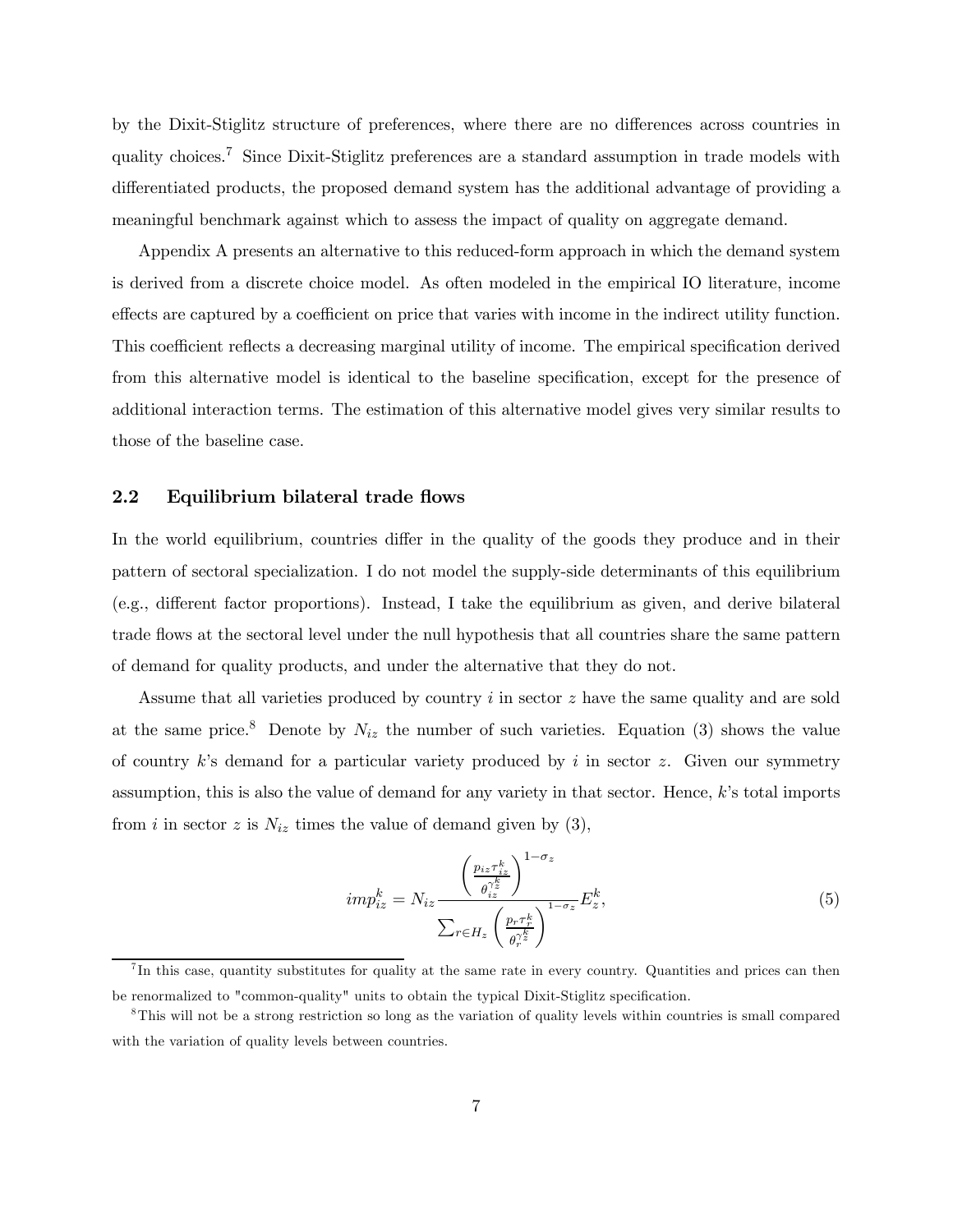where  $p_{iz}\tau_{iz}^k = p_{iz}^k$ , the import price equals the product of the export price and the trade cost factor between  $i$  and  $k$ .

Preferences of the Dixit-Stiglitz form impose a particular restriction on the relationship between bilateral flows. This restriction provides a key to identifing quality effects on trade. Using (5), consider US (country k) imports of Rubber Tires (sector  $z$ ) from Germany (country i). Consider also US imports of tires from Turkey (country j) by replacing i with j in  $(5)$ . The ratio between these two expressions indicates the ratio of US imports of tires from Germany relative to those from Turkey:

$$
ratio_{ij}^{k}(z) = \frac{N_{iz}}{N_{jz}} \left( \frac{p_{iz}\tau_{iz}^{k}/\theta_{iz}^{\gamma_{z}^{k}}}{p_{jz}\tau_{jz}^{k}/\theta_{jz}^{\gamma_{z}^{k}}} \right)^{1-\sigma_{z}},
$$
\n(6)

where the ratio is independent of the expenditure level and the price index for tires in the US.

Replacing k with  $l$  in (6), we can look at this ratio for a different importer, Argentina (country l), and compare it with that for the US by taking the ratio of the ratios  $(6)$  for the two countries:

$$
r_{ij}^{kl}(z) = \frac{ratio_{ij}^k(z)}{ratio_{ij}^l(z)} = \left(\frac{\tau_{iz}^k/\tau_{jz}^k}{\tau_{iz}^l/\tau_{jz}^l}\right)^{1-\sigma_z} \left[\frac{(\theta_{iz}/\theta_{jz})^{\gamma_z^k}}{(\theta_{iz}/\theta_{jz})^{\gamma_z^l}}\right]^{\sigma_z-1}.
$$
 (7)

To abstract from the impact of trade costs, assume for now that  $\frac{\tau_{iz}^k/\tau_{jz}^k}{\tau_{iz}^l/\tau_{jz}^l} = 1$ . Then,

$$
r_{ij}^{kl}(z) = \left[\frac{(\theta_{iz}/\theta_{jz})^{\gamma_z^{k}}}{(\theta_{iz}/\theta_{jz})^{\gamma_z^{l}}}\right]^{\sigma_z - 1}.
$$
\n(8)

There are three possible cases in (8). The first one is trivial. If Germany and Turkey produce the same quality of tires  $(\theta_i = \theta_j)$ , then relative imports from Germany and Turkey are the same for both the US and Argentina  $(r_{ij}^{kl} = 1)$ . The second case is more interesting. Even if qualities are different  $(\theta_i \neq \theta_j)$ , if the US and Argentina have the same intensity of preference for quality  $(\gamma^k = \gamma^l)$ , then relative imports from Germany and Turkey will still be the same in both countries  $(r_{ij}^{kl} = 1)$ . As argued before, typical Dixit-Stiglitz preferences can accommodate this case after an appropriate normalization to "common-quality" units. These preferences then impose the restriction that any two countries' relative imports from any other two countries are identical, i.e.,  $r_{ij}^{kl} = 1.9$  This restriction does not neglect inter-sectoral determinants of trade. Suppose that Germany has a comparative advantage in producing tires (determined by factor

 $9$ In the more general case, this holds after controlling for differences in bilateral trade costs.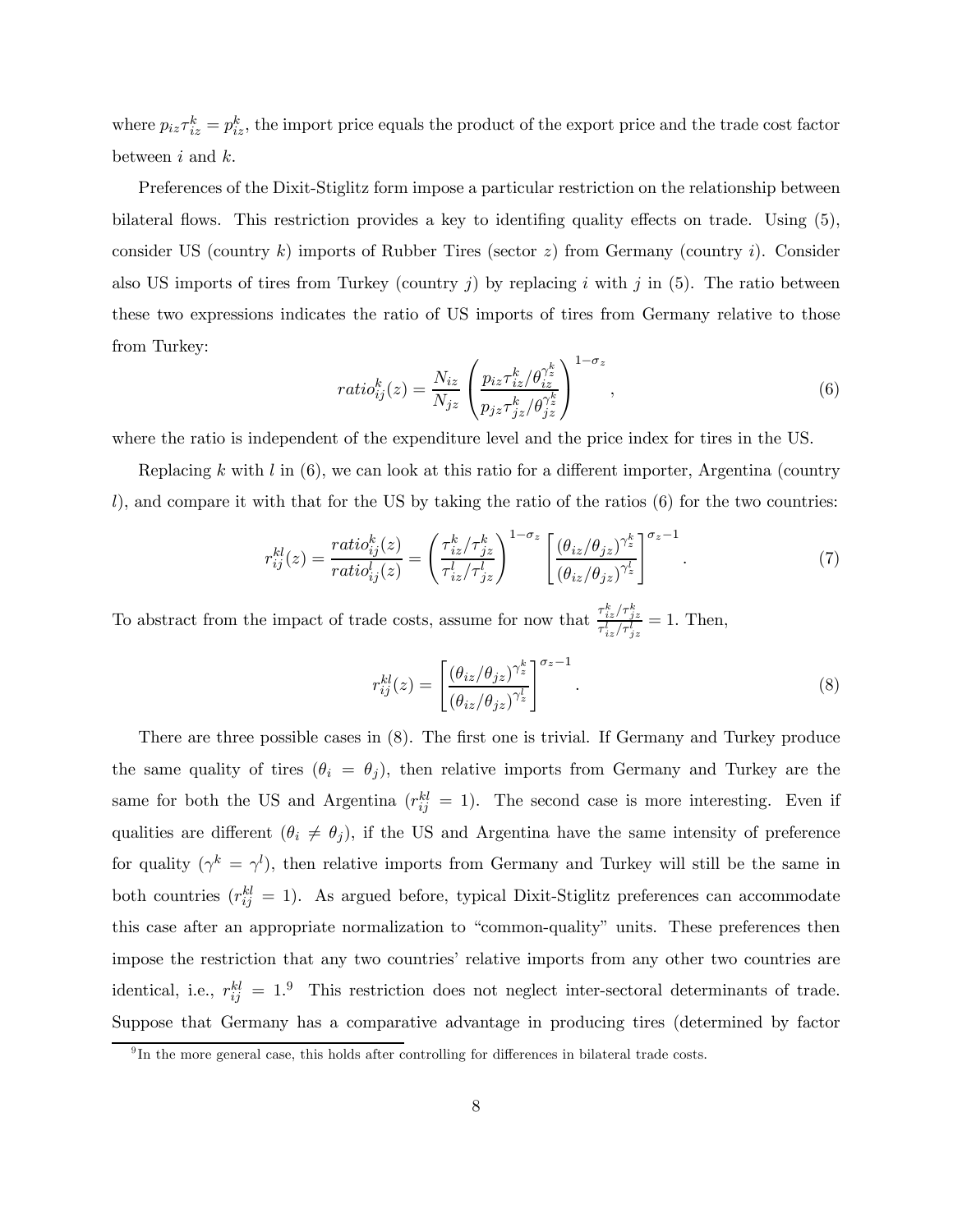proportions or technology differences). Then, Germany will have many tire producers.  $N_{iz}$  will be large, and Germany will be a large exporter of tires.<sup>10</sup> But exports from Germany will be large to both the US and to Argentina without affecting  $r_{ij}^{kl}$ . Similarly, we can focus on an importer. Suppose that Argentina has a comparative advantage in producing tires. We then expect a large number of Argentine tire producers, leading to a low price index for tires in Argentina because domestic goods do not pay trade costs. Relative prices of imported varieties will then be high, discouraging Argentina's imports from both Germany and Turkey. But again  $r_{ij}^{kl}$  will not be affected. Finally, suppose that  $E_z^k$  is large for the US because of a combination of size and inter-sectoral nonhomotheticities in demand. Again, this will affect US imports from both countries proportionally, but it will not affect the relative ratio  $r_{ij}^{kl}$ .

It is only in the third case, where both quality and the intensity of preference for quality are different  $(\theta_i \neq \theta_j \text{ and } \gamma^k \neq \gamma^l)$ , that  $r_{ij}^{kl} \neq 1$ . If German quality is higher  $(\theta_i > \theta_j)$  and the US's intensity of preference for quality is higher  $(\gamma^k > \gamma^l)$ , then the US will import relatively more from Germany while Argentina will import relatively more from Turkey. More generally, countries with higher  $\gamma^k$  will import relatively more from countries that produce higher-quality goods.

#### 2.3 A testable prediction

Taking logs on both sides of (5) we obtain:

$$
\log imp_{iz}^k = \log N_{iz} - (\sigma_z - 1) \log p_{iz} - \log \sum_{r \in H_z} \left(\frac{p_r^k}{\theta_r^{\gamma_z^k}}\right)^{1-\sigma_z} + \log E_z^k
$$
\n
$$
-(\sigma_z - 1) \log \tau_{iz}^k + (\sigma_z - 1) \gamma_z^k \log \theta_{iz}.
$$
\n(9)

In a cross-section of bilateral trade flows, the first two terms on the RHS are specific to exporter i. These terms take the same value when i is the exporter, independent of importer k. Therefore, they can be captured with exporting country fixed effects. Similarly, the next two terms are specific to importer  $k$ , and take the same value independent of exporter  $i$ . These terms can be captured with *importing country* fixed effects. Following research in the gravity equation literature, I assume that trade costs are determined by the following equation:

$$
\log \tau_{iz}^k = \eta_z \log Dist_i^k + \widetilde{\beta}_z \mathbf{I}_{iz}^k \tag{10}
$$

 $^{10}$ Romalis (2001) derives the effect of comparative advantage on the number of firms in a Heckscher-Ohlin model that accounts for product-differentiation and trade costs.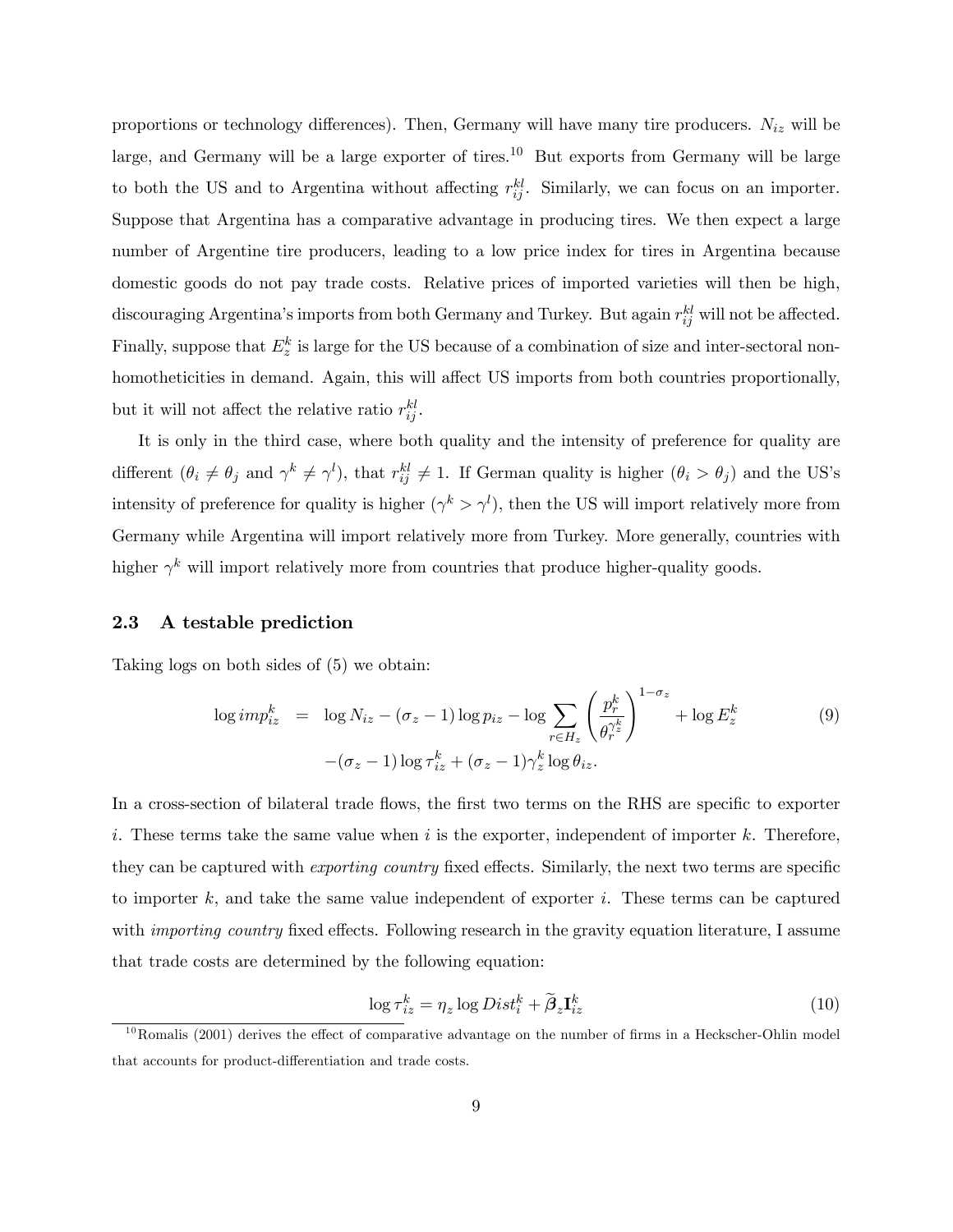where  $Dist_i^k$  is the bilateral distance between each country pair, and  $\tilde{\beta}_z$  is a vector of parameters associated with a vector of dummy variables  $\mathbf{I}_{iz}^k$  indicating whether the country pair shares, respectively, a common border, a common language, a preferential trade agreement, a colonial relationship, or a common colonizer.<sup>11</sup> I also postulate a linear relationship between  $\gamma_z^k$  and the logarithm of income per capita of country  $k$ :

$$
\gamma_z^k = \gamma_z + \mu_z \log y^k. \tag{11}
$$

Under the null hypothesis that income per capita does not affect aggregate demand for quality,  $\mu_z = 0$  (the Dixit-Stiglitz case) and  $\gamma_z^k$  is the same for every country. Under the alternative that it does,  $\mu_z > 0$ .

Combining (10) and (11) with (9), we obtain a testable prediction for sectoral bilateral trade:

$$
\log imp_{iz}^k = \varphi_{iz} + \psi_z^k - (\sigma_z - 1)\eta_z \log Dist_i^k + \beta_z \mathbf{I}_{iz}^k
$$
  
 
$$
+(\sigma_z - 1)\mu_z \log y^k \log \theta_{iz}, \qquad (12)
$$

where  $\varphi_{iz}$  and  $\psi_z^k$  are fixed effects for exporter and importer countries respectively, and  $\beta_z =$  $-(\sigma_z - 1)\beta_z$ . It will not be possible to independently identify  $\sigma_z$  and  $\mu_z$  from (12). However, since  $\sigma_z > 1$ , the estimated sign of  $(\sigma_z - 1)\mu_z$  will correspond to the sign of  $\mu_z$ . Therefore, income effects on the demand for quality will result in a positive coefficient on the variable interacting exporter's quality and importer's income per capita.12

# 3 Data and Measurement of Quality

Since the theory underlying equation (12) is only valid for differentiated-good sectors, I restrict my analysis to these sectors in the estimation. Also, since (12) is only valid at the sectoral level, I estimate it sector by sector. An alternative would be to estimate jointly for all sectors, allowing some coefficients to vary and forcing others to be the same across sectors. However, this alternative is unappealing as there are no coefficients for which such a restriction can be reasonably imposed. On the one hand, the elasticity of substitution  $\sigma_z$  is presumed to be different across sectors, and

<sup>&</sup>lt;sup>11</sup>The assumption of iceberg trade costs rules out "Alchian-Allen" effects. See Hummels and Skiba (2002) for evidence on this effect.

 $12$ The separate effect of these two variables is already embedded in the exporter and importer country fixed effects.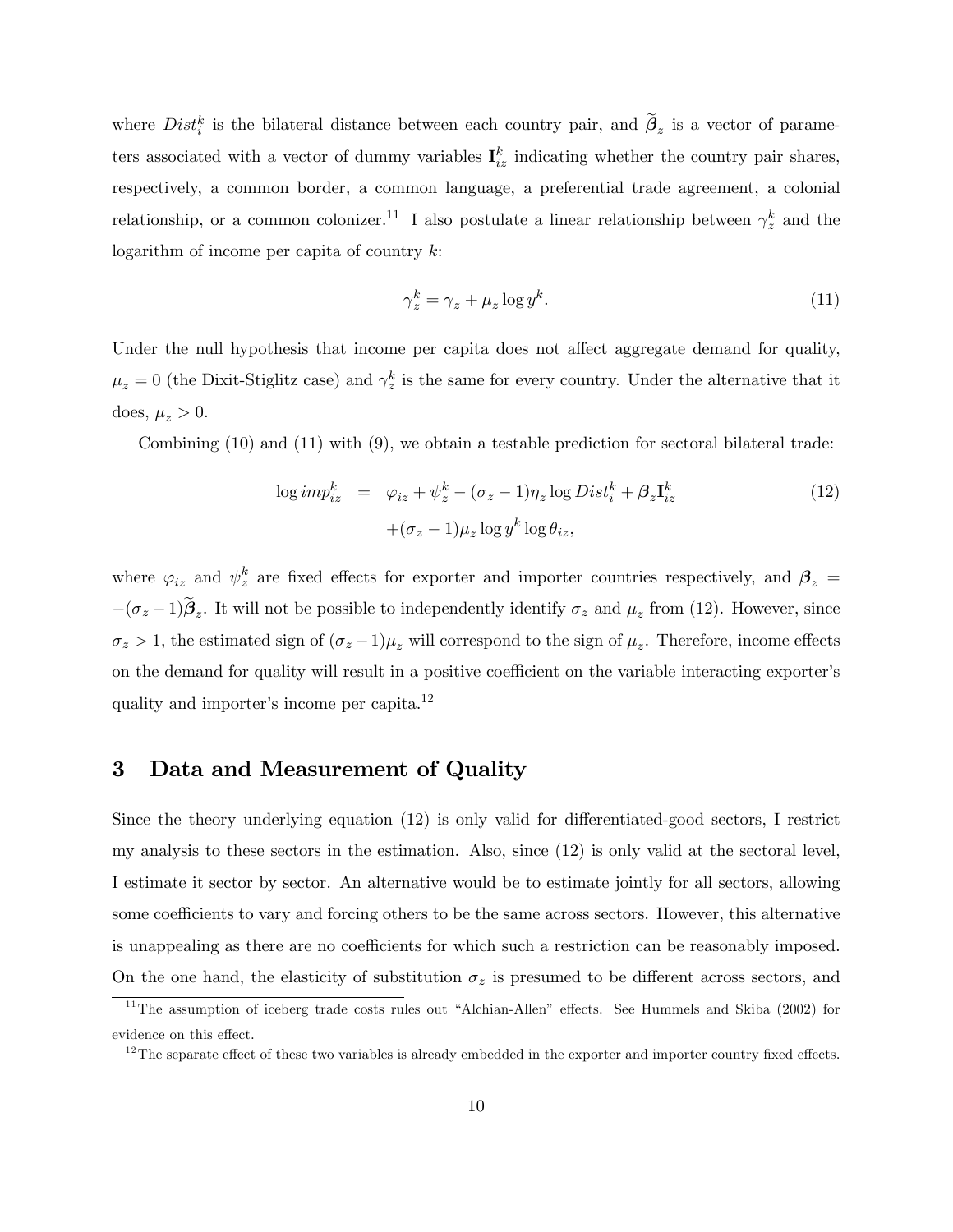it enters the coefficients on all variables. On the other hand, the country dummies capture intersectoral determinants of comparative advantage, which are relevant at the sectoral level and cannot be forced to be equal across sectors.

#### 3.1 Data and sample selection

I estimate (12) on a cross-section of bilateral trade flows for 1995. Trade flows data come from the CD-ROM "World Trade Flows, 1980-1997" compiled by Feenstra (2000), based on the World Trade Analyzer assembled by Statistics Canada. This database classifies goods down to the 4-digit SITC (Rev.2) level. However, since information at this level of disaggregation is incomplete, I define sectors at the 3-digit SITC level.

To select differentiated-good sectors I use Rauch's classification. Rauch (1999) classifies 4-digit SITC sectors into three categories. Homogeneous-good sectors include goods that are internationally traded in organized exchanges, with a well-defined price (e.g., wheat). Reference-priced sectors include goods that are not traded in organized exchanges, but have reference prices available in specialized publications (e.g., polyethylene). Differentiated-good sectors (D-sectors) are those sectors that do not satisfy any of the two previous criteria. Rauch uses two standards to make his classification, one "liberal" and one "conservative". I use the liberal standard because it is more stringent in the classification of goods as Differentiated. Some 3-digit sectors include 4-digit Dsectors together with 4-digit sectors that belong to one of the other two categories. In this case, I take for the 3-digit sector only the sum of trade in the 4-digit D-sectors, provided that trade reported in the residual category is negligible.

The sample consists of 54 countries. I include countries with a population larger than 5 million and with more than 2 billion-dollar imports of differentiated products. Hungary is additionally excluded because sectoral trade data is of poor quality, and Algeria, Iran, Libya, and the US are excluded because it is not possible to measure quality for these countries.<sup>13</sup>

In addition to the selection of D-sectors, I only keep sectors with total trade (within the 54 selected countries) of more than 2 billion dollars. There are 113 differentiated good sectors, listed in Table A1, which satisfy this requirement. The total sample consists of 323,406 observations (bilateral pairs), with 2,862 observations in each of the 113 sectors.

<sup>&</sup>lt;sup>13</sup>The problem with measuring quality for the US will become clear shortly, as I use US imports to measure quality.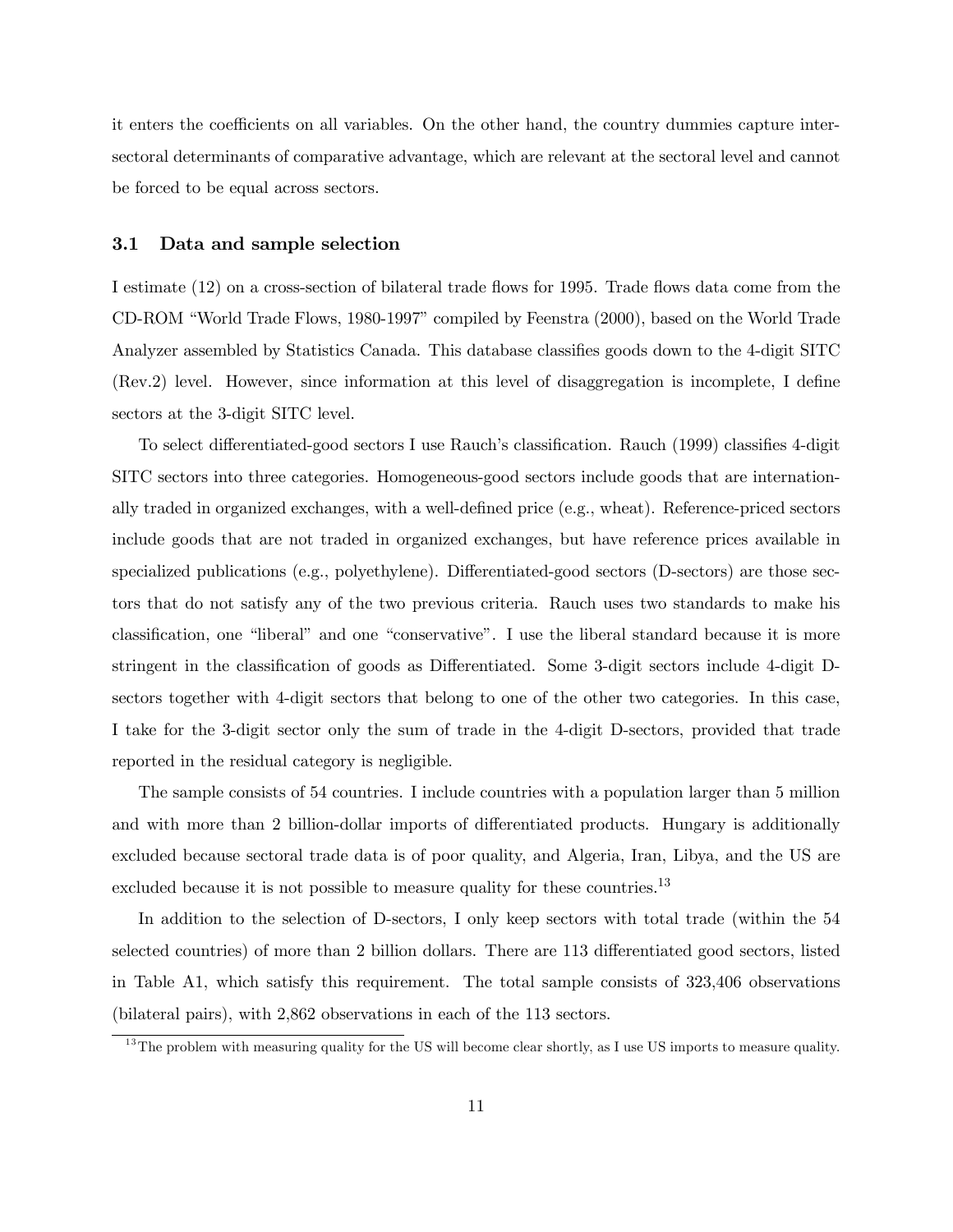The distance variable corresponds to great circle distance between capital cities and was prepared by Howard Shatz (1997). Dummies for border, common language, colonizer-colony relationship, and common-colonizer relationship were constructed using the CIA Factbook. Colonial links are only considered if the colonizer-colony relationship was still in force after 1922. The Preferential Trade Agreements include the Andean Pact, ASEAN, the European Union, Mercosur, and Nafta. Data on GDP and per-capita GDP come from the World Bank WDI CD-ROM (Atlas Method).

#### 3.2 Measurement of quality

We still need a measure of quality,  $\theta_{iz}$ , for each country and 3-digit sector. The NBER Trade Database compiled by Feenstra (1996) classifies US imports by country of origin and type of good at the 10-digit level of the Harmonized Tariff Schedule (HTS). The 10-digit classification is the most detailed level of disaggregation for commodities in the HTS. It is the level at which import duties are defined. For each of these categories and source countries, the database provides information on the customs value and quantity of US imports.<sup>14</sup> It also provides the units in which quantities are measured. Examples of 10-digit categories are:

| HTS Code   | Description                                                                                                                    |
|------------|--------------------------------------------------------------------------------------------------------------------------------|
| 1902112000 | Uncooked pasta, not stuffed or otherwise prepared, containing eggs, exclusively pasta                                          |
| 5208292020 | Woven fabrics of cotton, containing 85% or more by weight of cotton, weighing not more<br>than $200g/m^2$ , bleached, satelns  |
| 6203492010 | Men's trousers and breeches of artificial fibers                                                                               |
| 8413301000 | Fuel-injection pumps for compression-ignition engines                                                                          |
| 8413702022 | Centrifugal pumps for liquids, single-stage, single-suction, frame-mounted, with discharge<br>outlet under 7.6 cm. in diameter |
| 8418210010 | Refrigerators of household type, compression type, having a refrigerated volume of under<br>184 liters                         |

To measure quality, I use information on unit values of US imports in 1994. For each goods category, the unit value measures the ratio between the value and the quantity of imports. It is hence an average price. Unit value comparisons typically suffer from a composition problem. If a category includes different types of goods (with different prices), then differences in unit values

 $14$ Customs values do not include freight, and are used as the basis for duty assessment. They are intended to serve as arm's length transaction values for commodities.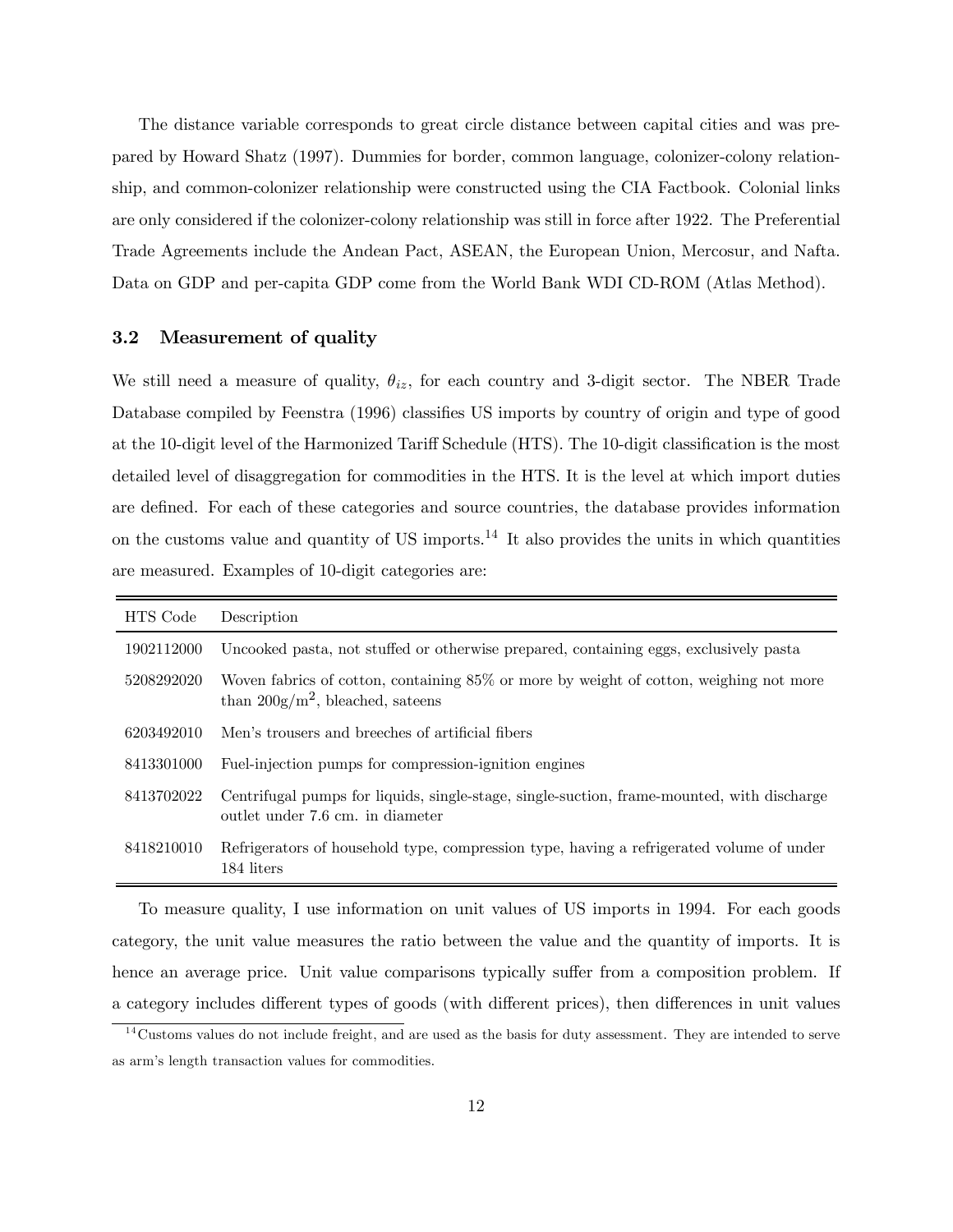do not merely reflect differences in prices but also differences in the composition of imports within the category. Moving into more narrowly defined categories reduces this problem. Hence, we can expect composition problems to be minimized using unit values calculated at the 10-digit level.

I infer cross-country differences in quality from cross-country differences in unit values.15 More specifically, I assume that at the 10-digit level of disaggregation, cross-country differences in unit values reflect proportional differences in quality  $(p_i = a\theta_i)$ . I therefore obtain quality indices at the 10-digit level and then use index number theory to aggregate them into indices at the 2-digit and 3-digit level. Appendix B describes the methodology used to construct such indices in further detail.

There are several caveats to the use of unit values for measuring quality levels. First, there is measurement error in the source database.<sup>16</sup> To deal with this problem, I remove extreme unit-value observations. Appendix B discusses the procedures used to identify and remove these observations. Second, aggregation problems may still be present at the 10-digit level. I cannot rule out this concern, but I expect these problems to be minimized at the 10-digit level of aggregation. Third, cross-country differences in relative costs can induce price dispersion even for goods of the same quality. If relative costs differ significantly, however, we would expect countries to be specialized in the production of goods of different qualities. For example, if higher qualities require a more intensive use of some factor (e.g., skilled labor), countries where this factor is relatively inexpensive (because it is abundantly available) would tend to specialize in the upper range of the quality ladder. In contrast, countries where this factor is relatively scarce would tend to specialize in the lower range. Fourth, mark-ups may differ across countries, in which case differences in prices would not reflect proportional differences in quality. The empirical specification is in fact robust to a more general elasticity of price with respect to quality  $(p_i = a\theta_i^{\nu})^{17}$ . But there is no guarantee that a constant elasticity will capture the true relationship between prices and quality levels. In sum, even though building 3-digit level indices from differences in unit values at the 10-digit level minimizes

 $15$  See Bils and Klenow (2001) for a similar approach to measuring quality.

<sup>&</sup>lt;sup>16</sup>The General Accounting Office (1995) conducted a detailed study of 8 specific 10-digit product categories. It found that wide dispersion among countries in unit values of US imports within the same product category is explained by two main factors: categories not including identical products (not a concern when this is due to differences in quality), and classification and data entry errors. Unfortunately, the GAO cannot assess the generality of these problems because its sample is not representative.

<sup>&</sup>lt;sup>17</sup>Moreover, it cannot identify the magnitude of the parameter  $v$ .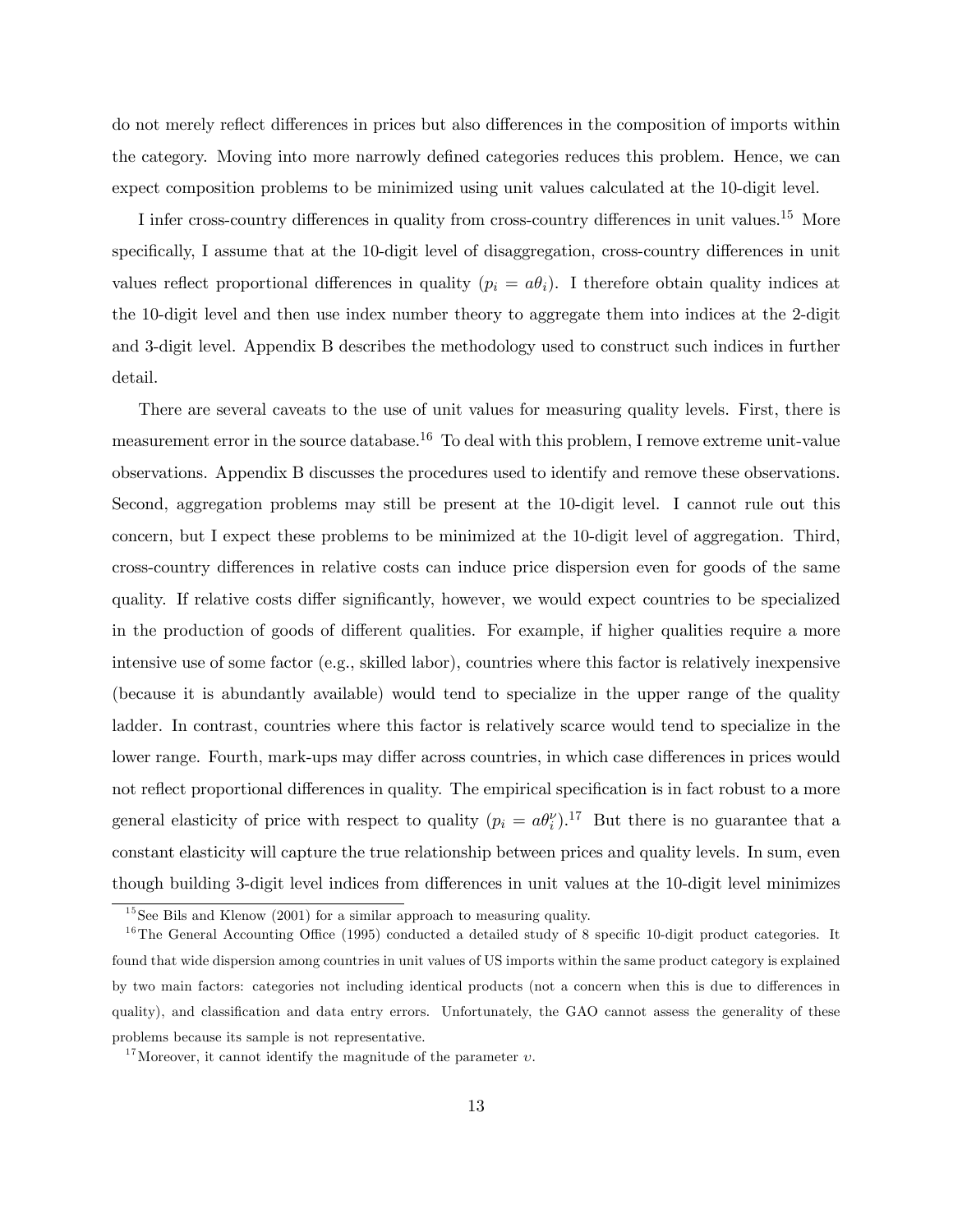composition problems —the main shortcoming of this approach—, cross-country differences in unit values are still imperfect measures of quality differences. Despite these imperfections, this approach is useful so long as differences in quality levels are driving most of the cross-country variation in unit values.

It is not possible to calculate a 3-digit-level quality index for a country when this country has no reported exports to the US in that 3-digit sector. In those cases, observations with this country as the exporter have to be dropped. An alternative is to calculate quality indices at the 2-digit instead of at the 3-digit level, and to use the relevant 2-digit index for each 3-digit sector. This approach does not make use of information on quality differences between 3-digit sectors. Hovever, it has two advantages. First, a large fraction of trade observations for which an exporter has no available 3-digit quality measure can be kept in the sample. Second, if quality levels among 3-digit sectors in the same 2-digit category are similar, an index calculated at the 2-digit level will gain precision because there are more observations to average out measurement errors. I choose to use quality indices at the 2-digit level in the baseline case because measurement error is an important concern in this database and because the difference in the resulting sample size between the two alternatives is large.<sup>18</sup> Indices at the 3-digit level are used later to check the robustness of the results.

Table 1 provides summary statistics for the quality indices. I order countries by income per capita and report two summary measures. The first is the unweighted geometric average of the 2-digit quality indices across sectors. The second is the Overall Quality Index, an index calculated at the aggregate level that can be thought of as a weighted average of the 2-digit indices. Table A2 shows the indices for each 2-digit sector and country. They are normalized so that Canada has a value of 1 in every sector. Blanks correspond to missing values. The second to last row of the table shows, for each sector, the correlation between quality indices and income per capita. The correlation is positive for all sectors. The average correlation across sectors is 0.61.

Two features of these quality indices are worth mentioning. First, they are highly correlated with income per capita. This is consistent with the supply-side assumptions of most theoretical trade models accounting for vertical differentiation, and it confirms the strong correlation between

<sup>&</sup>lt;sup>18</sup>The number of observations with missing quality indices at the 3-digit level is  $82,627$  (25.5% of the sample). The number of observations with missing quality indices at the 2-digit level is 31,641 (9.8% of the sample).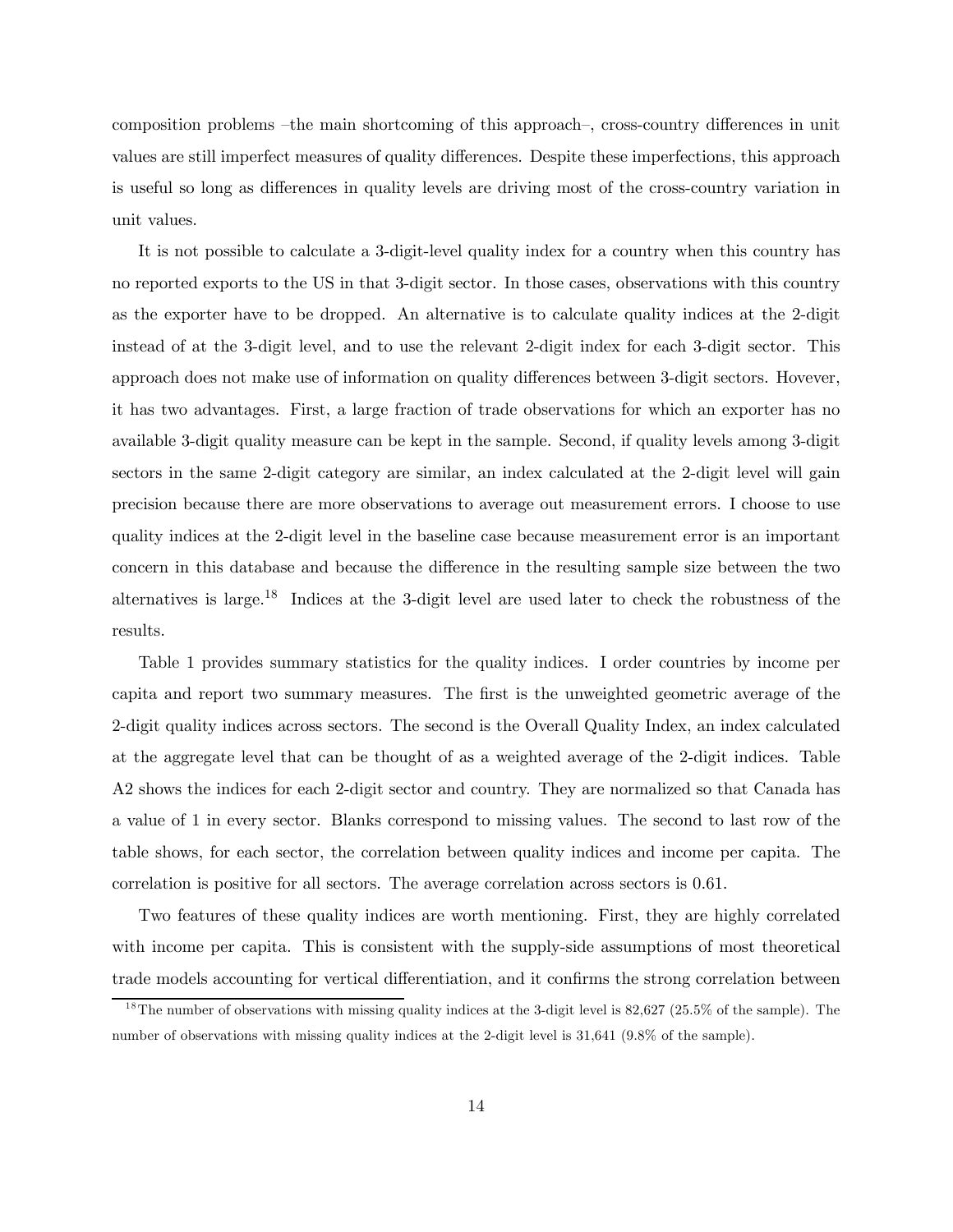income per capita and unit values of exports found in Schott (2002) and Hummels and Klenow (2002). Second, despite this positive correlation, for a given country there is considerable variation of quality levels across sectors.

### 4 Estimation Results

#### 4.1 OLS estimation

Based on the theoretical prediction given by (12), I first estimate sector by sector:

$$
\log imp_{iz}^k = \varphi_{iz} + \psi_z^k - (\sigma_z - 1)\eta_z \log Dist_i^k + \beta_z \mathbf{I}_{iz}^k
$$
  
 
$$
+(\sigma_z - 1)\mu_z \log y^k \log \theta_{iz} + \varepsilon_{iz}^k,
$$
 (13)

using ordinary least squares (OLS). Equation (13) includes a random disturbance  $\varepsilon_{iz}^k$ , which is assumed to be uncorrelated with the regressors. Since I cannot report detailed regression results for the 113 sectors, I provide summary results for the estimated coefficients in Table 2. The first two columns show, for each variable, the number of sectors with estimated positive and negative coefficients. The next three columns summarize the coefficients by their significance at the 5% level. The last column shows the average estimated coefficient (across sectors) for each variable.

The first row shows the results for the coefficient on the interaction term between exporter's quality and importer's per-capita income. In 94 out of 113 sectors this coefficient is positive. In more than half of the sectors —66 out of 113— it is positive and significant at the 5% level. In only 8 sectors it is negative and significant. The results are consistent with the theoretical prediction: rich countries import relatively more from countries that produce high-quality goods while poor countries import relatively more from countries that produce low-quality goods. Graph 1 shows a histogram with the frequency distribution of the estimated coefficient for the interaction term. The average magnitude of the coefficient across sectors is 0.063. The interpretation of this magnitude is related to the ratios in equation  $(6)$ . Take an importer k with twice as much income per capita as importer l, and take an exporter i with a quality level twice as high as that of exporter j. The coefficient indicates the percentage difference in  $(6)$  between k and l. In section 6, the magnitude of the quality effect is addressed in more detail.

The estimated coefficients for the rest of the variables have the expected sign in most sectors.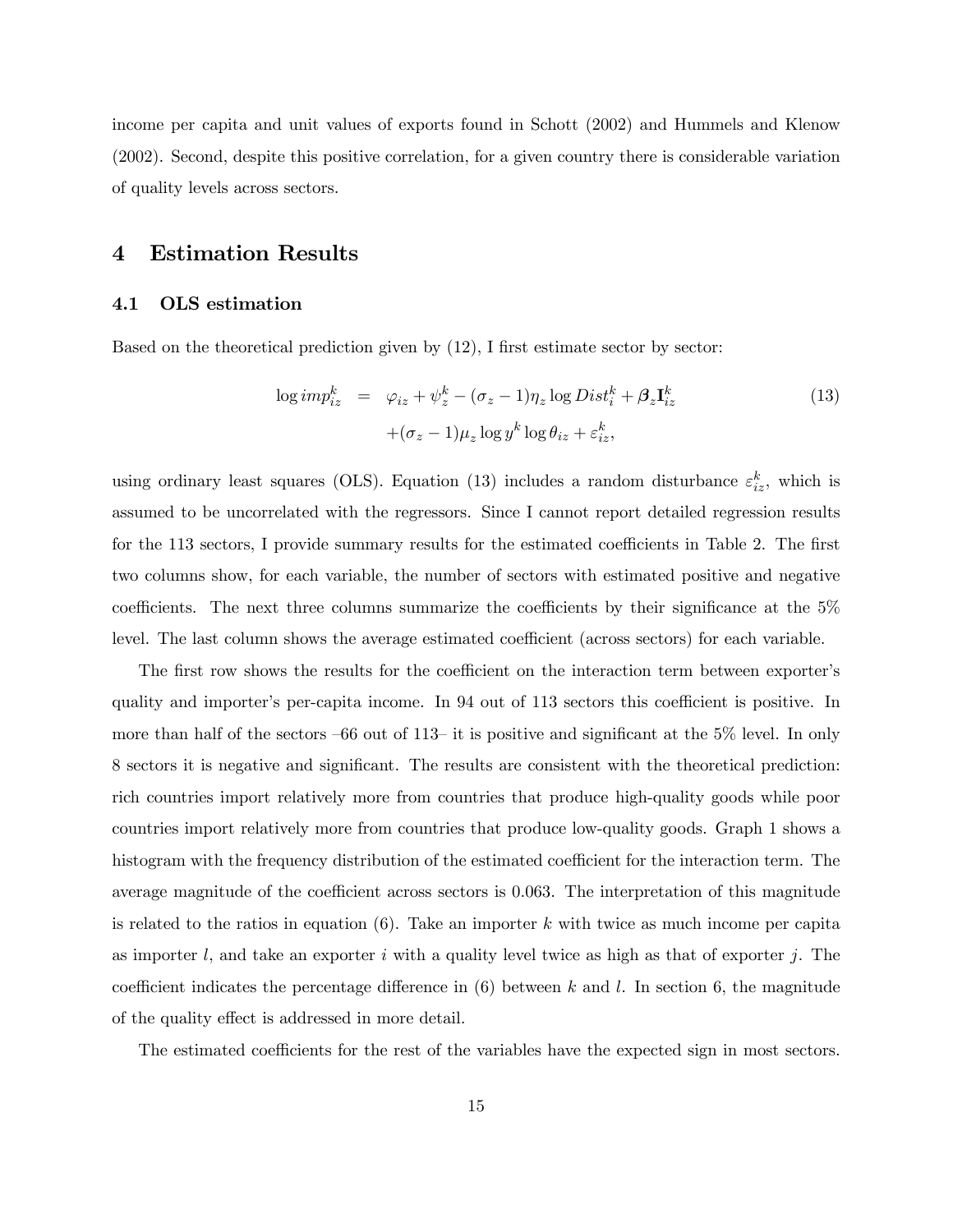Distance hinders trade, whereas Border, Common Language, Regional, Colonial relationships, and Common Colony relationships facilitate trade through a reduction in trade costs.

#### 4.2 Fixed costs of exporting

#### 4.2.1 Empirical specification

Almost half of all sectoral bilateral pairs in the sample report no trade. Since the estimated equation is based on the logarithm of bilateral trade, these observations must be discarded when using OLS. This may induce some selection bias and therefore casts doubts on the robustness of the results. Researchers working with the gravity equation have long acknowledged the problem of dropping observations with zero values.19 This problem is more severe in a database of sectoral trade flows because the proportion of zeros is higher.<sup>20</sup> The approach I take in this paper is to use fixed costs of exporting to explain the overwhelming presence of zero values in bilateral trade. International trade only occurs when the profit it generates is enough to cover these fixed costs.

This is a censored data problem. However, the use of a typical censoring model for estimation is not convincing for two reasons. First, we do not know what the censoring value is. Second, fixed exporting costs are likely to vary across bilateral pairs. For example, we expect the fixed costs of exporting from France to Belgium to be lower than the fixed costs of exporting from Guatemala to Vietnam.

I assume that the fixed costs of exporting from country  $i$  to country  $k$  in sector  $z$  are determined by the following equation:

$$
\log F_{iz}^k = \delta_{0z}' + \delta_{dz} \log Dist_i^k + \delta_z \mathbf{I}_{iz}^k + \delta_{xz} \log GDP_i + \delta_{mz} \log GDP^k + u_{iz}^k,\tag{14}
$$

where  $F_{iz}^k$  are the fixed costs,  $\mathbf{I}_{iz}^k$  is the same vector of dummy variables as in (12), and  $u_{iz}^k$  is a normally distributed random disturbance. The inclusion of the exporter's GDP captures externalities in the exporting activity that spill over across sectors. Exporting firms generate public information on business conditions in foreign countries (such as demand patterns, existing competitors, alternative channels of distribution, regulations, the "way of doing business", etc.) that may reduce

 $19$ See Frankel (1997), ch.6.

 $^{20}$ On the other hand, this problem is partially attenuated, because my sample only includes relatively large countries, and zero trade is more frequent among small countries.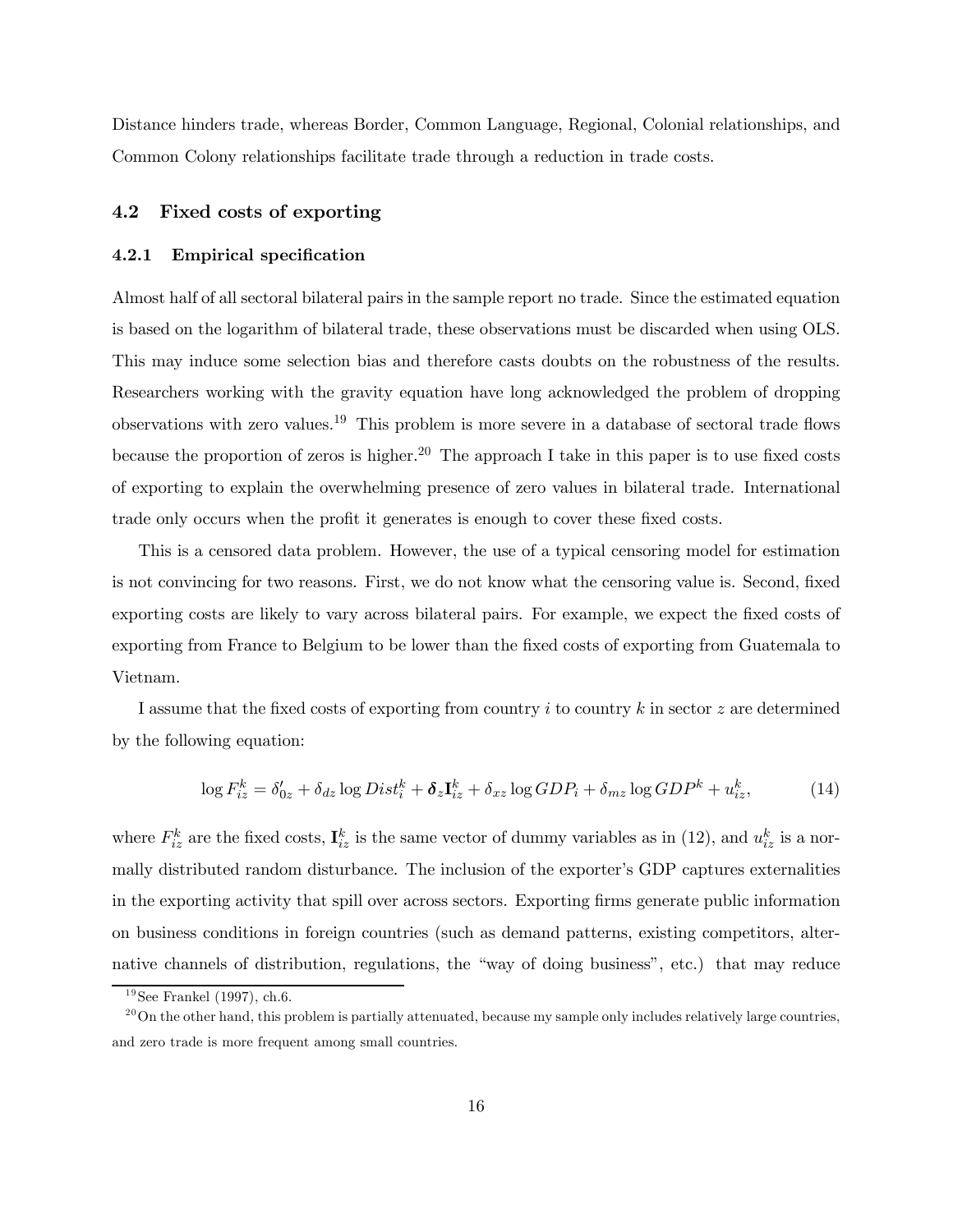fixed exporting costs for all firms in the economy. Moreover, governments often set up agencies to promote exports by gathering and distributing this information. The effect of these externalities is probably stronger in a large country because it is likely to export to a larger number of countries and from a wider variety of sectors.21 Analogously, information about exporters can spill over across the importer economy, suggesting the inclusion of importer's GDP as an explanatory variable also.

Given the demand structure in (3), mark-ups are constant, and profits are a constant fraction of the value of exports:  $\pi_{iz}^k = \frac{1}{\sigma_z} i m p_{iz}^k$ .<sup>22</sup> Countries trade if the profits that export sales generate are sufficient to cover the fixed costs. Hence, the decision to export follows this rule:<sup>23</sup>

If 
$$
\pi_{iz}^k > F_{iz}^k \longrightarrow \text{export}
$$
  
If  $\pi_{iz}^k \leq F_{iz}^k \longrightarrow \text{do not export}$  (15)

Substituting the equation for profits into (15), we only observe positive imports if

$$
\log imp_{iz}^{*k} > \log F_{iz}^k + \log \sigma_z = \log c_{iz}^k,\tag{16}
$$

where  $imp_{iz}^{*k}$  is a latent variable that denotes the amount of imports that would be observed in the absence of fixed costs, and  $c_{iz}^k$  is the censoring point. Substituting (14) into (16), we obtain the Fixed Cost Equation: 24

$$
\log c_{iz}^k = \delta_{0z} + \delta_{dz} \log Dist_i^k + \delta_z \mathbf{I}_{iz}^k + \delta_{xz} \log GDP_i + \delta_{mz} \log GDP^k + u_{iz}^k. \tag{17}
$$

The empirical specification is then a censoring model with two equations. The Fixed Cost Equation determines the (unobserved) censoring point. The Imports Equation is given by  $(13)$ :

$$
\log imp_{iz}^{*k} = \varphi_{iz} + \psi_z^k - (\sigma_z - 1)\eta_z \log Dist_i^k + \beta_z \mathbf{I}_{iz}^k
$$
  
 
$$
+ (\sigma_z - 1)\mu_z \log y^k \log \theta_{iz} + \varepsilon_{iz}^k,
$$
 (18)

 $^{21}$ Total exports rather than total GDP better capture the effect of these externalities. I use total GDP to prevent endogeneity problems.

 $^{22}$ As is well known, with a finite number of varieties this equation only holds as a limiting property.

 $^{23}$ I model the decision to export at the country-sector level for simplicity. However, fixed exporting costs are mostly borne at the firm level.

<sup>&</sup>lt;sup>24</sup>The RHS is identical to  $(14)$  except for the constant term.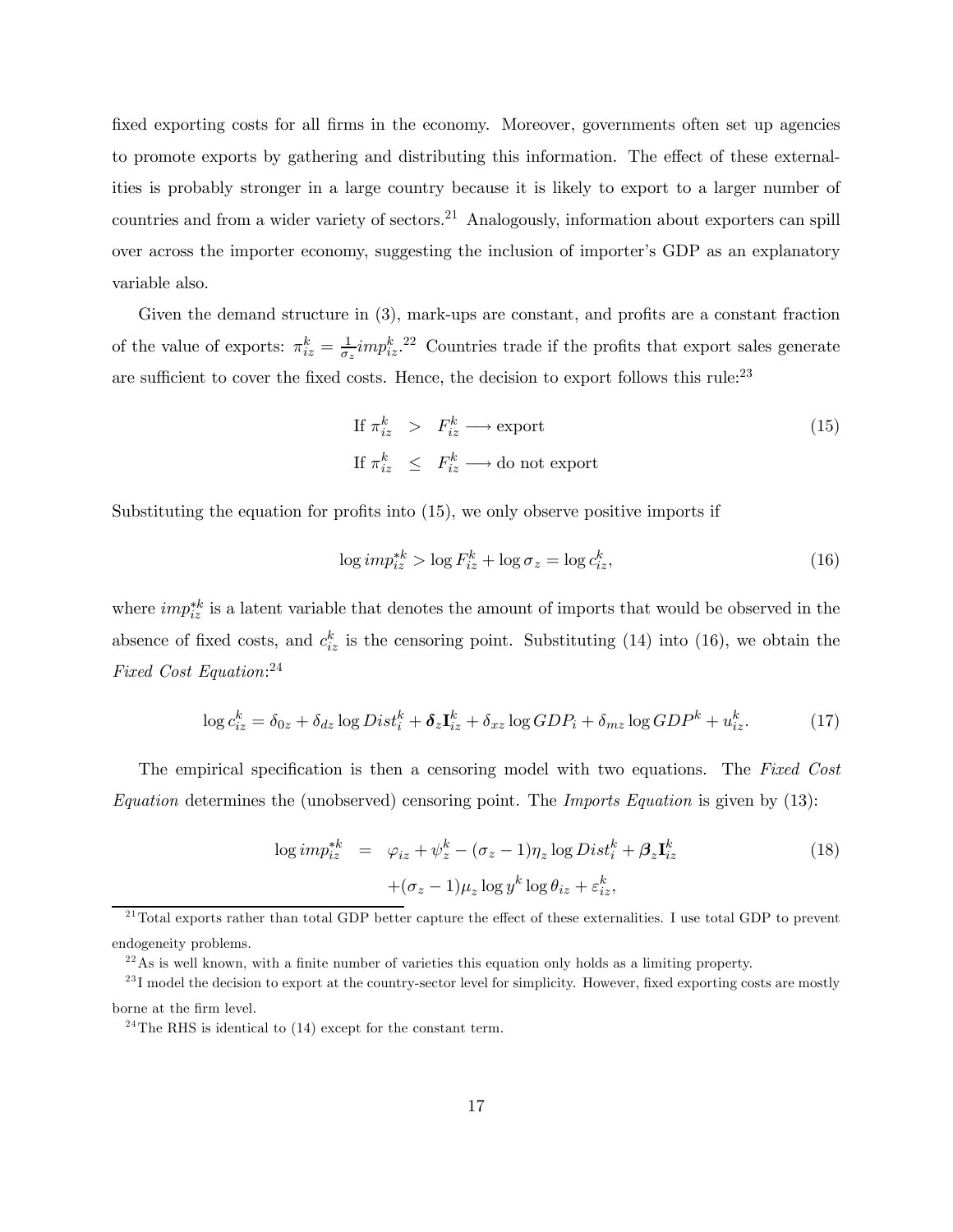where the LHS is now a latent variable. Given a censoring point, we observe non-zero imports only if  $imp_{iz}^{*k} > c_{iz}^k$ . That is,

If 
$$
imp_{iz}^{*k} > c_{iz}^{k} \longrightarrow imp_{iz}^{k} = imp_{iz}^{*k}
$$
  
If  $imp_{iz}^{*k} \le c_{iz}^{k} \longrightarrow imp_{iz}^{k} = 0$  (19)

Even though the censoring point is unobservable, the parameters of the Imports Equation and Fixed Cost Equation can be estimated jointly by maximum likelihood. The estimation is performed sector by sector, assuming a bivariate normal distribution for the random disturbances in the two equations.

#### 4.2.2 Baseline results

Table 3 shows the estimation results. The upper part of the table shows results for the *Imports* Equation, which are directly comparable to those estimated under OLS. The lower part shows results for the Fixed Cost Equation.

The censoring model confirms the OLS results. The coefficient on the interaction term is positive in most of the sectors, and positive and significant in 64 out of 113 sectors.25 The sign of the coefficient matches the sign obtained under OLS in every sector, except for 9 sectors in which the coefficient is statistically insignificant in both specifications. For most sectors, rich (poor) countries import relatively more from countries that produce high- (low-) quality goods. The average coefficient for the interaction term, however, has dropped to 0.037 from a value of 0.063 obtained using OLS. This is apparent in graph 2, which shows the frequency distribution relatively concentrated around zero. Even though dropping observations with zero trade does not affect the sign and statistical significance of the estimated coefficients, it appears to affect their magnitude.

Coefficients on the other variables in the *Imports Equation* have on average the expected sign. The effect of distance is negative and significant in all but one sector, and the effect of sharing a common language and a colonial tie is positive and significant in most sectors. Sharing a common border, a PTA, or a common colonizer enhances trade in most sectors, but not always significantly. The magnitude of the estimated coefficients is in the range of those typically found in the estimation of gravity equations.

 $^{25}$  Likelihood ratio tests were also performed to determine the individual significance of the interaction term. The results are almost identical. In only one sector does the coefficient pass the 5% threshold for the p-value.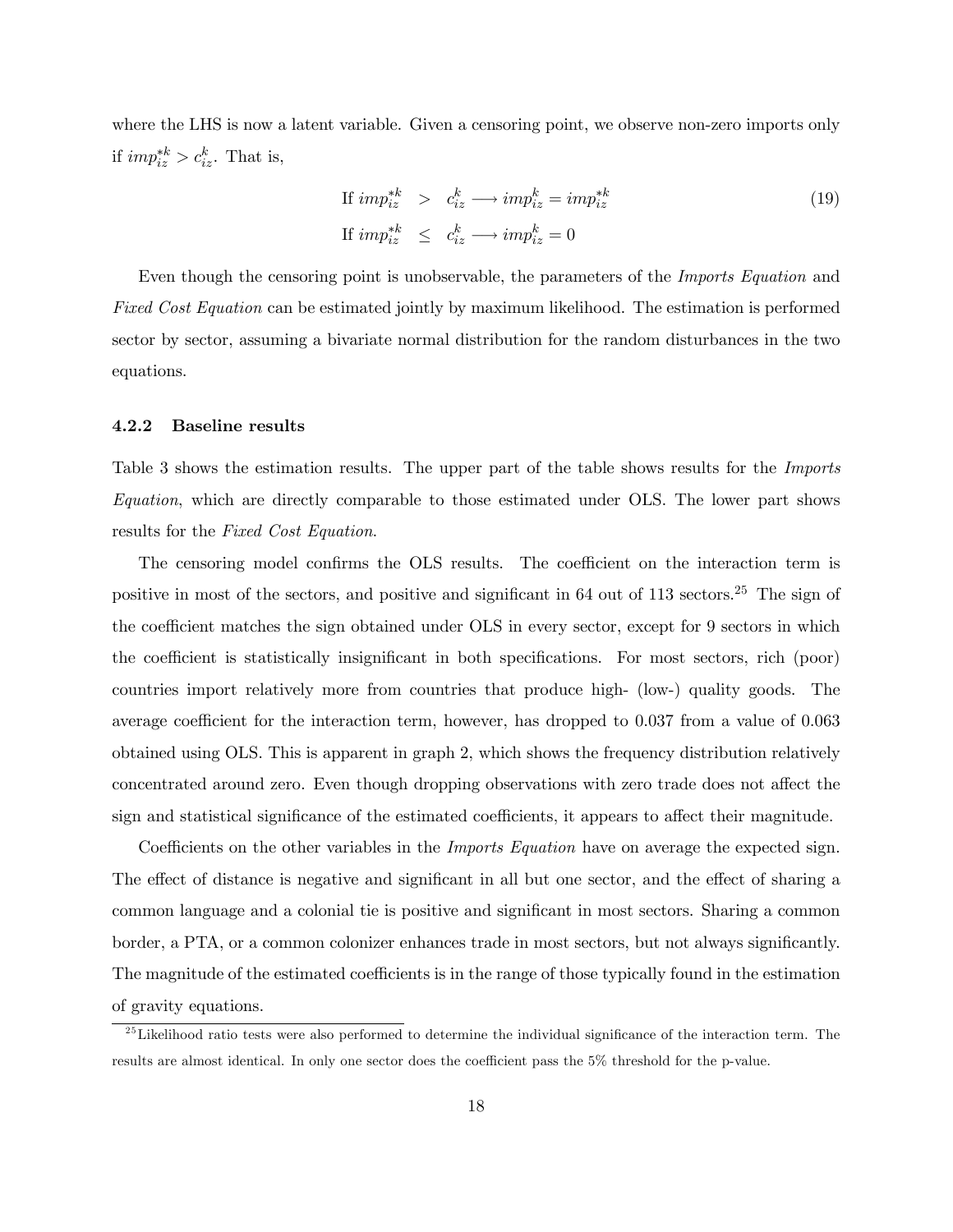The lower part of the table shows the results for the Fixed Costs Equation. The coefficients are in general less precisely estimated than those in the Imports Equation. Except for Border, all variables have the expected sign in most sectors.<sup>26</sup> Distance has a positive and significant effect (in most sectors) on fixed exporting costs. A common language, a PTA, a common colonizer, and a colony-colonizer relationship all reduce the magnitude of fixed costs in most sectors, although in only a few of them is this effect statistically significant. In some sectors, it is not possible to obtain a finite point estimate of the coefficient on the Colonial dummy (and on other variables in later specifications). When all bilateral observations that share a colonial relationship have nonzero trade, the maximum likelihood estimate of the coefficient is −∞. This brings the fixed cost of exporting down to almost zero for such observations, which maximizes the likelihood that we observe positive trade in all these country pairs.27

Exporter's GDP has a considerable negative and significant impact on fixed exporting costs. This suggests that the externality effects of the exporting activity are strong. On average, a 1% increase in GDP reduces the fixed costs of exporting by 0.3%. In contrast, these externalities are not strong at the importer level. That is, for a given exporter, exporting to a large country does not significantly reduce the fixed costs.<sup>28</sup> This may indicate that information spillovers at the exporter level are much stronger than at the importer level. But it is also a likely result of governments' targeting these spillovers in the export but not in the import activity. The last row in the table shows the (geometric) average predicted censoring point across all observations in all sectors. It is \$51,798. Assuming an elasticity of substitution of 5, the mark-up over price is 20%. The average predicted censoring point then implies an average fixed exporting cost close to \$10,000.

Table 4 groups the results for the interaction term obtained in the baseline case into 14 broader sectors. For two of these broader sectors, the results contradict the predicted effect of quality. In Office, Telecommunications and Sound Recording Machines, the coefficient is negative in 4 out of

 $^{26}$ No clear theoretical reason predicts a positive effect of sharing a border on fixed exporting costs. This result needs further investigation. Taking out this variable from the Fixed Cost Equation has negligible effects on the results.

 $27$  For these sectors, the pairs with a colonial relationship do not play any role in the estimation of the coefficients on the remaining variables.

 $^{28}$ An exporter is still more likely to export to a larger rather than to a smaller country, even if fixed costs are identical. The larger country (on average) has a larger demand for imports. It is thus more likely that exports to that country exceed the necessary threshold to cover the fixed costs.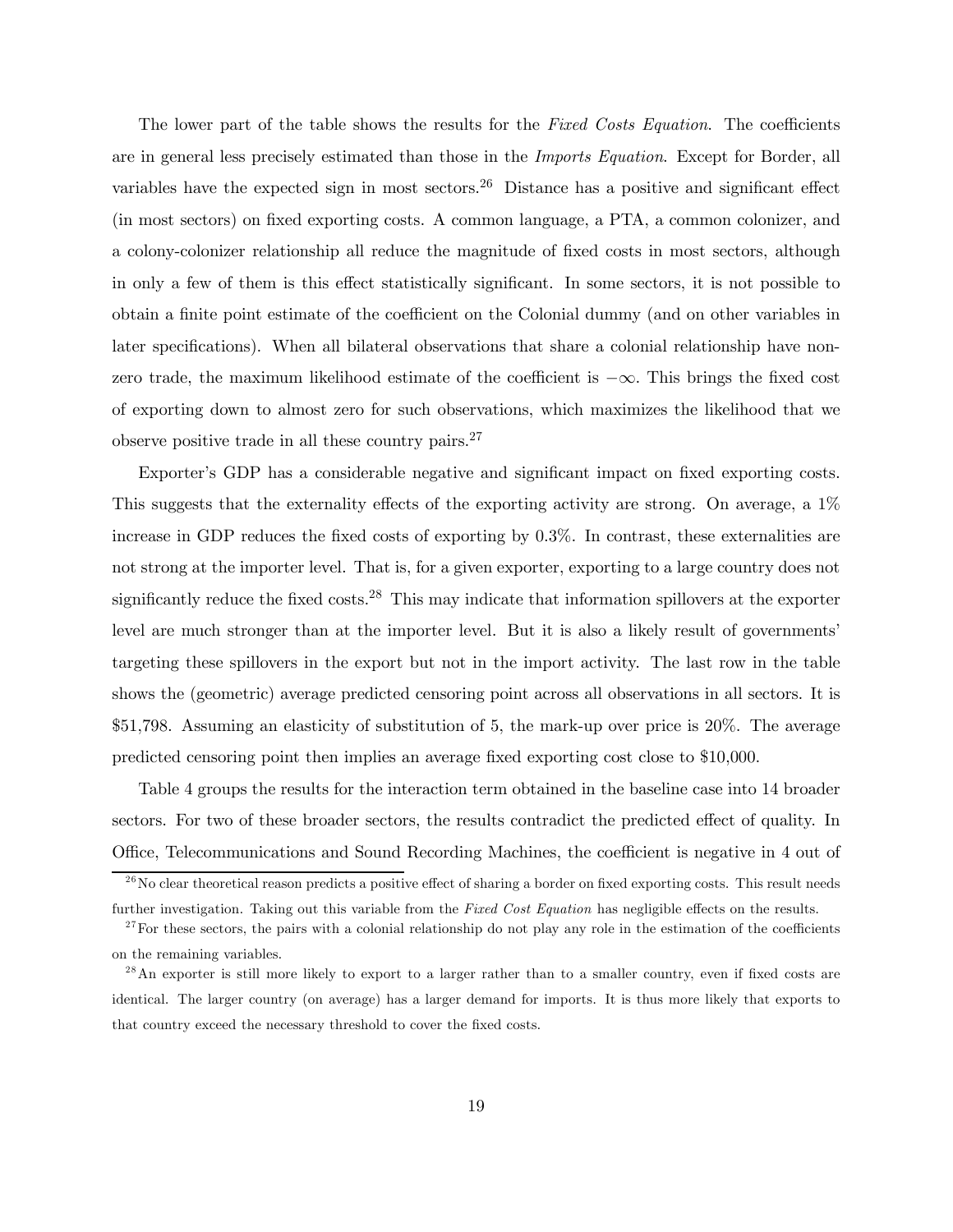5 3-digit sectors, and it is negative and significant in two of them.<sup>29</sup> In Apparel and Footwear, the coefficient is not significant in 5 out of 8 sectors, and it is negative and significant in two of the remaining three.<sup>30</sup> On the other hand, the quality effect is consistently estimated as positive and significant in Agricultural and Industrial Machinery, where the coefficient on the interaction term is positive in 18 out of 19 sectors and is significantly positive in 16 of them. For the rest of these broader sectors, however, the results closely follow the average results. Overall, there is no obvious systematic difference in results across more broadly-defined sectors.

# 5 Aggregation Bias

Estimating the system sector by sector allows me to identify quality effects on bilateral flows while controlling for inter-sectoral determinants of comparative advantage. This is in stark contrast to the literature testing the Linder hypothesis, which typically uses aggregate data. This section investigates how the use of aggregate instead of sectoral data affects the estimation results. Aggregating data across sectors introduces a bias, which turns out to be strong enough to reverse the estimated sign of the quality effect.

I first estimate the model using trade flows aggregated at the 2-digit instead of 3-digit level. Table 5 shows the results. The coefficient on the interaction term is still positive in a majority of sectors. However, it is now positive and significant in less than half of the sectors, and the magnitude of the average coefficient is smaller than in the baseline case. Aggregating data at the 2-digit level does not qualitatively change, but it does attenuate, the main results on the quality effect.

Aggregation into only one sector, however, reverses the results.<sup>31</sup> In Table 6, the effect of quality contradicts the theoretical prediction. The coefficient is not only negative but also significant at the 1% level. Morevoer, its magnitude is three times larger than the average estimated coefficient in the baseline case. There are also unexpected signs for the coefficients on other variables. Border and PTA have the wrong sign in the *Imports Equation*. Distance is no longer significant in the

<sup>&</sup>lt;sup>29</sup> Office Machines (includes calculating machines, cash registers, typewriters, etc.) and Automatic Data Processing Machines and Units Thereof (basically computers).

 $30$ Outer Garments for Men, of Textile Fabrics, and Under Garments of Textile Fabrics.

 $31$ Aggregation is only over the 113 differentiated-goods sectors in the database. I use the Overall Quality Index, shown in the last column of Table 1, as the measure of quality for each country.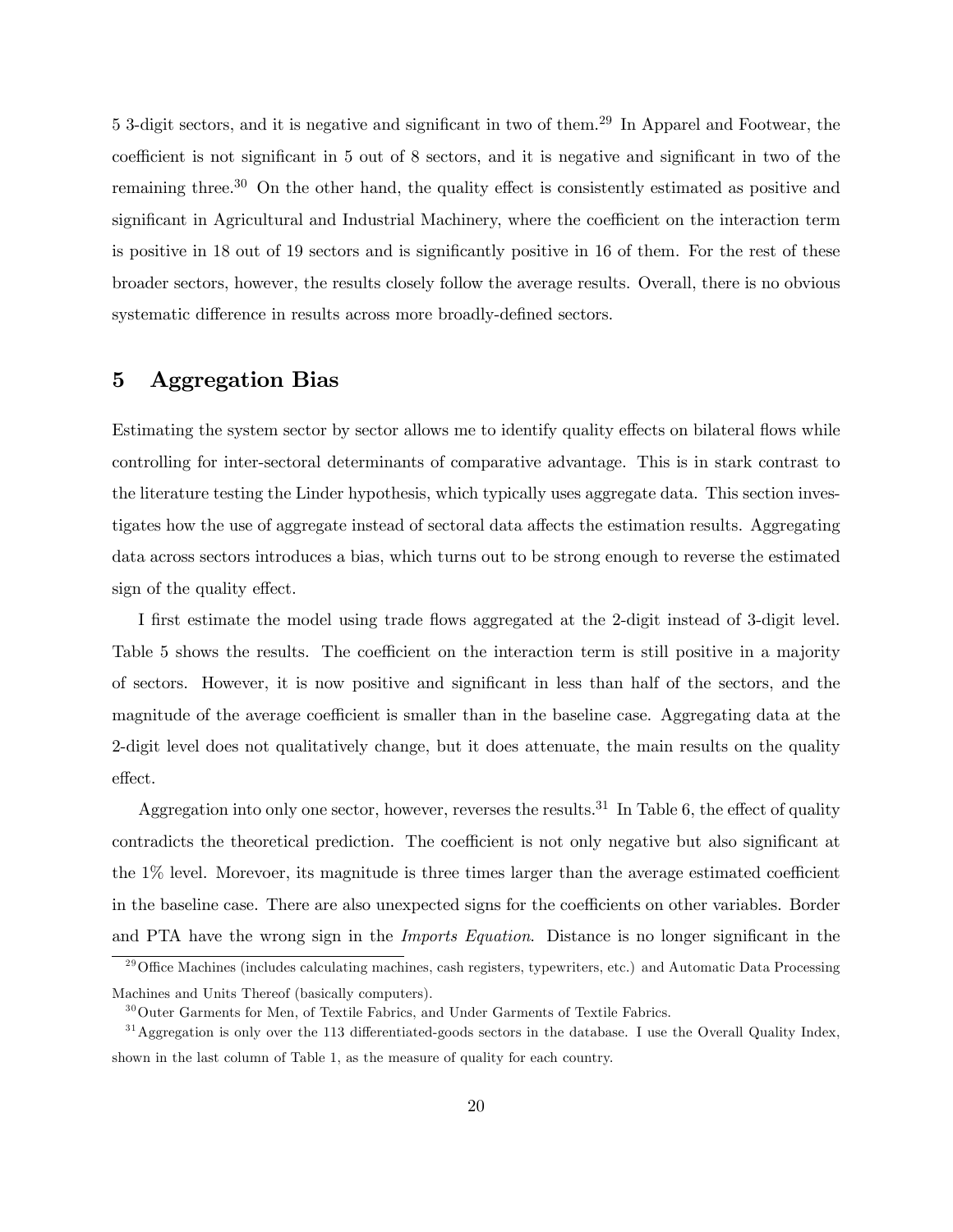Fixed Cost Equation. Exporter's and importer's total GDP still have a negative impact on fixed costs, but the significance of these two variables is reversed: importer's GDP is significant while exporter's GDP is not.

These striking results are driven by a severe aggregation bias. When the system was estimated at the sectoral level, we could control for inter-sectoral determinants of comparative advantage. But when we aggregate trade flows across sectors, we fail to control for these determinants. The aggregation bias is not strong at lower levels of aggregation because the determinants of comparative advantage are similar among 3-digit sectors in the same 2-digit sector. But it is severe at higher levels of aggregation because these determinants may differ considerably between broader sectors. Appendix C discusses in detail the aggregation problem, and provides conditions on the parameters across sectors that would render aggregation an appropriate procedure.

A possible alternative reason for the similarity of results obtained based on trade flows at the 3-digit and at the 2-digit level is the use of quality indices calculated at the 2-digit level in both cases. To better address the effect of aggregation, I reestimate the model using 3-digit trade flows and 3-digit quality indices. Working with quality indices at the 3-digit level reduces the sample from 291,765 observations to 240,779 observations. Table 7 shows the results when the model is estimated using 3-digit quality indices. Despite the significant decrease in sample size, the results are not very different from those of the baseline case.<sup>32</sup> Next, using only those 240,779 observations for which 3-digit quality indices are available, I aggregate trade flows at the 2-digit level and re-estimate the model using 2-digit quality indices. Table 8 shows that, as in the baseline case, aggregating trade flows at the 2-digit level does not change the results substantially. The use of 2-digit quality indices is then not the reason for the similarity of results obtained based on trade flows at the 3-digit and 2-digit levels.33

#### 5.1 Direction of the bias

The aggregation of trade flows into only one category introduces a severe aggregation bias. This bias is systematic and can be signed. I next provide a simple artificial example to convey the basic intuition for the direction of the aggregation bias. In section 6, I will provide evidence supporting

 $3<sup>2</sup>$  In one sector, I could not obtain maximum likelihood estimates due to a large reduction in the sample size.

<sup>&</sup>lt;sup>33</sup>This exercise further suggests the robustness of the estimated results to the level of aggregation at which the quality index is calculated.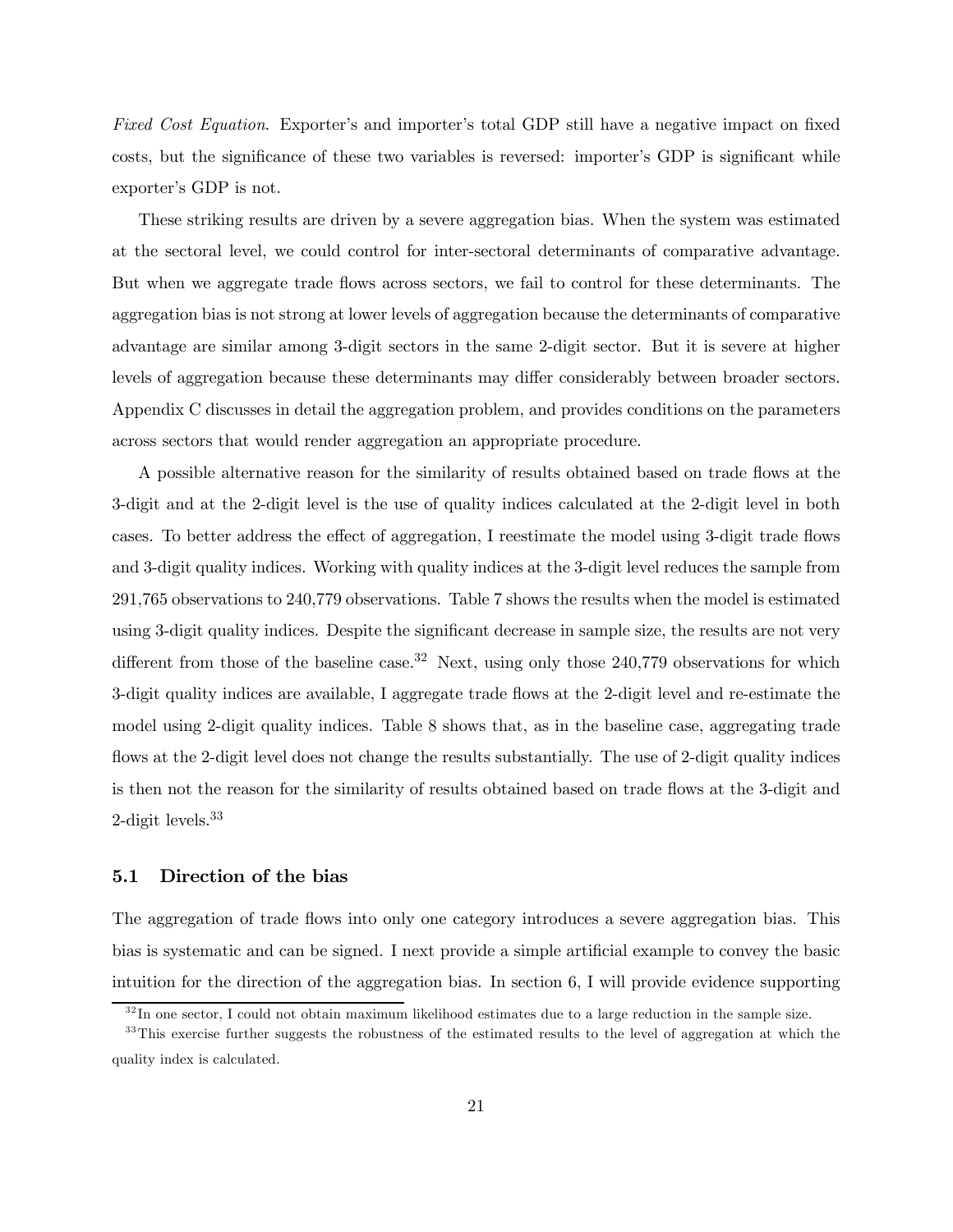the empirical relevance of this example.

Consider two exporters, Germany and China. Consider two importers, the US and India. Table 9 shows exports of Germany and China to the US and India in two sectors, Machinery and Apparel. This artificial example abstracts from trade costs and differences in size. Germany and the US have similar income per capita, and a comparative advantage in the same sector: Machinery. China and India have a comparative advantage in Apparel. Germany is therefore a large exporter of Machinery (relative to China) and China is a large exporter of Apparel (relative to Germany). Similarly, the US is a large importer of Apparel (relative to India) and India of Machinery (relative to the US). Germany's quality is higher in both sectors.

Focusing on Machinery, the quality effect is apparent: the US imports relatively more from Germany, and India imports relatively more from China. The ratio of the ratios  $(r_{ij}^{kl})$  discussed in Section 2 takes the value of 1.5. In Apparel, the quality effect is also apparent. The ratio of the ratios is also 1.5 in this sector. However, when we aggregate trade flows in both sectors, the quality effect appears to be reversed: the US imports relatively more from China and India imports relatively more from Germany. Using the empirical framework of this paper, but applying it to aggregate trade, this pattern of trade would result in a misleading negative coefficient on the interaction term, as in the results of Table 6. The reason is the inadequate aggregation of trade flows across sectors, and the subsequent failure to control for inter-sectoral determinants of comparative advantage. In the aggregate, the US imports relatively more from China than from Germany, not because the US's demand is biased towards low-quality goods but because the US is a large importer of Apparel, the sector in which China is a large exporter. Similarly, India imports relatively more from Germany than from China, not because India's demand is biased towards high-quality goods, but because India is a large importer of Machinery, the sector in which Germany is a large exporter.

#### 5.2 Comparative advantage in a sector: caveats

In traditional models of international trade, a sector is characterized from both the supply and the demand side. For example, on the supply side of the factor-proportions model, varieties within a sector share the same technology of production. On the demand side, varieties are either perfect substitutes (the homogeneous-goods case) or better substitutes for each other than for varieties in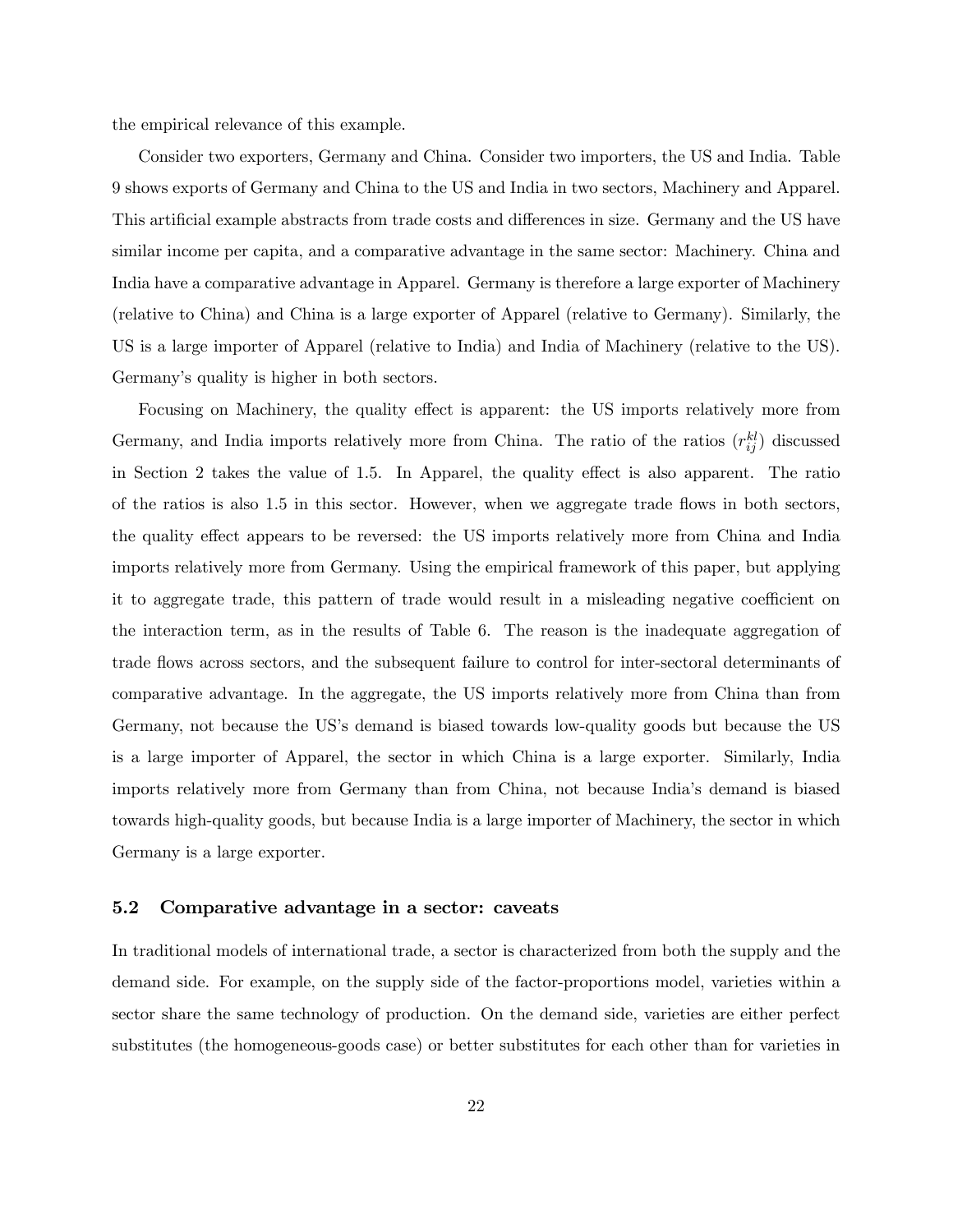other sectors (the differentiated-goods case). The idea of a country with a comparative advantage in a sector is straightforward in this context. If a country has a comparative advantage in one variety, it also has a comparative advantage in all the varieties in that sector.

This is no longer true once we introduce differences in quality. A country may have a comparative advantage in producing low-quality varieties within a sector, but not high quality-ones. For example, if high-quality varieties are skill intensive, then skill-abundant countries will produce high-quality varieties and skill-scarce countries will produce low-quality varieties.<sup>34</sup> A sector is still well defined on the demand side. But on the supply side, varieties within a sector may have nothing in common. We can no longer say, for example, that poor countries have a comparative advantage in textiles, since they may have a comparative advantage in producing low-quality textiles, but a comparative disadvantage in producing high-quality textiles.<sup>35</sup> This problem poses the challenge of finding a meaningful redefinition of sectors in the context of trade models that include vertical differentiation. Since that is not the aim of this paper, I will instead simply posit that the idea of a country having a comparative advantage in a sector preserves some (limited) meaning in this context.

I classify the 54 countries in the sample into three equally-sized groups. Rich countries are those with income per capita above \$14,000, middle-income countries are those with income per capita between \$2,200 and \$14,000, and poor countries are those with income per capita below \$2,200. Apparel (2-digit SITC sector 84) represents 3% of the exports of rich countries, 11% of the exports of middle-income countries, and  $32\%$  of the exports of poor countries.<sup>36</sup> On average, poor and middle-income countries have positive trade balances in Apparel, while rich countries have negative trade balances in this sector. Even though countries with different per-capita income export different quality levels within Apparel, poor countries have a comparative advantage in a range of qualities that accounts for a fraction of world demand large enough to make them net exporters in this sector. On the other hand, Machinery (1-digit SITC sector 7) represents 57%

<sup>&</sup>lt;sup>34</sup>This is an appealing explanation for the observed correlation between the quality of exports and per-capita income. In this paper, however, I do not investigate the underlying determinants of comparative advantage.

 $35$ Schott (2001) argues that we should consider goods of different qualities as different sectors. This approach, although appealing on the supply side, still needs to deal with the demand-side links between goods of different qualities.

<sup>&</sup>lt;sup>36</sup>These are shares of total exports of differentiated goods. Percentages are calculated taking into account only trade flows included in the sample.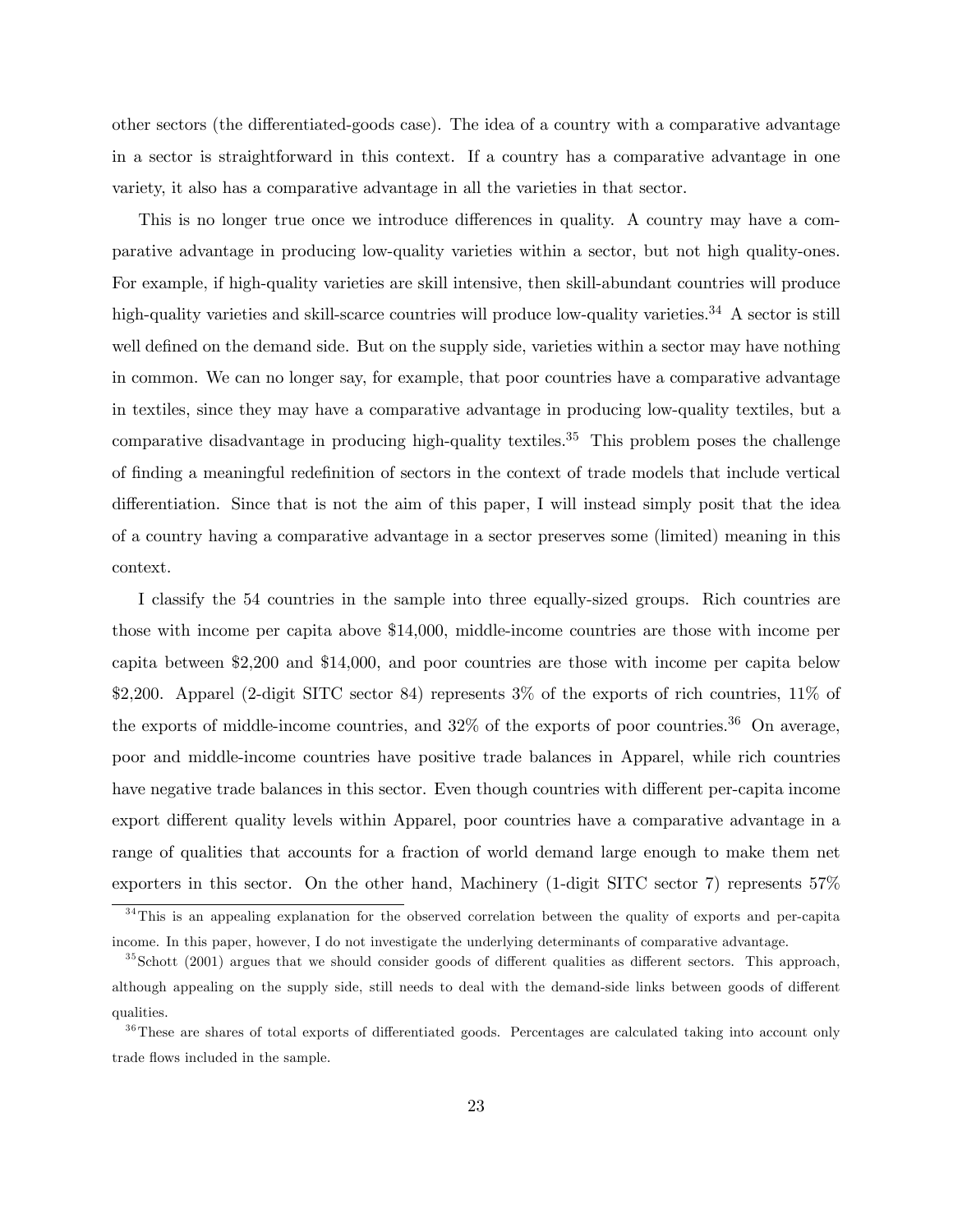of the exports of rich countries, 40% of the exports of middle-income countries, and 15% of the exports of poor countries. Rich countries are net exporters of Machinery, while poor and middleincome countries are net importers of Machinery. Rich countries have a comparative advantage in a range of qualities within Machinery that accounts for a fraction of world demand large enough to make them net exporters in this sector. Poor countries do not. The notion of a country having a comparative advantage in a sector is still meaningful in this limited sense. Subject to these caveats, I keep the usual terminology in the remainder of the paper.

# 6 Magnitude of the Quality Effect

This paper has shown that quality differences between countries affect the direction of bilateral trade. Controlling for inter-sectoral determinants of comparative advantage, rich (poor) countries import relatively more from countries that produce high-(low-) quality goods. Since rich (poor) countries also tend to produce high-(low-) quality goods, the quality effect typically induces more rich-rich and poor-poor trade relative to rich-poor trade. This contrasts, for example, with the implications of the factor proportions model, which predicts more rich-poor trade as differences in income per capita reflect differences in relative factor endowments.<sup>37</sup> In this section, I investigate the relative magnitude of these opposing forces.

To accomplish this, I consider the change in export destinations of a hypothetical country that suddenly climbs the development ladder and becomes rich. The share exported to the group of rich countries —as defined in the previous section— gives a summary measure of export destinations. This group absorbs, on average, 74% of rich countries' exports, 62% of middle-income countries' exports, and 78% of poor countries' exports. This is shown in column (1) of Table 10. As our hypothetical country develops, does the share exported to the group of rich countries rise or fall?

There are many determinants of country growth, and I do not delve into them here. Instead, I simply assume that a country that develops adopts two characteristics of rich countries: their composition of exports across sectors and their quality levels. The adoption of these two characteristics is likely to occur simultaneously. For example, a country may become rich because it

<sup>&</sup>lt;sup>37</sup>In a factor proportions model with both homogeneous and differentiated-good sectors, rich-rich (but not poorpoor) trade may be large because rich countries are specialized in the latter sectors [Helpman (1999)]. However, this effect cannot be present here since we are focusing only on differentiated-good sectors.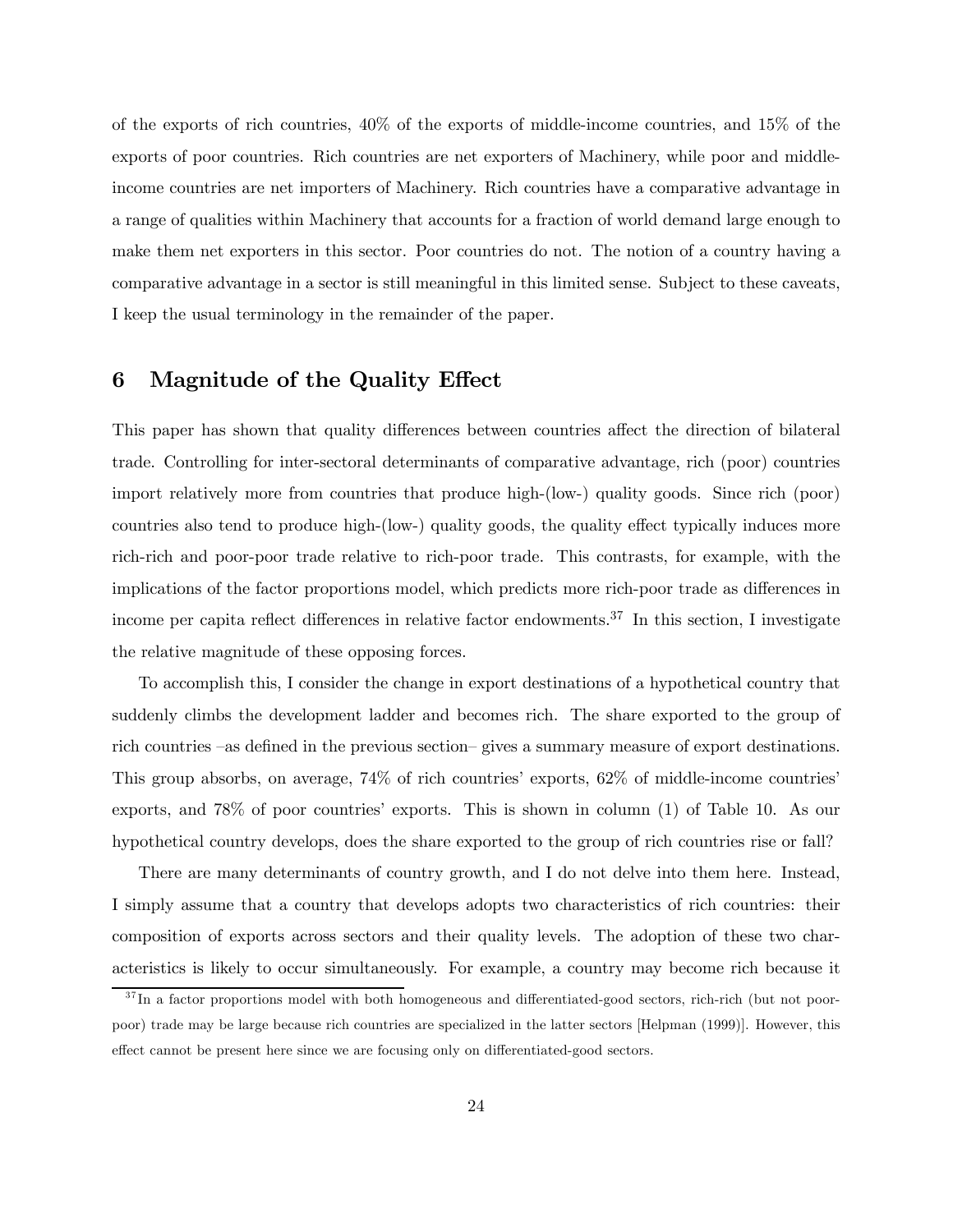has accumulated skilled labor. It will then shift its export structure between sectors toward skillintensive industries. But it will also shift it toward high-quality varieties within each sector, so long as high-quality varieties are skill intensive.

The effects of the between-sector and within-sector changes in export structure on the destination of exports are opposite to one another. First, consider the between-sector change, keeping quality levels constant. As will be shown shortly, if quality levels do not change, the destination structure of exports at the sectoral level does not change either. However, there is variation between sectors in export destinations. Hence, the destination of total exports will change in response to the between-sector change in export structure. The magnitude of this change is shown in columns (2) and (3). For an average poor country adopting the sectoral export structure of rich countries, this implies a decrease of 14.6 percentage points in the share exported to these countries. This is consistent with traditional theories of trade based on inter-sectoral differences in comparative advantage, and it is also consistent with the artificial example of Table 9. A (simplified) explanation is as follows. Rich (poor) countries are large importers of Apparel (Machinery) because they have a comparative disadvantage in that sector. Hence, for any source country, exports of Apparel (Machinery) are relatively tilted toward Rich (poor) countries. When our hypothetical country is poor, its exports are concentrated in Apparel, the sector in which poor countries have a comparative advantage. Since Apparel exports are tilted toward rich countries, a large share of our country's exports are sent to rich countries. As this country adopts the sectoral composition of exports of rich countries, it becomes a relatively large exporter of Machinery, a sector in which exports are tilted toward poor countries. As a result, a larger share of its total exports is now sent to poor countries.<sup>38</sup>

Second, adopting the quality levels of rich countries also changes export destinations. We now keep constant the sectoral composition of exports (the average export structure of rich countries) and evaluate, for each country, the additional impact in export destinations of the within-sector change in export structure, i.e., the change in quality levels. Differentiating (12), we obtain:

$$
i\hat{m}p_{iz}^k = d\varphi_{iz} + (\sigma_z - 1)\mu_z \log y^k \hat{\theta}_{iz},\tag{20}
$$

where hats denote proportional changes. The term  $d\varphi_{iz}$  captures changes in the number of firms and

<sup>&</sup>lt;sup>38</sup> Note that even though the factor proportions model was used to motivate this section, a sectoral change in export structure could result from other inter-sectoral determinants of trade such as Ricardian (technology) differences.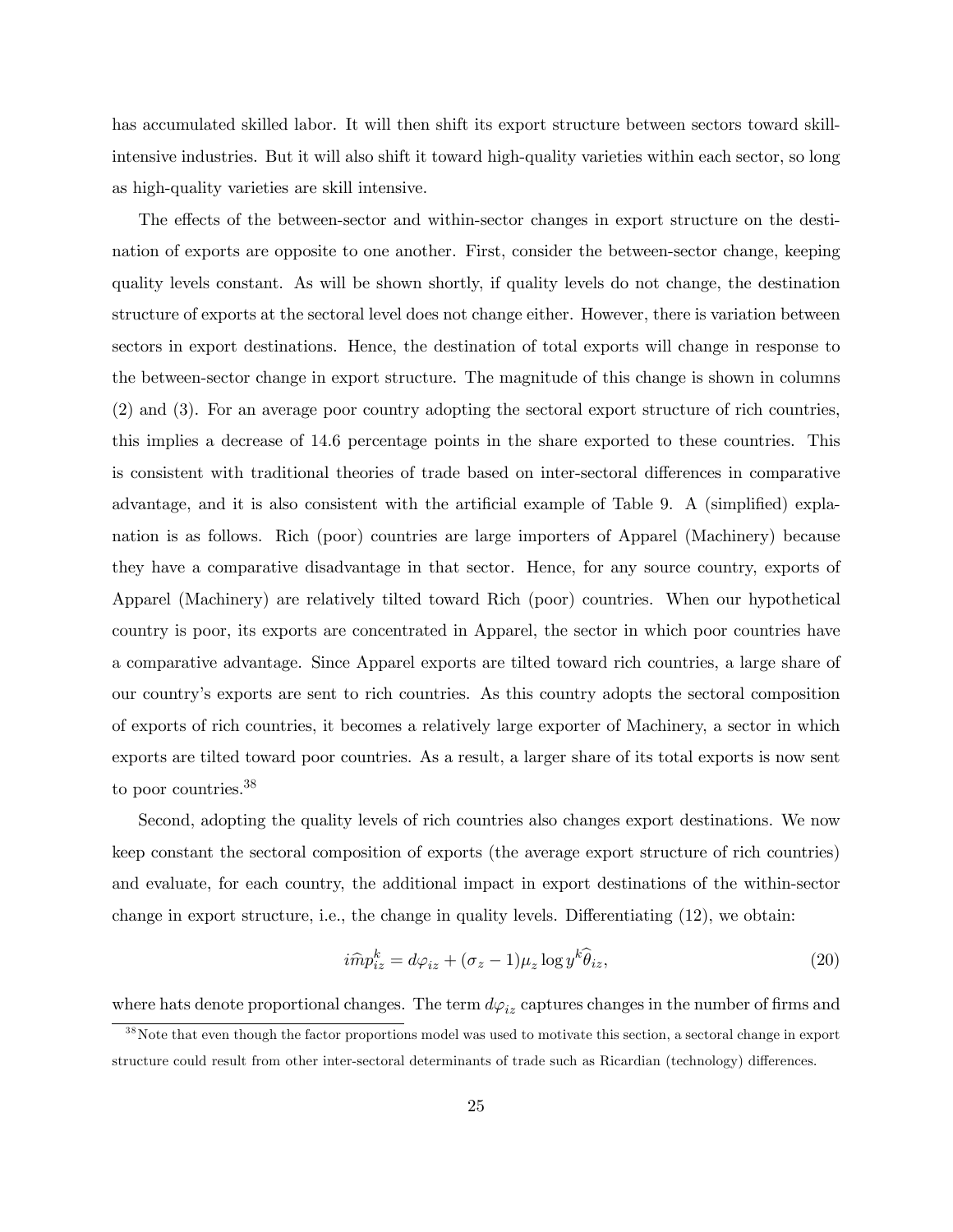in the price at which they sell their products. This term induces a proportional change in exports to all countries, but it does not change the share of each country as a destination of exports. Only changes in quality levels can change the destination structure of exports, which can be calculated from (20) for every sector z and country i. To perform this calculation, I take the value of  $(\sigma_z-1)\mu_z$ from the estimated coefficient on the interaction term in the baseline case, while  $\hat{\theta}_{iz}$  is the change in quality required to match the average level of rich countries.

There are some caveats to this exercise. First, it is only valid for one country at a time. As a country changes its quality levels, its income also changes. If more countries change qualities simultaneously, then export destinations will not only change in response to the change in the exporter's quality but also in response to the change in the importer's income. Unless more structure is imposed on the model, it is not possible to obtain a measure of this latter change. Also,  $d\psi_z^k$  is assumed to be zero in (20). Since  $d\psi_z^k$  includes the price index of importer k, this term is almost zero only when the effect of price changes on this index is negligible, which is not the case if more countries change their qualities (and therefore, their prices) simultaneously. Second, embedded in this calculation is the strong assumption that there are no new bilateral pairs with positive trade. In fact, increases in quality could increase import demand to a level that renders new exports (paying the fixed cost) to some destinations profitable. However, I ignore this possibility because it would require knowing the magnitude of  $d\varphi_{iz}$ , which I do not have.

Column (4) of Table 10, then, shows the destination of exports after both characteristics of rich countries have been adopted. Column (5) shows the impact of the quality effect, which is larger for lower income countries. This is not surprising since these are the countries that require the largest upgrade to match rich countries' quality levels. Keeping constant the sectoral structure of exports, the quality upgrade increases rich countries' share of poor countries' exports by 2.1 percentage points, of middle-income countries' exports by 1.4 percentage points, and of rich countries' exports by 0.0 percentage points. As a country becomes rich, it exports more to other rich countries.

There are two effects at play. The first is an inter-sectoral effect: the change in the sectoral composition of exports. This effect is driven by traditional forces of comparative advantage, not related to quality.39 The second is an intra-sectoral effect: the change in quality levels. The overall

 $39$ This includes supply-side determinants (factor proportions, Ricardo), and demand-side determinants (intersectoral non-homotheticities).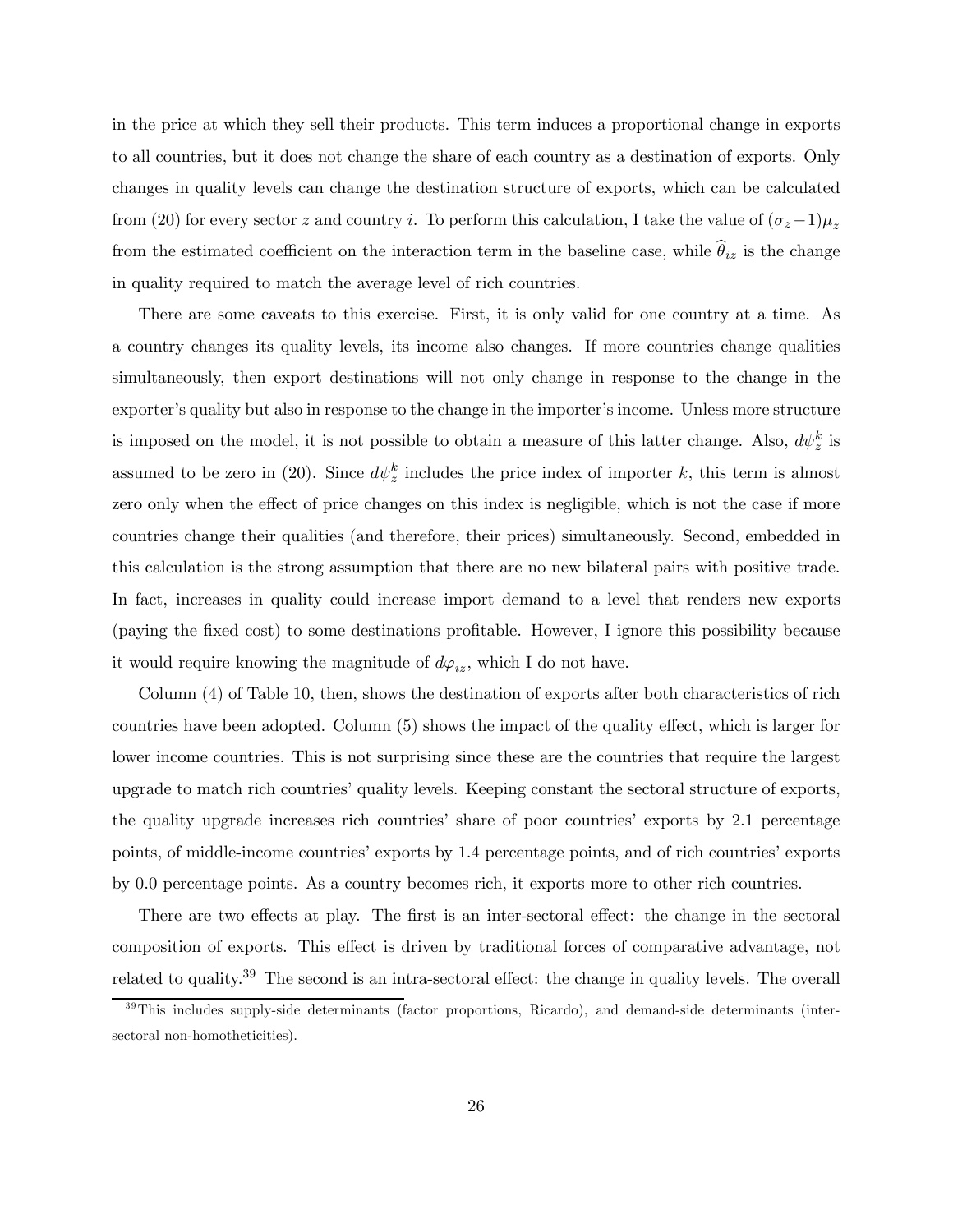change in the destination of exports is given in the last column of Table 10. As is clear from the table, it is strongly dominated by the inter-sectoral effect. As a middle-income country becomes rich, the share exported to rich countries decreases by 8 percentage points. As a poor country becomes rich, this share falls by 12.5 percentage points. In contrast to the prediction of the Linder hypothesis on the direction of trade, as a country becomes rich, it exports relatively more to poor countries.

These results suggest that, even though cross-country differences in product quality have a significant effect on the patterns of trade, traditional determinants of comparative advantage are still the main driving force of international trade flows.

# 7 Conclusions and Further Comments

This paper provides a framework to estimate the effect of cross-country differences in product quality on the direction of international trade. The model yields testable predictions on bilateral trade flows at the sectoral level, which are estimated using cross-sectional data for 54 countries. The results are consistent with the theoretical prediction: rich (poor) countries import relatively more from countries that produce high- (low-) quality goods. However, relative to the magnitude of traditional (inter-sectoral) determinants of comparative advantage, the magnitude of the quality effect on bilateral trade is small.

The theoretical framework and empirical strategy of this paper suggest several areas for further exploration and improvement. First, beyond the theoretical concerns about the measurement of quality addressed in the paper, the reliability and accuracy of the import data on which this measurement is built are not completely satisfactory. Second, even though the framework developed in this paper combines simplicity with flexibility to capture income effects on quality choices, the demand system could be extended to allow for more flexible substitution patterns between varieties of different quality levels. Third, as suggested by the theoretical work on trade with vertical differentiation, it is not merely the mean but the whole distribution of income that matters as a determinant of international trade. Future research will determine whether the results of this paper on the direction and magnitude of the quality effect on trade survive these and other amendments.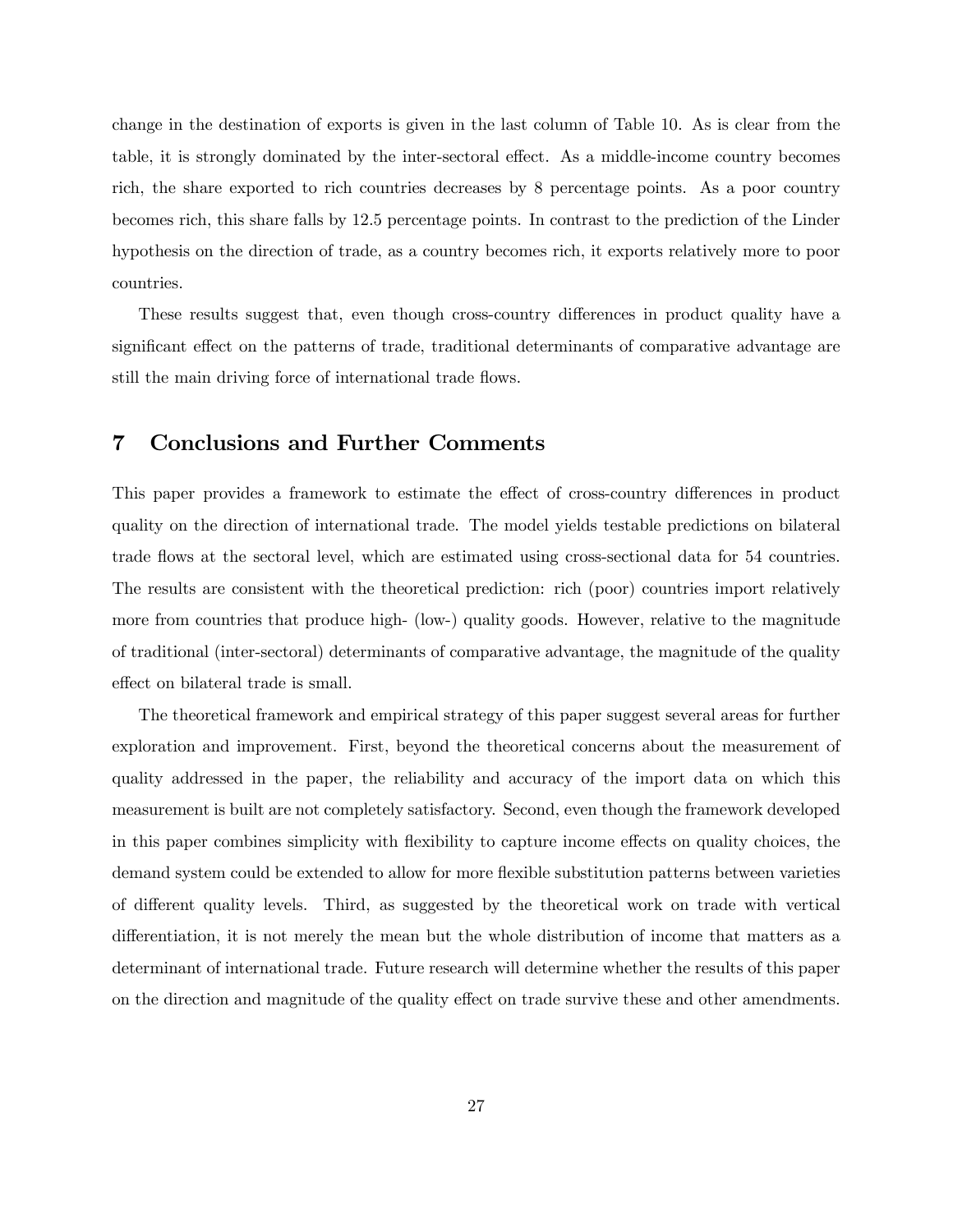# References

- [1] Bergstrand, J. (1989), "The Generalized Gravity Equation, Monopolistic Competition, and the Factor-Proportions Theory of International Trade," Review of Economics and Statistics, 71 (1), 143-153.
- [2] Berry, S. (1994), "Estimating Discrete-Choice Models of Product Differentiation," RAND Journal of Economics, 25 (2), 242-262.
- [3] Berry, S., J. Levinsohn, and A. Pakes (1999), "Voluntary Export Restraints on Automobiles: Evaluating a Trade Policy," American Economic Review, 89 (3), 400-430.
- [4] Berry, S., J. Levinsohn, and A. Pakes (2001), "Differentiated Products Demand Systems from a Combination of Micro and Macro Data: The New Car Market," mimeo.
- [5] Bils, M. and P. Klenow (2001), "Quantifying Quality Growth," American Economic Review, 91 (4), 1006-1030.
- [6] Brooks, E. (2001), "Why Don't Firms Export More?," UC Santa Cruz, mimeo.
- [7] Calvet, L. and E. Common (2000), "Behavioral Heterogeneity and the Income Effect," Harvard Institute of Economic Research, DP 1892.
- [8] Cardell, N. (1991), "Variance Components Structures for the Extreme Value and Logistic Distributions," Washington State University, mimeo.
- [9] Deardorff, A. (1984), "Testing Trade Theories and Predicting Trade Flows," in R.W.Jones and P.B.Kenen, ed., Handbook of International Economics, Vol.1, (Amsterdam, Elsevier).
- [10] Deardorff, A. (1998), "Determinants of Bilateral Trade: Does Gravity Work in a Neoclassical World?," in J. Frankel, ed., *The Regionalization of the World Economy*, (Chicago, Chicago University Press).
- [11] Diewert, W. (1993), "Index Numbers," in W. Diewert and A. Nakamura, Essays in Index Number Theory, Vol. 1, (Amsterdam, Elsevier Science Publishers B.V.).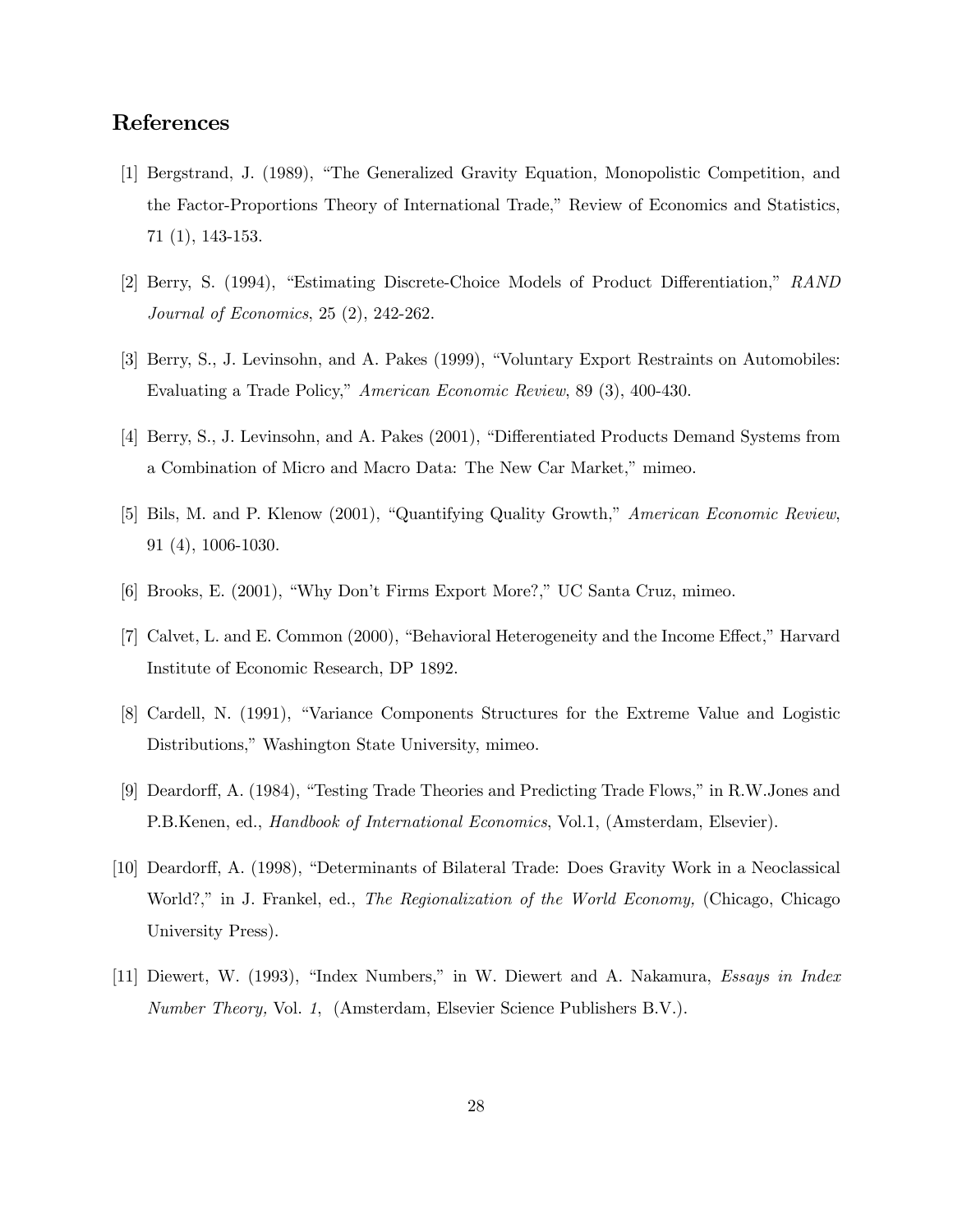- [12] Falvey, R. and H. Kierzkowski (1987), "Product Quality, Intra-industry Trade and (Im)perfect Competition," in H. Kierzkowski, ed., Protection and Competition in International Trade, (Oxford: Basil Blackwell).
- [13] Feenstra, R. (1996), "US Imports, 1972-1994: Data and Concordances," NBER Working Paper 5515.
- [14] Feenstra, R. (2000), "World Trade Flows, 1980-1997," Center for International Data, Institute of Governmental Affairs, UC Davis.
- [15] Flam, H., and E. Helpman (1987), "Vertical Product Differentiation and North-South Trade," American Economic Review, 77 (5), 810-822.
- [16] Frankel, J. (1997), Regional Trading Blocs in the World Economic System. (Washington DC, Institute for International Economics).
- [17] General Accounting Office (1995), "US Imports: Unit Values Vary Widely for Identically Classified Commodities," Report GAO/GGD-95-90.
- [18] Harrigan, J. (2001), "Specialization and the Volume of Trade: Do the Data Obey the Laws?," NBER Working Paper 8675. Forthcoming in K. Choi and J. Harrigan, ed., The Handbook of International Trade, (London: Basil Blackwell).
- [19] Helpman, E. (1999), "The Structure of Foreign Trade," Journal of Economic Perspectives, 13, 121-144.
- [20] Hummels, D. and P. Klenow (2002), "The Variety and Quality of a Nation's Exports," mimeo.
- [21] Hummels, D. and A. Skiba (2001), "Shipping the Good Apples Out? An Empirical Confirmation of the Alchian-Allen Conjecture," NBER Working Paper 9023.
- [22] Hunter, L. (1991), "The Contribution of Non-homothetic Preferences to Trade," Journal of International Economics, 30, 345-358.
- [23] Hunter, L. and J. Markusen (1988), "Per-Capita Income as a Determinant of Trade, in R. Feenstra, ed., Empirical Methods for International Trade, (Cambridge, MA, MIT Press).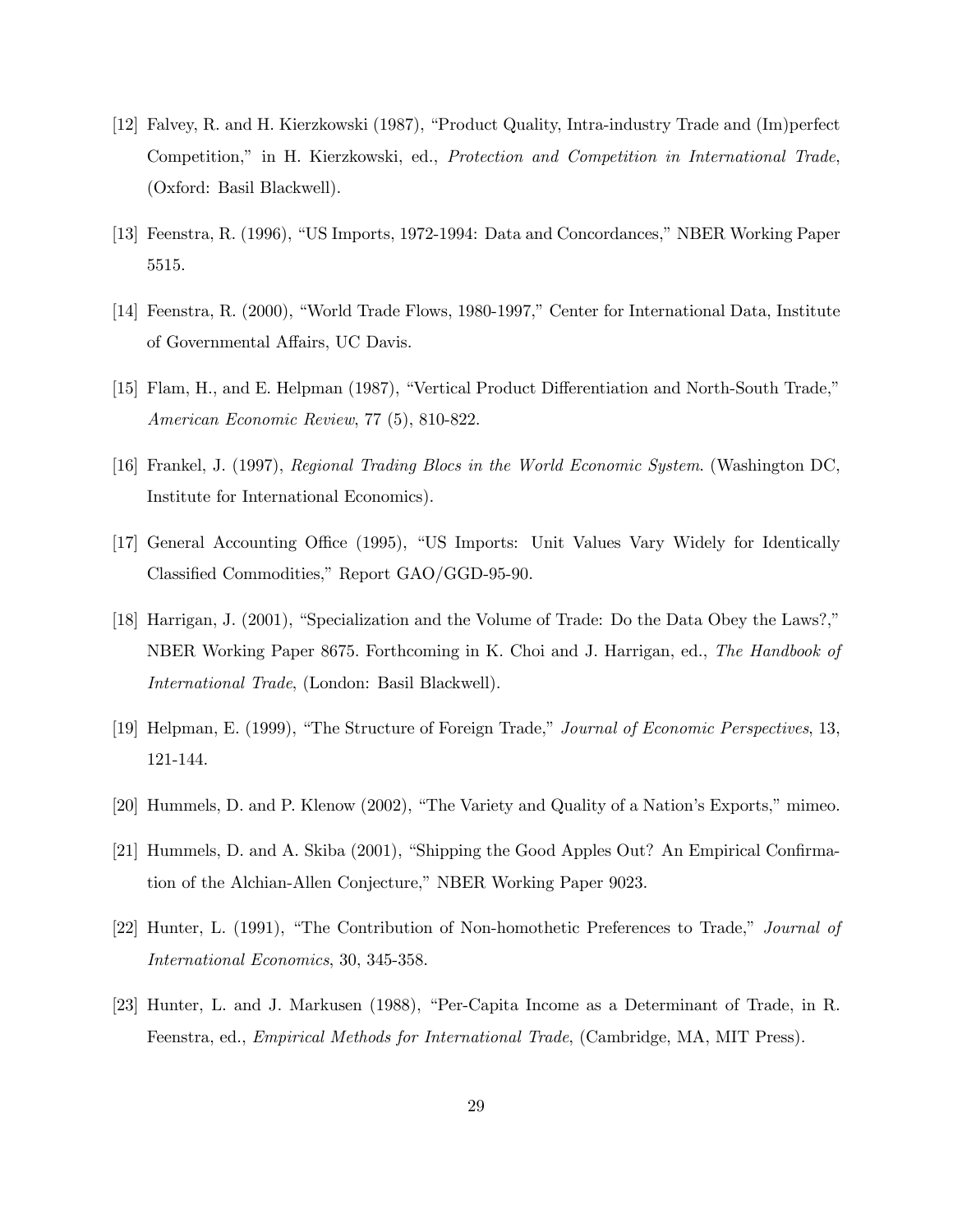- [24] Leamer, E. and J. Levinsohn (1995), "International Trade Theory: The Evidence," in G. Grossman and K. Rogoff, ed., Handbook of International Economics, Vol.3, (Amsterdam, Elsevier).
- [25] Linder (1961), S., An Essay on Trade and Transformation, (Stockholm: Almqvist & Wiksell).
- [26] Markusen, J. (1986), "Explaining the Volume of Trade: An Eclectic Approach," American Economic Review, 76 (5), 1002-1011.
- [27] Matsuyama, K. (2000), "A Ricardian Model with a Continuum of Goods under Nonhomothetic Preferences: Demand Complementarities, Income Distribution, and North-South Trade, Journal of Political Economy, 108 (6), 1093-1120.
- [28] McPherson, M., M. Redfearn, and M. Tieslau (2001), "International Trade and Developing Countries: An Empirical Investigation of the Linder Hypothesis," Applied Economics, 33, 649-657.
- [29] Murphy, K.M. and A. Shleifer (1997), "Quality and Trade," Journal of Development Economics, 53, 1-15.
- [30] Nevo, A. (2001), "Measuring Market Power in the Ready-to-Eat Cereal Industry, Econometrica, 69 (2), 307-342.
- [31] Petrin, A. (2001), "Quantifying the Benefits of New Products: The Case of the Minivan," University of Chicago, mimeo.
- [32] Rauch, J. (1999), "Networks versus Markets in International Trade," Journal of International Economics, 48, 7-35.
- [33] Romalis, J. (2001), "Factor Proportions and the Structure of Commodity Trade", Chicago GSB, mimeo.
- [34] Schott, P. (2001), "Heckscher-Ohlin Specialization in Global Production," NBER Working Paper 8244. Forthcoming American Economic Review.
- [35] Schott, P. (2002), "Across-Product versus Within-Product Specialization in International Trade," mimeo.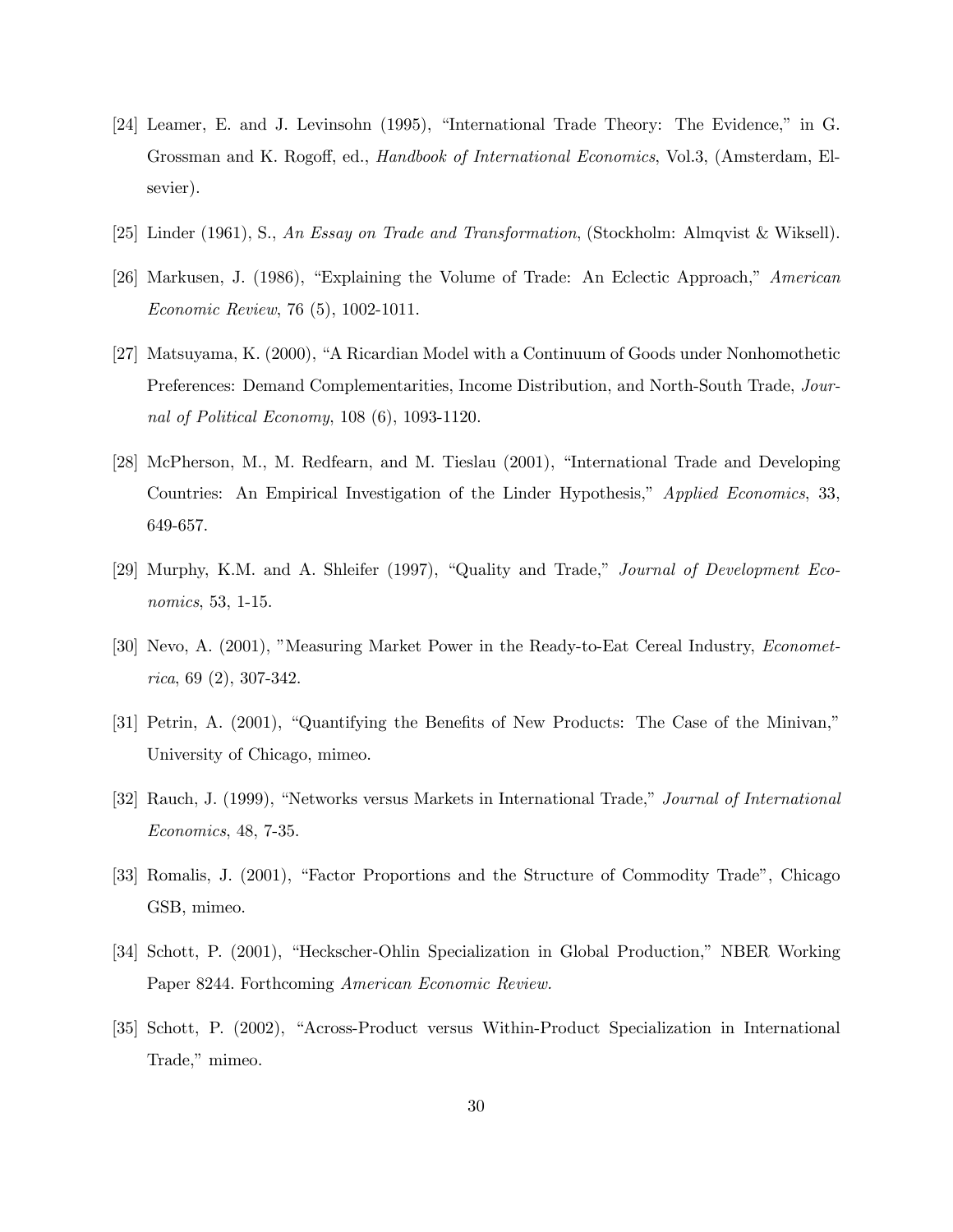- [36] Shatz, H. (1997), "Note on Distance Data", Harvard University, mimeo.
- [37] Stokey, N. (1991), "The Volume and Composition of Trade between Rich and Poor Countries." Review of Economic Studies, 58, 63-80.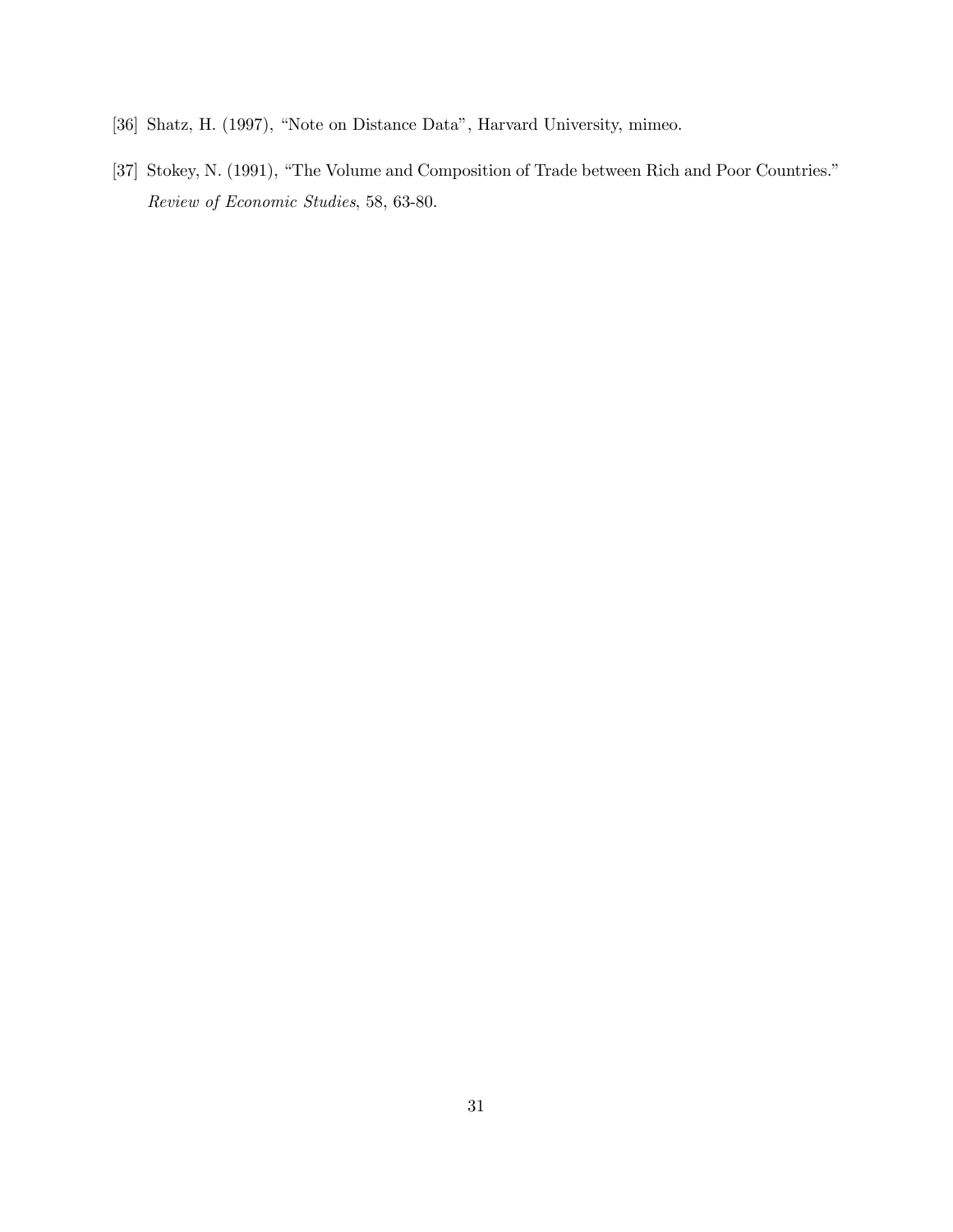# A Appendix: An alternative demand system from a discrete choice model

A discrete choice model generates an alternative to the demand system given by (3). Assume that the indirect utility of consumer  $k$ , conditional on choosing variety  $h$  in sector  $z$ , is:

$$
u_h^k = \ln \theta_h - \gamma_z^k \ln p_h + \zeta_z^k + (1 - \rho)\epsilon_h^k. \tag{21}
$$

The disturbance  $\epsilon_h^k$  is an identically and independently distributed extreme value variable. The random variable  $\zeta_z^k$  is common to all varieties in sector z and has a distribution function that depends on  $\rho$ , with  $0 \le \rho < 1$ . Following Cardell (1991), I assume that the distribution of  $\zeta$  is the unique distribution with the property that, if  $\epsilon$  is an extreme value random variable, then  $[\zeta + (1 - \rho)\epsilon]$  is also an extreme value random variable. These assumptions on the error structure generate the nested logit model.<sup>40</sup> As the parameter  $\rho$  approaches one (zero), the within sector correlation of utility levels goes to one (zero).

In this specification, consumers do not differ in their preferences for quality. Instead, they differ in their sensitivity to price.  $\gamma_z^k$  represents the marginal utility of income, which is a negative function of income.<sup>41</sup> In this framework, within-country consumer heterogeneity comes from the error terms but not from differences in income (income per capita is the measure of income for all consumers in country  $k$ ). There are, however, differences in income per capita across countries. which affect consumer choices through the parameter  $\gamma_z^k$ .

The expenditure share of  $h$  in sector  $z$  is:

$$
s^{k}(h) = \frac{p_h^{1-\frac{\gamma_z^k}{1-\rho}} \theta_h^{\frac{1}{1-\rho}}}{\sum_{r \in z} p_r^{1-\frac{\gamma_z^k}{1-\rho}} \theta_r^{\frac{1}{1-\rho}}}.
$$

Assuming, as before, that all varieties in sector  $z$  and country  $i$  have identical quality and price, and using  $p_{iz}^k = p_{iz}\tau_{iz}^k$ , country k imports from i are:

$$
imp_{iz}^{k} = N_{iz} \frac{p_{iz}^{1-\frac{\gamma_{z}^{k}}{1-\rho}} \tau_{iz}^{k^{1-\frac{\gamma_{z}^{k}}{1-\rho}} \theta_{iz}^{\frac{1}{1-\rho}}}{\sum_{r \in z} p_{r}^{1-\frac{\gamma_{z}^{k}}{1-\rho}} \tau_{r}^{k^{1-\frac{\gamma_{z}^{k}}{1-\rho}} \theta_{r}^{\frac{1}{1-\rho}}}} E_{z}^{k}.
$$
\n(22)

 $40$  See Berry (1994).

<sup>&</sup>lt;sup>41</sup>This is how income effects on consumer choice are typically modeled in the empirical Industrial Organization literature [Berry, Levinsohn, and Pakes (1999, 2001), Nevo (2001), Petrin (2001)].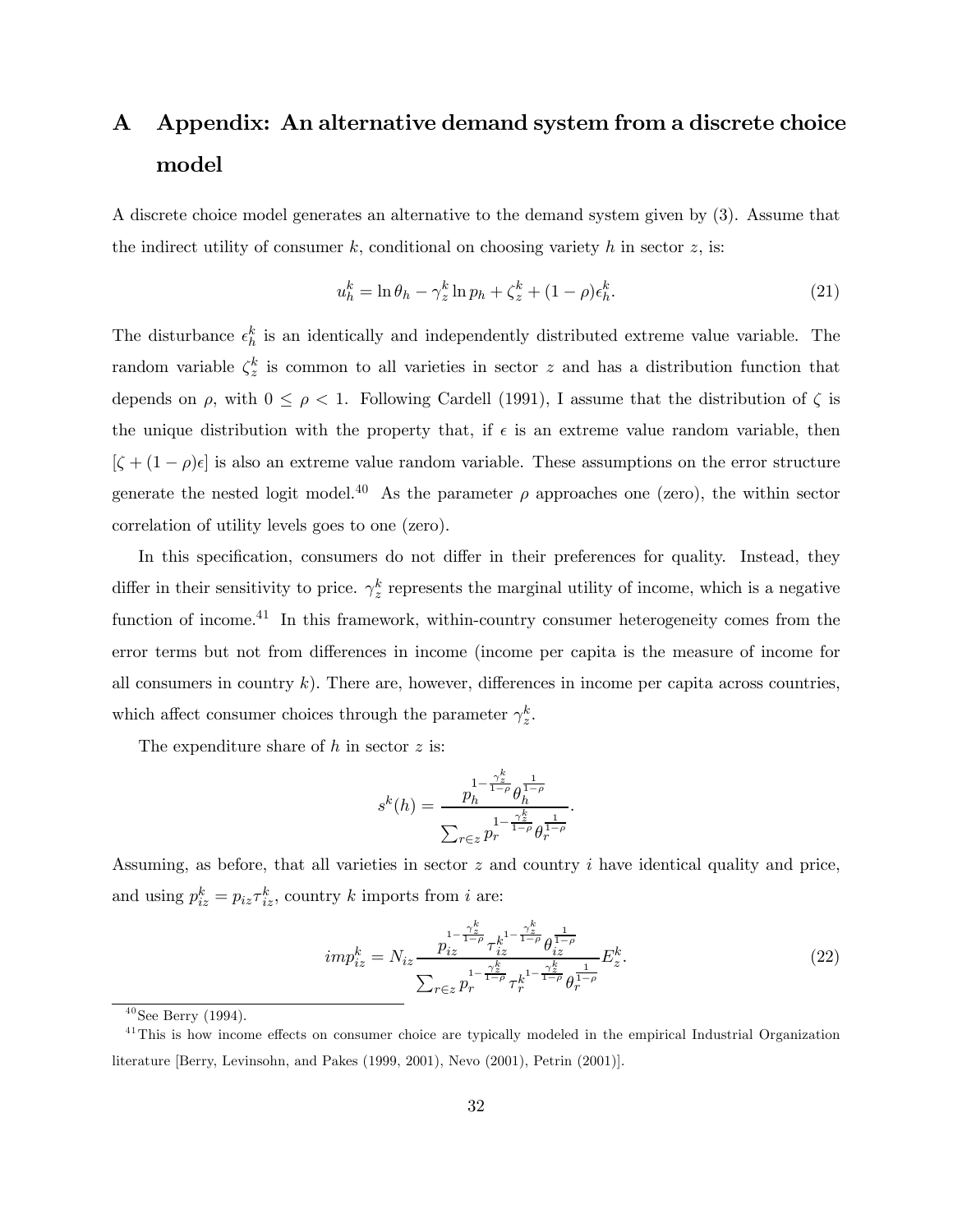Taking logs of (22), most of the terms (those that depend only on either the exporter or the importer) are again captured with exporter and importer fixed effects. The remaining terms are:

$$
(1 - \frac{\gamma_z^k}{1 - \rho}) \log p_{iz} + (1 - \frac{\gamma_z^k}{1 - \rho}) \log \tau_{iz}^k.
$$
\n
$$
(23)
$$

In this specification, there are two interaction terms instead of one. The importer's  $\gamma^k$  now interacts with both the exporter's supply price and trade costs.

The functional form assumptions for  $\tau_{iz}^k$  and  $\gamma_z^k$  are again:

$$
\log \tau_{iz}^k = \eta_z \log Dist_i^k + \beta_z \mathbf{I}_{iz}^k \tag{24}
$$

$$
\gamma_z^k = \gamma_z - \mu_z \log y^k \tag{25}
$$

where a decreasing marginal utility of income implies  $\mu_z > 0$ .

Substituting  $(25)$  and  $(24)$  into  $(22)$  -in logs-, and including a random disturbance affecting the volume of trade, we obtain:

$$
\log imp_{iz}^k = \varphi_{iz} + \psi_z^k - a\eta_z \log Dist_i^k + a\beta_z \mathbf{I}_{iz}^k + b\log y^k \log p_{iz}
$$
  
+ $b\eta_z \log y^k \log Dist_i^k + b\beta_z \mathbf{I}_{iz}^k \log y^k + \varepsilon_{iz}^k,$  (26)

where  $a = 1 - \frac{\gamma_z}{1-\rho}$ , and  $b = \frac{\mu_z}{1-\rho}$ .

This specification is very similar to the specification derived from the baseline model. The first line of (26) reproduces that specification since quality was assumed proportional to the exporter price  $p_{iz}$ . But the second line includes additional interaction terms. Since income effects are now captured by cross-country differences in price sensitivity and not by differences in preference for quality, every variable that determines the import price —where quality is the most important but not the only variable— interacts with income per capita. For example, a longer distance increases transportation costs, and hence import prices. But a richer country will be less sensitive to "distance" than a poorer one, because it is not so sensitive to the effect of distance on the import price.

Table A3 shows estimation results for this model. Compared to the baseline results of Table 3, the coefficient on the interaction between exporter price (or quality) and income per capita has the same sign in most cases, but it changes from positive to negative in 9 of them. Also, it is now positive and significant in slightly less than half of the sectors, and its average magnitude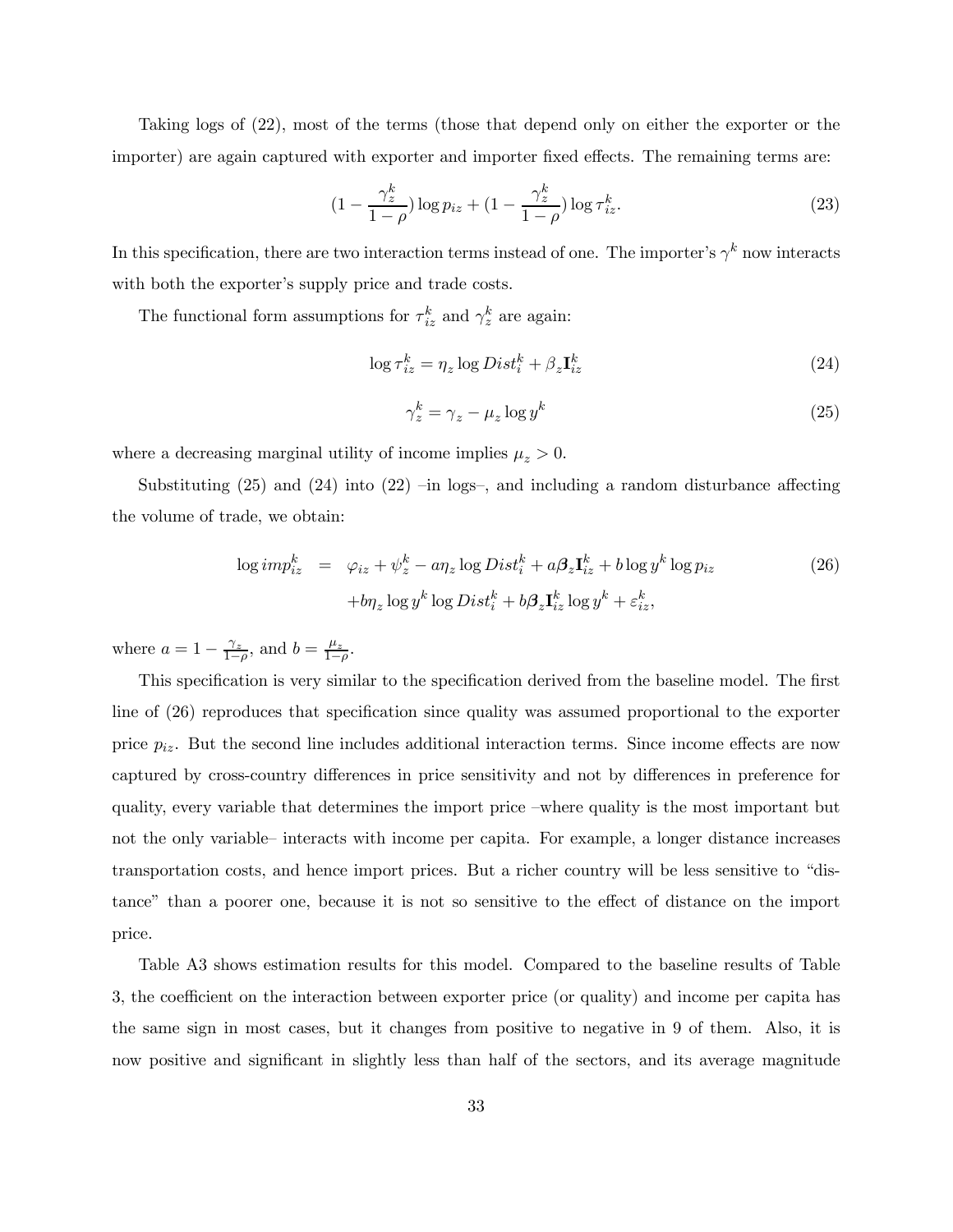is considerably lower. The coefficients on non-interacting variables in the *Imports Equation* keep their previous pattern, except for Colonial, which is now not significant in most sectors. Results for the new interaction variables are mixed. The interaction of importer per capita income with Distance, Common Language, and Colonial have the expected signs in most sectors, with significant coefficients in more than half of the sectors for the first two variables. But the coefficients on the rest of the interaction terms are in general not significantly different from zero. In the case of the Fixed Cost Equation, the results are similar to those in the baseline case but, as in the Imports Equation, the number of statistically significant coefficients is scarcer, probably due to the reduction in the degrees of freedom.

In sum, the effect of quality is slightly weaker under this alternative discrete choice model. However, the overall results are not drastically different from the baseline case, and they do not change the main conclusions of the paper.

# B Appendix: Methodology of construction of quality indices

This appendix discusses in detail the methodology used to construct the quality indices. I assume that at the 10-digit level of disaggregation, cross-country differences in unit values reflect proportional differences in quality. Denoting  $v_{ij}$  the unit value of US imports of 10-digit category j from country i,  $\theta_{ij}$  its quality, and  $\overline{p}_j$  the common international price for a common measure of quality,

$$
v_{ij} = \theta_{ij} \overline{p}_j \tag{27}
$$

is a quality index at the 10-digit level. But since sectors z are defined at the 2 or 3-digit SITC level, we need an aggregate measure of these indices. This is a typical problem in price index theory. In this context, the objective is to decompose the value of imports for each 3-digit category into a quantity index and a quality index. To do that, we first find indices to decompose the value of imports into a quantity index and a unit value index:

$$
IMP_{iz} = \sum_{j \in z} \frac{IMP_{ij}}{q_{ij}} q_{ij} = \sum_{j \in z} v_{ij} q_{ij} = V_{iz} Q_{iz},
$$
\n(28)

where  $q_{ij}$  is the quantity imported of category j from country i,  $V_{iz}$  is the unit value index for country i and sector z, and  $Q_{iz}$  is the quantity index. Even though the value of imports at the 10-digit level can be easily decomposed into a quantity and a price (unit value) component, the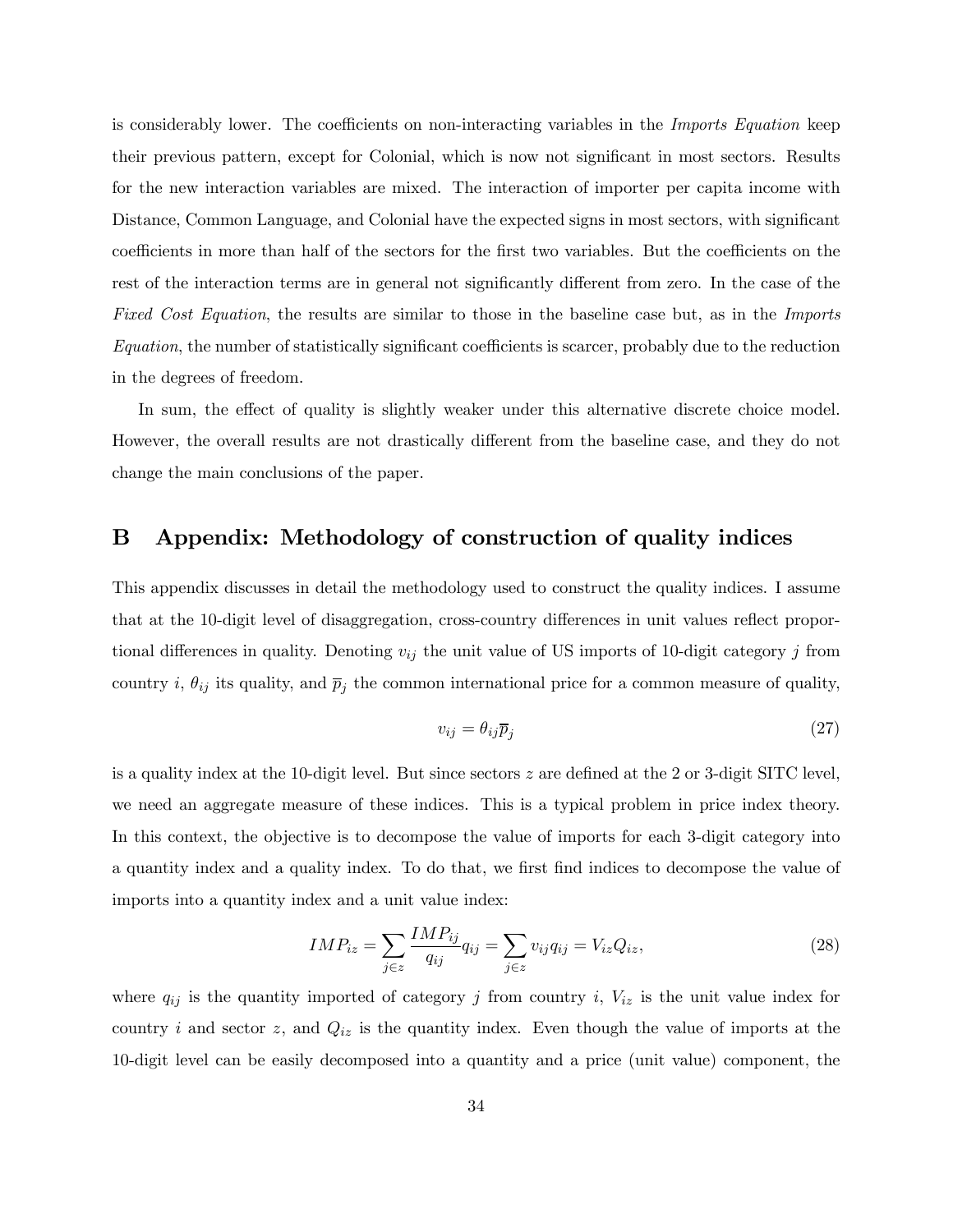same decomposition at the aggregate level –the last equality in  $(28)$ – involves an arbitrary choice of index. I use the Eltetö, Köves, and Szulc  $(EKS)$ .<sup>42</sup> The unit value index thus obtained can be interpreted as a quality index, which is what we are looking for. This is shown by noting that:

$$
V_{iz}Q_{iz} = \sum_{j \in z} v_{ij}q_{ij} = \sum_{j \in z} (\theta_{ij}\overline{p}_j) q_{ij}
$$
  
= 
$$
\sum_{j \in z} \theta_{ij} (\overline{p}_j q_{ij}) = \sum_{j \in z} \theta_{ij} \widetilde{q}_{ij} = \theta_{iz} \widetilde{Q}_{iz},
$$
 (29)

where  $(27)$  was used in the first line and quantities have been re-scaled in the last line. The unit value index  $V_{iz}$  and the quality index  $\theta_{ij}$  are proportional to each other because the method used to construct the unit value index satisfies the Invariance to Change in Units (or Commensurability) test. Therefore, for any two countries i and j,  $\theta_{iz}/\theta_{jz} = V_{iz}/V_{jz}$ .

I will now explain in detail the construction of the unit value (quality) indices  $V_{iz}$ . The objective is to obtain unit-value (quality) indices for the 37 2-digit SITC sectors in the sample.<sup>43</sup> Consider a generic 2-digit sector z. This sector includes 10-digit categories  $n = 1, ..., N$ . Dividing the customs value of imports by the quantity of imports, we obtain the unit value of imports for each country in category n. Since some of the 54 countries in the sample do not report exports to the US in any of the N categories, we cannot construct a quality index for these countries in sector  $z$ . These are the blanks in Table A2.

The source database contains many errors. I use the following procedure to detect and remove outliers and thus minimize the impact of these errors. For each category  $n$ , I calculate the mean and the standard deviation across countries of the log of imports, excluding the observations with maximum and minimum values. I remove observations where the deviation from the mean is greater than either 3.4 (i.e., the unit value is 30 times larger or smaller than the geometric mean) or five times the standard deviation.

I then take country j as a numeraire. For each other country  $i$ , I calculate the bilateral Fisher price index  $P_i^j$  and the implicit Fisher quantity index  $Q_i^j$  between i and j. These indices are calculated using unit values (prices) and quantities of imports for all 10-digit categories within a 2-digit sector  $z$  for which both  $i$  and  $j$  report positive exports to the US. I therefore obtain a vector

 $^{42}$ See Diewart (1993), Ch.5, for an explanation of the properties of each index and the desirability of each property in different contexts.

 $43$ The same methodology is used to construct quality indices at the 3-digit level.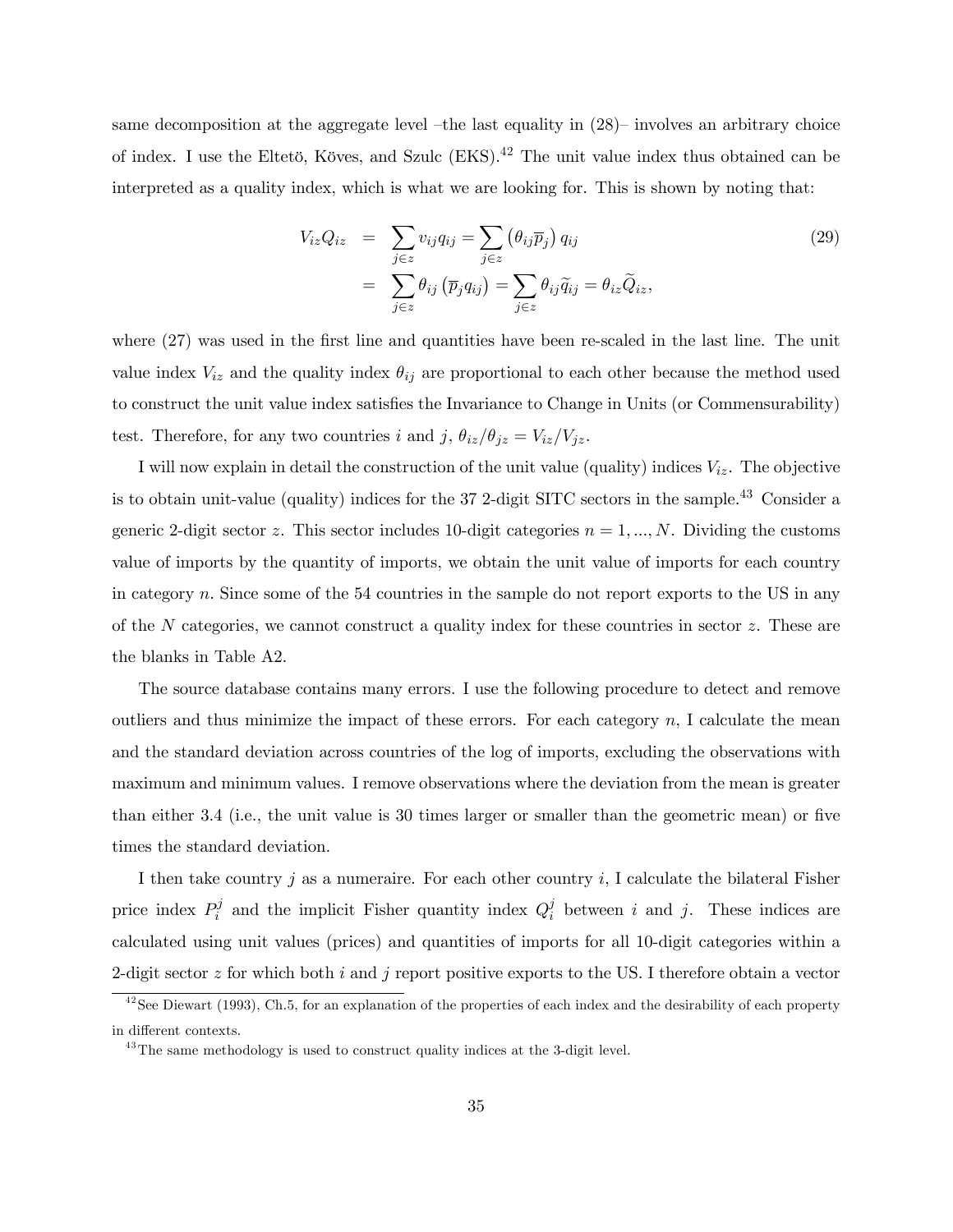of quantity indices  $Q<sup>j</sup>$ , with country j as the numeraire. I normalize this vector to sum up to 1. This vector,  $\sigma^{j}$ , gives the shares of world quantities using country j as the numeraire country.

This procedure is repeated taking alternatively all countries as numeraire, obtaining vectors  $\sigma^j$ ,  $j = 1, ..., C$ , where C is the number of countries with positive exports to the US. The geometric weighted average of these indices:

$$
\sigma_i = \prod_{j=1}^C \left(\sigma_i^j\right)^{w^j},\tag{30}
$$

where  $w^j$  is the share of country j in the total value (including only countries 1, ..., C) of US imports of z, gives an average quantity index for i.

At this point, we could obtain implicit unit value (quality) indices for country  $i$  in sector  $z$  from the ratio between the US value of imports and this average quantity index. However, there is a problem in calculating  $(30)$  in only one step. When there is no category n with positive imports from both i and j  $(\sigma_i^j = 0)$ , the vectors  $\sigma_j^j$  contain missing values. To deal with this problem, I follow a three-step procedure. In the first step, I calculate (30) using only vectors  $\sigma^j$  that are "complete".<sup>44</sup> I denote  $\sigma_i^1$  the resulting average quantity share. In the second step, I include vectors  $\sigma^{j}$  that have at most five missing values. These vectors are re-normalized to sum up to  $1 - m^j$ , where  $m^j$  is the sum of quantity shares obtained in  $\sigma_i^1$  for the missing elements (countries) in  $\sigma^j$ . Imputing the share  $\sigma_i^1$  to the missing countries i, vectors  $\sigma^j$  now sum up to 1. I recalculate (30) using the complete vectors and the vectors with at most five missing shares. I denote  $\sigma_i^2$ the resulting average share. Third, I repeat the procedure for the remaining vectors  $\sigma^j$ , imputing missing values according to the shares obtained in  $\sigma_i^2$ . I recalculate (30) using all vectors. Thus, I obtain the final average quantity shares  $\sigma_i$ . Using the total value of imports from each country and the quantity indices  $\sigma_i$ , I finally calculate the implicit unit value or quality index  $\theta_{iz}$ <sup>45</sup>

## C The aggregation problem

Consider two different sectors, a and b. Equation (5) and the *Imports Equation* (12) hold for each of these sectors separately. However, if we aggregate these sectors into sector  $c$ , these equations

 $^{44}$ A numeraire country has a complete vector when it shares at least one common category n of exports to the US with any other country.

<sup>&</sup>lt;sup>45</sup>An alternative quality measure can be obtained from the implicit unit-value index using  $\sigma_i^1$  as the quantity index. The results are very similar.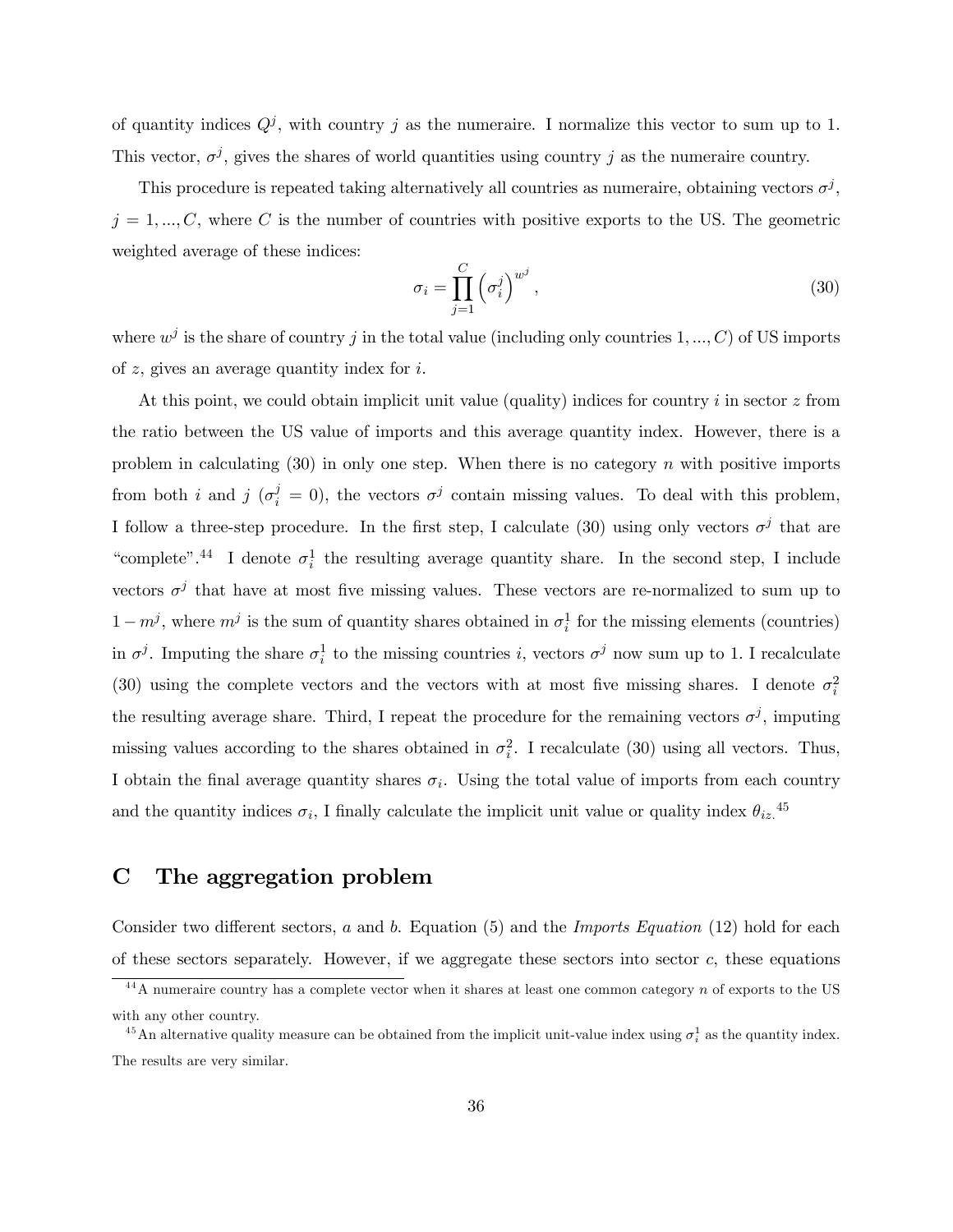only hold under the following restrictive conditions:

$$
\sigma_a = \sigma_b, \qquad H_a = H_b,
$$
  
\n
$$
\gamma_a^k = \gamma_b^k \quad \forall k, \qquad \tau_{ia}^k = \tau_{ib}^k \quad \forall i, k
$$
  
\n
$$
p_{ia} = \kappa_1 p_{ib}, \quad \theta_{ia} = \kappa_2 \theta_{ib}, \qquad N_{ia} = \kappa_3 N_{ib} \quad \forall i
$$
  
\n
$$
E_a^k = \kappa_4 E_b^k \quad \forall k,
$$
\n(31)

where H is the number of available varieties in each sector and  $\kappa_1, \kappa_2, \kappa_3$ , and  $\kappa_4$  are scalars. If conditions  $(31)$  are satisfied, the aggregation of sectors a and b into sector c results in:

$$
imp_{ic}^{k} = (1 + \kappa_{3}\kappa_{4})N_{ia} \frac{\left(\frac{p_{ia}\tau_{ia}^{k}}{\theta_{ia}^{\gamma_{a}^{k}}}\right)^{1-\sigma_{s}}}{\sum_{r \in a} \left(\frac{p_{r}\tau_{r}^{k}}{\theta_{r}^{\gamma_{a}^{k}}}\right)^{1-\sigma_{a}}}E_{a}^{k},
$$
\n(32)

which is still consistent with the *Imports Equation* since the constant captures the additional term  $(1 + \kappa_3 \kappa_4)$ . A violation of conditions (31), however, leads to an aggregation bias.

An aggregation bias can exist even when we estimate the model for sectors defined at the 3-digit level. However, conditions (31) are more likely to be violated as we move towards higher levels of aggregation. For example, if a and b are 4-digit sectors within the same 3-digit category, varieties in these sectors probably require some common materials, need similar expertise, and share a similar production technology. Therefore, a country that produces high-quality varieties in sector a will also produce high-quality varieties in sector b. Similarly, a country that has a comparative advantage in sector a (and therefore has a relatively large number of firms in that sector), will also be expected to have a large number of firms in sector b because the determinants of comparative advantage are likely to be similar in both sectors. In contrast, conditions (31) can be seriously violated as we move toward higher levels of aggregation because determinants of comparative advantage, levels of quality, elasticities of substitution, and trade costs may change dramatically among more broadly defined sectors.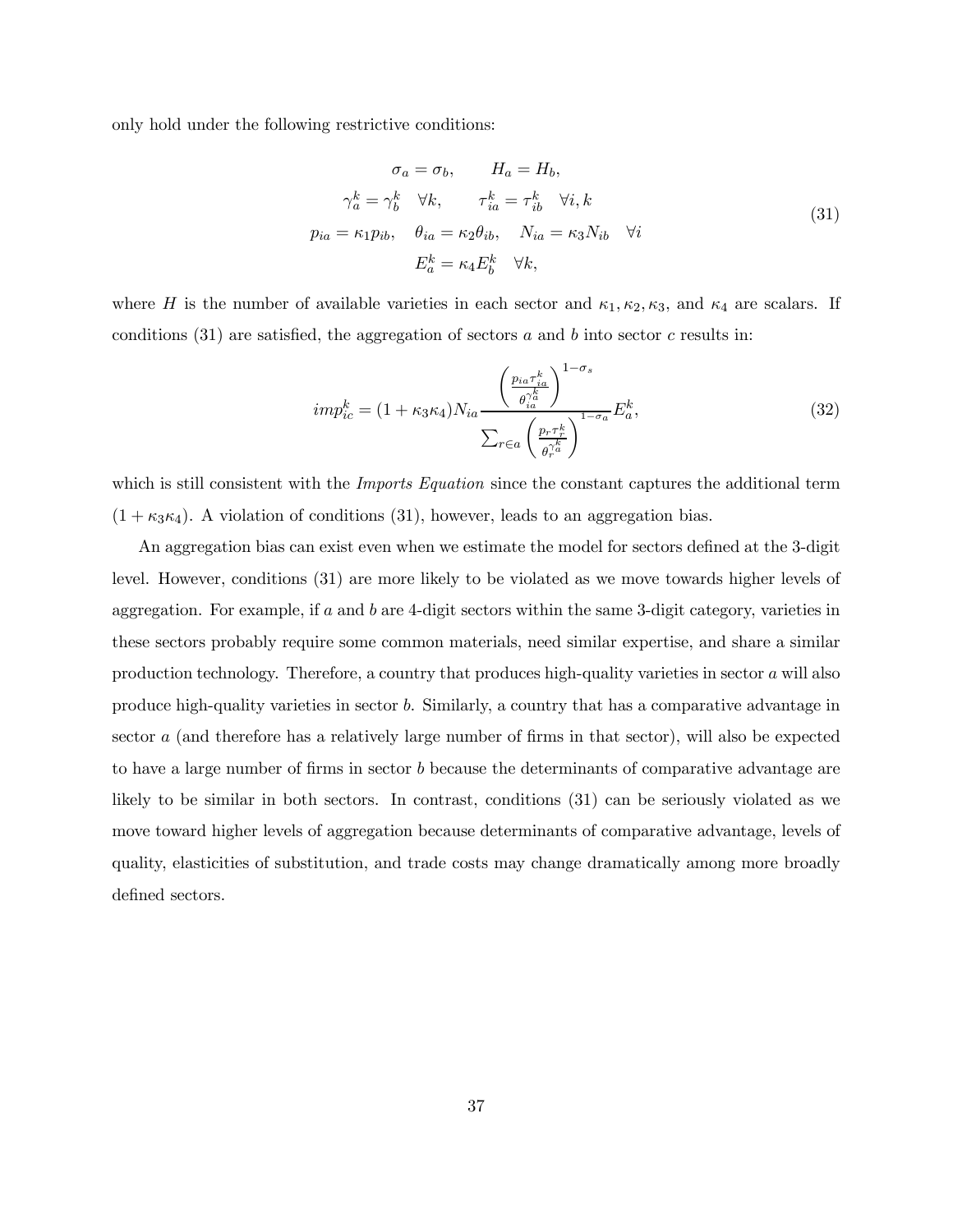|                |                                       | GDP per    | Avg. of 2-digit                                                                            | Overall                    |
|----------------|---------------------------------------|------------|--------------------------------------------------------------------------------------------|----------------------------|
|                | Country                               | $capita^a$ | quality indices <sup>b</sup>                                                               | Quality Index <sup>c</sup> |
| 1              | Switzerland                           | 43658      | 1.62                                                                                       | 1.45                       |
| $\overline{2}$ | Japan                                 | 40955      | 1.31                                                                                       | 0.58                       |
| 3              | Denmark                               | 34608      | 0.71                                                                                       | 0.69                       |
| 4              | Germany                               | 29425      | 1.54                                                                                       | 1.14                       |
| 5              | Austria                               | 28705      | 1.01                                                                                       | 1.05                       |
| 6              | Singapore                             | 27992      | 0.49                                                                                       | 0.44                       |
| 7              | Belgium-Lux.                          | 27619      | 1.00                                                                                       | 1.14                       |
| 8              | France                                | 26404      | 1.63                                                                                       | 1.04                       |
| 9              | Sweden                                | 26192      | 1.26                                                                                       | 1.35                       |
| 10             | Netherlands                           | 25768      | 1.32                                                                                       | 1.11                       |
| 11             | Finland                               | 24652      | 0.47                                                                                       | 0.63                       |
| 12             | Hong Kong                             | 22619      | 0.36                                                                                       | 0.23                       |
| 13             | Australia                             | 20206      | 0.85                                                                                       | 1.03                       |
| 14             | Canada                                | 19535      | 1.00                                                                                       | 1.00                       |
| 15             | Italy                                 | 19019      | 1.28                                                                                       | 0.83                       |
| 16             | United Kingdom                        | 18890      | 1.11                                                                                       | 1.11                       |
| 17             | Israel                                | 15666      | 0.63                                                                                       | 0.60                       |
| 18             | Spain                                 | 14273      | 1.06                                                                                       | 0.80                       |
| 19             | Greece                                | 11096      | 0.17                                                                                       | 0.17                       |
| 20             | South Korea                           | 10874      | 0.61                                                                                       | 0.41                       |
| 21             | Taiwan                                | 10601      | 0.43                                                                                       | 0.30                       |
| 22             | Portugal                              | 10545      | 0.38                                                                                       | 0.46                       |
| 23             | Argentina                             | 7429       | 0.45                                                                                       | 0.61                       |
| 24             | Saudi Arabia                          | 6735       | 0.11                                                                                       | 0.07                       |
|                | 25 Brazil                             | 4418       | 0.44                                                                                       | 0.33                       |
| 26             | Malaysia                              | 4238       | 0.28                                                                                       | 0.20                       |
| 27             | Chile                                 | 4176       | 0.18                                                                                       | 0.23                       |
| 28             | Mexico                                | 3986       | 0.54                                                                                       | 0.38                       |
| 29             | South Africa                          | 3863       | 0.42                                                                                       | 0.36                       |
| 30             | Venezuela                             | 3537       | 0.19                                                                                       | 0.40                       |
| 31             | Poland                                | 3274       | 0.24                                                                                       | 0.34                       |
| 32             | Thailand                              | 2830       | 0.28                                                                                       | 0.23                       |
| 33             | Turkey                                | 2805       | 0.17                                                                                       | 0.28                       |
| 34             | Costa Rica                            | 2705       | 0.11                                                                                       | $0.10\,$                   |
| 35             | Peru                                  | 2507       | 0.06                                                                                       | 0.11                       |
| 36             | Colombia                              | 2399       | 0.24                                                                                       | 0.29                       |
| 37             | Tunisia                               | 2008       | 0.03                                                                                       | 0.06                       |
| 38             | Ecuador                               | 1565       | 0.12                                                                                       | 0.13                       |
| 39             | Bulgaria                              | 1560       | 0.04                                                                                       | 0.08                       |
| 40             | Dominican Rp                          | 1526       | 0.11                                                                                       | 0.13                       |
|                | 41 Guatemala                          | 1469       | 0.08                                                                                       | 0.10                       |
|                | 42 Romania                            | 1448       | 0.12                                                                                       | 0.14                       |
| 43             | Morocco                               | 1250       | 0.07                                                                                       | 0.09                       |
| 44             |                                       | 1173       | 0.03                                                                                       | 0.01                       |
|                | Syrn Arab Rp                          | 1055       | 0.25                                                                                       | 0.28                       |
|                | 45 Philippines                        | 1042       | 0.30                                                                                       | 0.32                       |
|                | 46 Indonesia                          |            |                                                                                            |                            |
| 47             | Egypt                                 | 1034       | 0.21                                                                                       | 0.13                       |
| 48             | Sri Lanka                             | 719        | 0.04                                                                                       | 0.02                       |
|                | 49 China                              | 582        | 0.36                                                                                       | 0.30                       |
|                | 50 Pakistan                           | 500        | 0.12                                                                                       | 0.17                       |
|                | 51 India                              | 392        | 0.32                                                                                       | 0.23                       |
|                | 52 Bangladesh                         | 314        | $0.08\,$                                                                                   | 0.02                       |
|                | 53 Vietnam                            | 277        | 0.02                                                                                       | 0.01                       |
|                | 54 Nigeria                            | 253        | 0.02                                                                                       | 0.14                       |
|                | Correlation with Income per Capita:   |            | 0.85                                                                                       | 0.82                       |
|                |                                       |            | In US dollars, 1995. <sup>b</sup> Unweighted geometric average of 2-digit quality indices. |                            |
|                | Quality Index at the aggregate level. |            |                                                                                            |                            |

**Table 1. Quality indices: summary results and correlation with income per capita**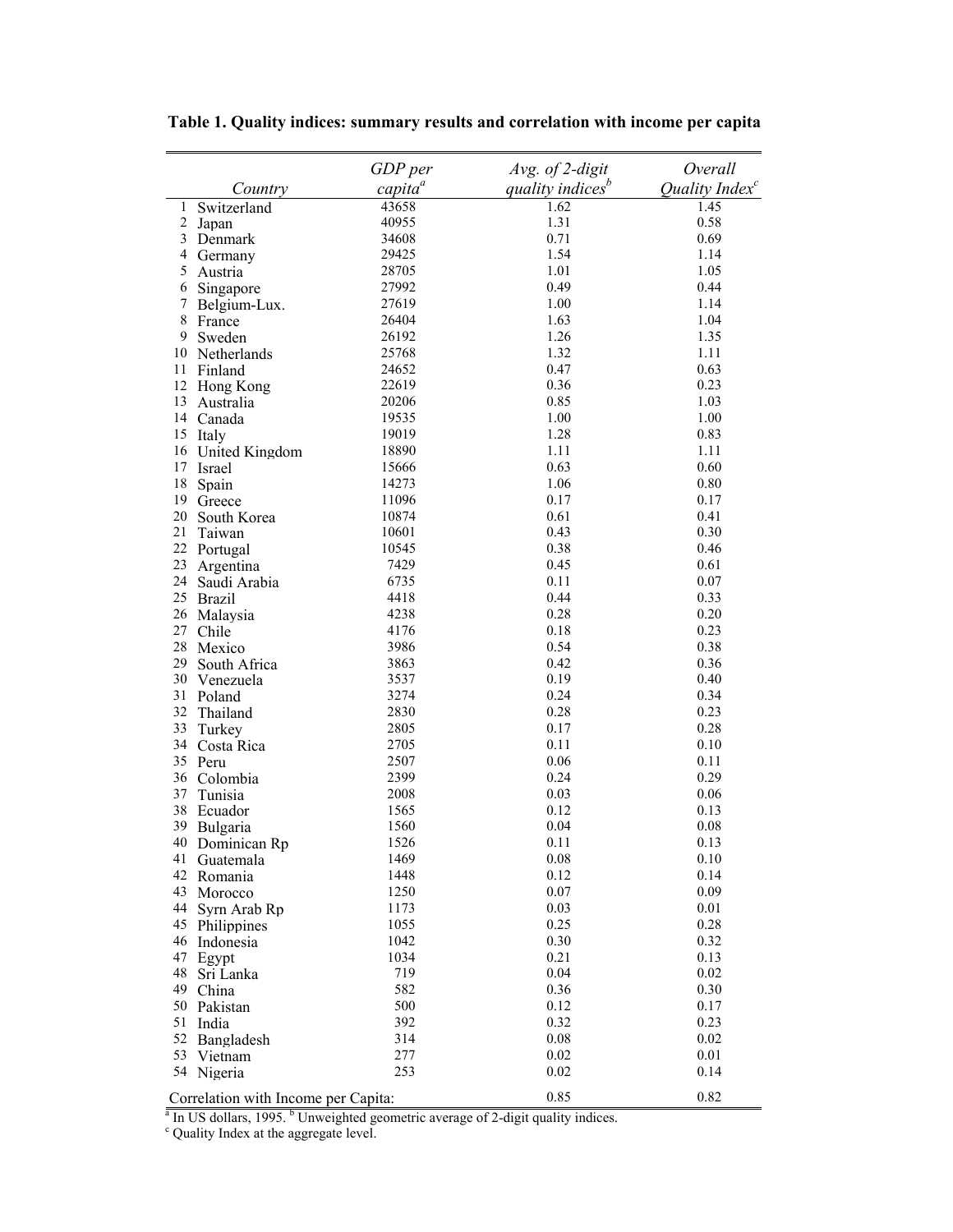|                                                      |          |                 |          | Statistical Significance <sup>b</sup> |                   | Average     |
|------------------------------------------------------|----------|-----------------|----------|---------------------------------------|-------------------|-------------|
|                                                      | Positive | <i>Negative</i> | Positive |                                       | Not Sig. Negative | Coefficient |
| <i>Imports Equation</i> <sup><math>cd</math></sup> : |          |                 |          |                                       |                   |             |
| Interaction term                                     | 94       | 19              | 66       | 39                                    | 8                 | 0.063       |
| Distance                                             | $\theta$ | 113             | $\theta$ | 0                                     | 113               | $-1.08$     |
| <b>Border</b>                                        | 91       | 22              | 27       | 84                                    |                   | 0.25        |
| Common Lang.                                         | 112      |                 | 95       | 18                                    | 0                 | 0.58        |
| <b>PTA</b>                                           | 88       | 25              | 41       | 68                                    | 4                 | 0.30        |
| Colonial                                             | 109      | 4               | 79       | 34                                    | 0                 | 0.82        |
| Common Colony                                        | 84       | 29              | 24       | 86                                    |                   | 0.29        |

### **Table 2. OLS Estimation Summary Results**<sup>a</sup> **(113 sectors)**

<sup>a</sup> This table provides summary results for the estimation of the *Imports Equation* on 113 sectors. The first two columns show the number of sectors with estimated positive and negative coefficients. The next three columns summarize the coefficients by their significance at the 5% level. The last column is the average coefficient across sectors.<br><sup>b</sup> Significant at the 5% level.

The dependent variable is the log of sectoral bilateral imports. This equation is estimated by OLS, sector by sector.<br> $d$  The Interaction term is the product of the log of supertar's quality and the log of importar's inco

<sup>d</sup> The Interaction term is the product of the log of exporter's quality and the log of importer's income per capita. Distance is the log of the bilateral distance. Border, Common Language, PTA, Colonial, and Common Colony are dummy variables indicating whether the bilateral country pair shares a border, a common language, a preferential trade agreement, a colonial relationship, and a common colonizer, respectively. Results for exporter and importer fixed effects are not reported.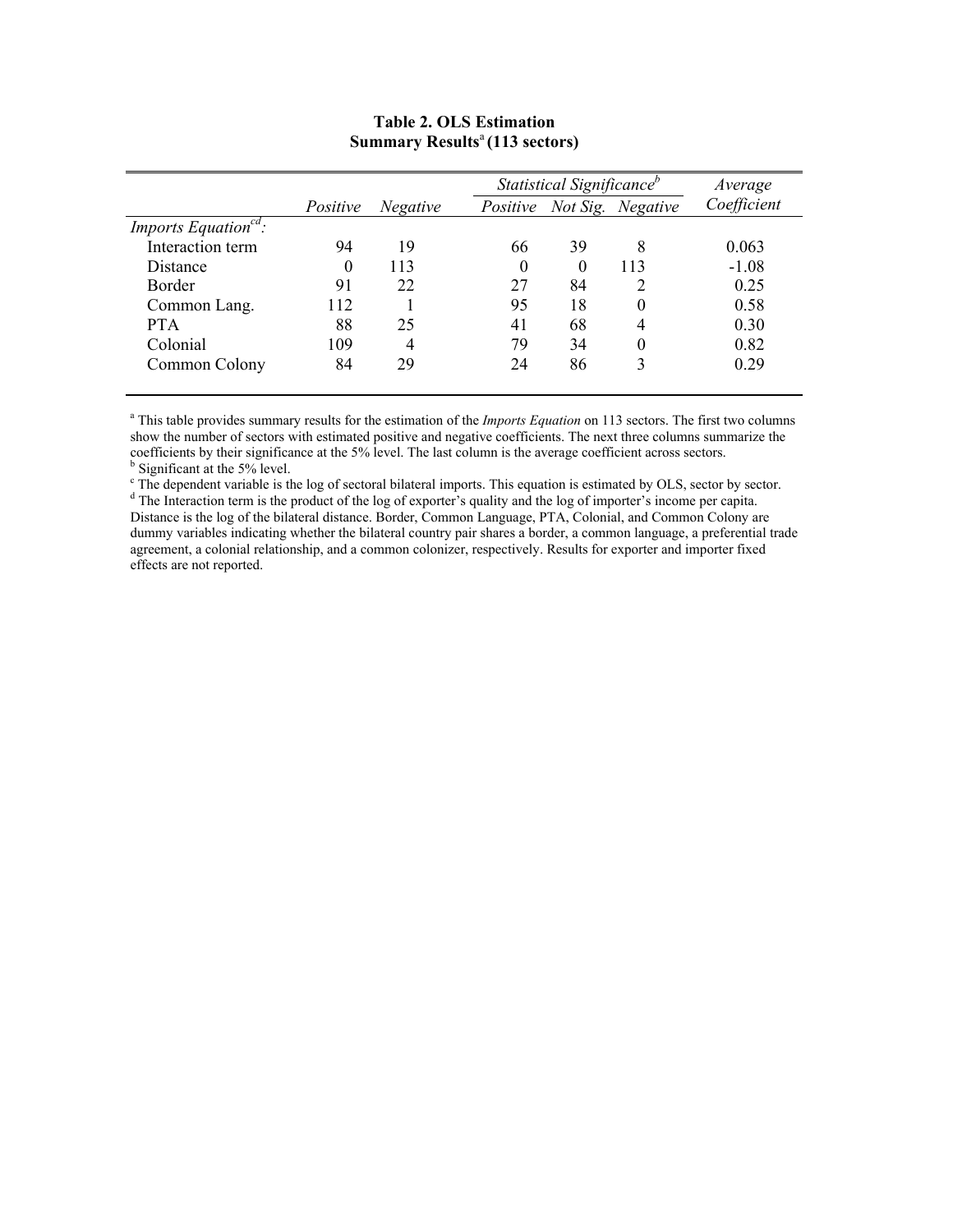|                                                  |                |                 |                  | Statistical Significance <sup>b</sup> |                   | Average     |
|--------------------------------------------------|----------------|-----------------|------------------|---------------------------------------|-------------------|-------------|
|                                                  | Positive       | <b>Negative</b> | Positive         |                                       | Not Sig. Negative | Coefficient |
| Imports Equation <sup>cd</sup> :                 |                |                 |                  |                                       |                   |             |
| Interaction term                                 | 93             | 20              | 64               | 41                                    | 8                 | 0.037       |
| Distance                                         | $\Omega$       | 113             | $\theta$         | 1                                     | 112               | $-1.18$     |
| Border                                           | 93             | 20              | 27               | 84                                    | 2                 | 0.25        |
| Common Lang.                                     | 112            | $\mathbf{1}$    | 98               | 15                                    | $\overline{0}$    | 0.61        |
| <b>PTA</b>                                       | 67             | 46              | 28               | 72                                    | 13                | 0.11        |
| Colonial                                         | 108            | 5               | 87               | 26                                    | $\boldsymbol{0}$  | 0.88        |
| Common Colony                                    | 83             | 30              | 29               | 82                                    | 2                 | 0.33        |
| Fixed Cost Equation <sup>c</sup> :               |                |                 |                  |                                       |                   |             |
| Distance                                         | 109            | 4               | 75               | 38                                    | $\boldsymbol{0}$  | 0.31        |
| Border                                           | 96             | 17              | 28               | 85                                    | $\theta$          | 0.55        |
| Common Lang.                                     | 22             | 91              | 1                | 80                                    | 32                | $-0.31$     |
| <b>PTA</b>                                       | 39             | 74              | 3                | 91                                    | 19                | $-0.39$     |
| Colonial <sup>e</sup>                            | 23             | 85              | 1                | 101                                   | 6                 | $-1.45$     |
| Common Colony                                    | 43             | 70              | 1                | 102                                   | 10                | $-0.38$     |
| <b>Exporter GDP</b>                              | $\overline{2}$ | 111             | $\boldsymbol{0}$ | 31                                    | 82                | $-0.29$     |
| Importer GDP                                     | 43             | 70              | 16               | 75                                    | 22                | $-0.02$     |
| Average Predicted Censoring Point <sup>1</sup> : | \$51,798       |                 |                  |                                       |                   |             |

#### **Table 3. Baseline Estimation Summary Results<sup>a</sup>** (113 sectors)

<sup>a</sup> This table provides summary results for the estimation of the baseline specification on 113 sectors. The first two columns show the number of sectors with estimated positive and negative coefficients. The next three columns summarize the coefficients by their significance at the 5% level. The last column is the average coefficient across sectors.

<sup>b</sup> Significant at the 5% level.

<sup>c</sup> The dependent variable in the *Imports Equation* is the log of sectoral bilateral imports. The dependent variable in the *Fixed Cost Equation* is the log of the bilateral fixed costs of exporting. The *Fixed Cost Equation* determines the threshold for censoring in the *Imports Equation*. Both equations are estimated simultaneously by maximum likelihood, sector by sector.<br><sup>d</sup> The Interaction term is the product of the log of exporter's quality and the log of importer's income per capita.

Distance is the log of the bilateral distance. Border, Common Language, PTA, Colonial, and Common Colony are dummy variables indicating whether the bilateral country pair shares a border, a common language, a preferential trade agreement, a colonial relationship, and a common colonizer, respectively. Exporter GDP and Importer GDP are the logs of the GDP levels for both exporter and importer. Results for the exporter and importer fixed effects in the *Imports* 

*Equation* and for the constant in the *Fixed Cost Equation* are not reported.<br><sup>e</sup> The estimated coefficient is  $-\infty$  in 5 sectors. These sectors are not included in the reported results for this variable.<br><sup>f</sup> The average across all observations in all sectors.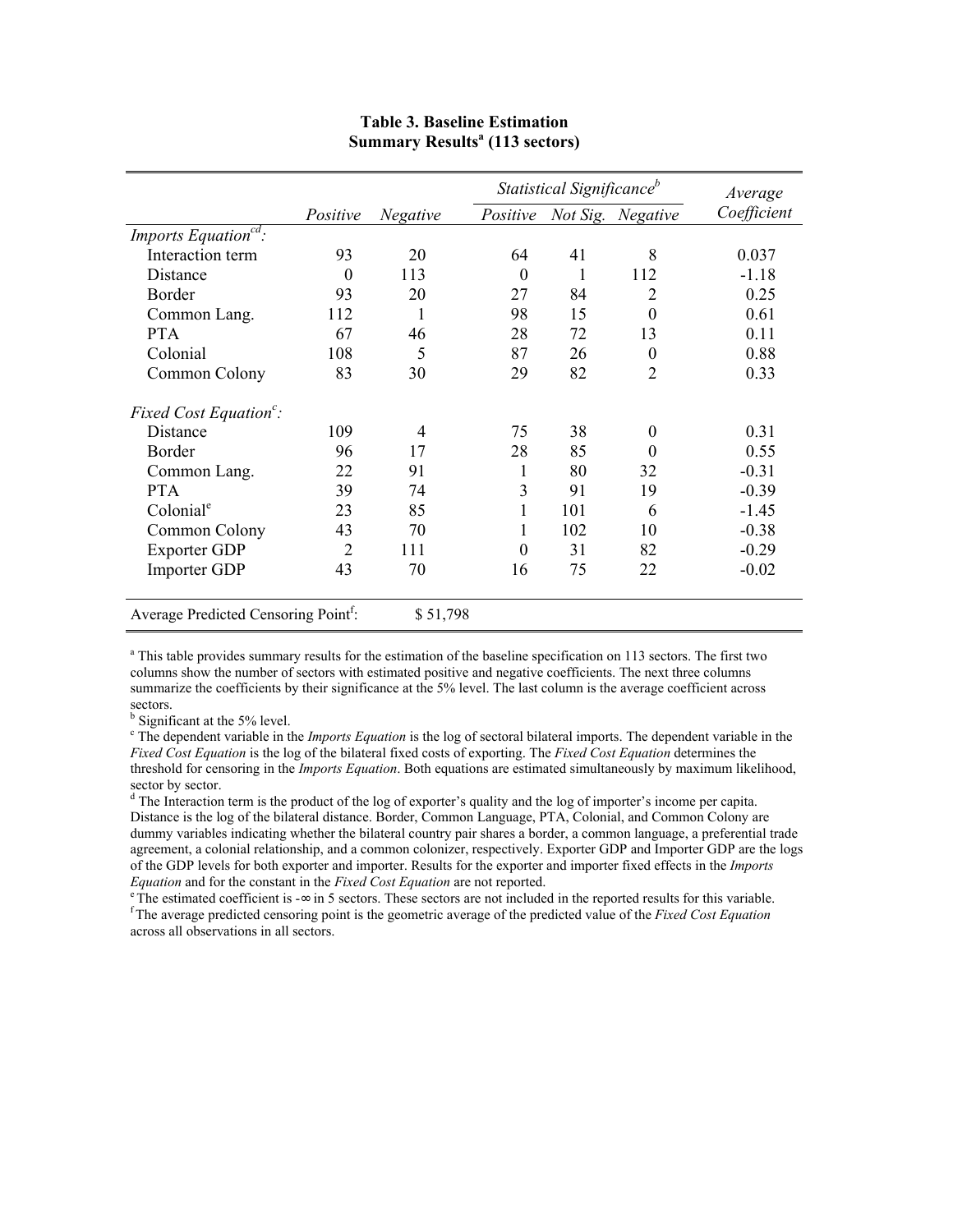|                                     |       | Number of Sectors |                 | Statistical Significance <sup>b</sup> |                 |                 |  |
|-------------------------------------|-------|-------------------|-----------------|---------------------------------------|-----------------|-----------------|--|
| Description                         | Total | Positive          | <b>Negative</b> | Positive                              | <i>Not Sig.</i> | <b>Negative</b> |  |
|                                     |       |                   |                 |                                       |                 |                 |  |
| Food & Beverages                    |       |                   | 0               | 3                                     | 4               |                 |  |
| Worked Wood                         |       |                   |                 | 0                                     |                 |                 |  |
| Chemicals                           |       | 6                 |                 | 5                                     | 2               |                 |  |
| Leather, Rubber, Cork, Wood & Paper |       |                   |                 |                                       |                 |                 |  |
| Manufactures                        |       | 5                 |                 |                                       | 4               |                 |  |
| Textiles, except Apparel            |       | 8                 |                 | 3                                     | h               |                 |  |
| Non-metalic Mineral Manufactures    |       |                   |                 | 4                                     |                 |                 |  |
| Manufactures of Metal               | 10    | 8                 |                 | 8                                     | 2               |                 |  |
| Agricultural & Industrial Machinery | 19    | 18                |                 | 16                                    |                 |                 |  |
| Office, Telecommunications & Sound  |       |                   |                 |                                       |                 |                 |  |
| <b>Recording Machines</b>           | 5     |                   | 4               |                                       |                 |                 |  |
| <b>Electric Machinery</b>           |       | h                 |                 | 4                                     |                 |                 |  |
| Road Vehicles & Transport Equipment | 9     | 8                 |                 | 5                                     | 3               |                 |  |
| Apparel & Footwear                  | 8     |                   | 3               |                                       | 5               |                 |  |
| Professional, Scientific, Control,  |       |                   |                 |                                       |                 |                 |  |
| Photographic & Optical Apparatus    |       | 6                 |                 | 5                                     |                 |                 |  |
| Miscellaneous Manufactures          |       | 9                 | 7               |                                       | 3               |                 |  |
|                                     |       |                   |                 |                                       |                 |                 |  |
| Total                               | 113   | 93                | 20              | 64                                    | 41              | 8               |  |

# **Table 4. Baseline Estimation Sectoral pattern of results for the Interaction term**<sup>a</sup>

<sup>a</sup> This table groups the results for the Interaction term in the baseline specification into 14 broader sectors.<br><sup>b</sup> Significant at the 5% level.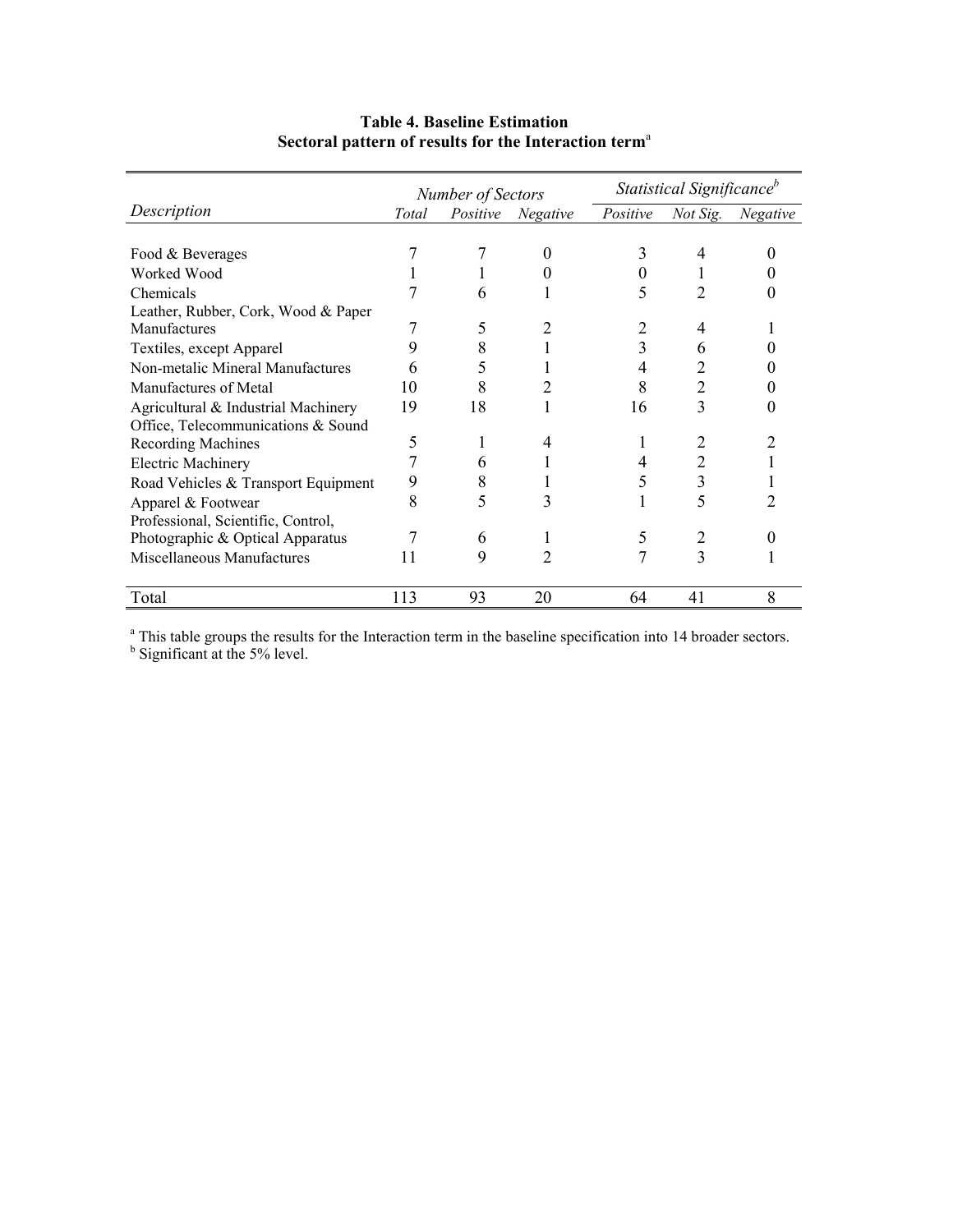|                                                              |                |                 |                  | Statistical Significance <sup>b</sup> |                   | Average     |
|--------------------------------------------------------------|----------------|-----------------|------------------|---------------------------------------|-------------------|-------------|
|                                                              | Positive       | <b>Negative</b> | Positive         |                                       | Not Sig. Negative | Coefficient |
| Imports Equation <sup>ca</sup> :                             |                |                 |                  |                                       |                   |             |
| Interaction term                                             | 30             | 7               | 16               | 18                                    | 3                 | 0.019       |
| Distance                                                     | $\theta$       | 37              | $\theta$         | 1                                     | 36                | $-1.23$     |
| Border                                                       | 24             | 13              | 8                | 27                                    | $\overline{2}$    | 0.20        |
| Common Lang.                                                 | 37             | $\theta$        | 36               |                                       | $\overline{0}$    | 0.76        |
| <b>PTA</b>                                                   | 21             | 16              | 9                | 24                                    | 4                 | 0.12        |
| Colonial                                                     | 36             |                 | 30               | 7                                     | $\boldsymbol{0}$  | 0.90        |
| Common Colony                                                | 25             | 12              | 10               | 26                                    | 1                 | 0.30        |
| Fixed Cost Equation <sup>c</sup> :                           |                |                 |                  |                                       |                   |             |
| Distance                                                     | 36             | 1               | 24               | 13                                    | $\boldsymbol{0}$  | 0.34        |
| Border                                                       | 31             | 6               | 17               | 20                                    | $\boldsymbol{0}$  | 0.82        |
| Common Lang.                                                 | 12             | 25              | $\overline{2}$   | 27                                    | 8                 | $-0.18$     |
| $PTA^e$                                                      | 9              | 27              | $\boldsymbol{0}$ | 33                                    | 3                 | $-1.97$     |
| Colonial <sup>e</sup>                                        | $\overline{4}$ | 32              | 0                | 35                                    | $\mathbf{1}$      | $-3.75$     |
| Common Colony                                                | 7              | 30              | 0                | 31                                    | 6                 | $-0.92$     |
| <b>Exporter GDP</b>                                          | 2              | 35              | 0                | 7                                     | 30                | $-0.31$     |
| <b>Importer GDP</b>                                          | 14             | 23              | 3                | 26                                    | 8                 | $-0.04$     |
| Average Predicted Censoring Point <sup>e</sup> :<br>\$43,819 |                |                 |                  |                                       |                   |             |

#### **Table 5. Trade flows aggregated at the 2-digit level Summary Results**<sup>a</sup>  **(37 sectors)**

<sup>a</sup> This table provides summary results for the estimation of the model using bilateral trade flows aggregated at the 2digit level. The estimation is performed on 37 2-digit sectors.<br><sup>b</sup> Significant at the 5% level.

<sup>c</sup> The dependent variable in the *Imports Equation* is the log of sectoral bilateral imports. The dependent variable in the *Fixed Cost Equation* is the log of the bilateral fixed costs of exporting. The *Fixed Cost Equation* determines the threshold for censoring in the *Imports Equation*. Both equations are estimated simultaneously by maximum likelihood,

sector by sector.<br><sup>d</sup> The Interaction term is the product of the log of exporter's quality and the log of importer's income per capita. The rest of the variables are defined as in Table 3.<br>
<sup>e</sup> The estimated coefficient is - $\infty$  in 1 sector. This sector is not included in the reported results for this variable.

 ${}^f$ The average predicted censoring point is the geometric average of the predicted value of the Fixed Cost Equation across all observations in all sectors.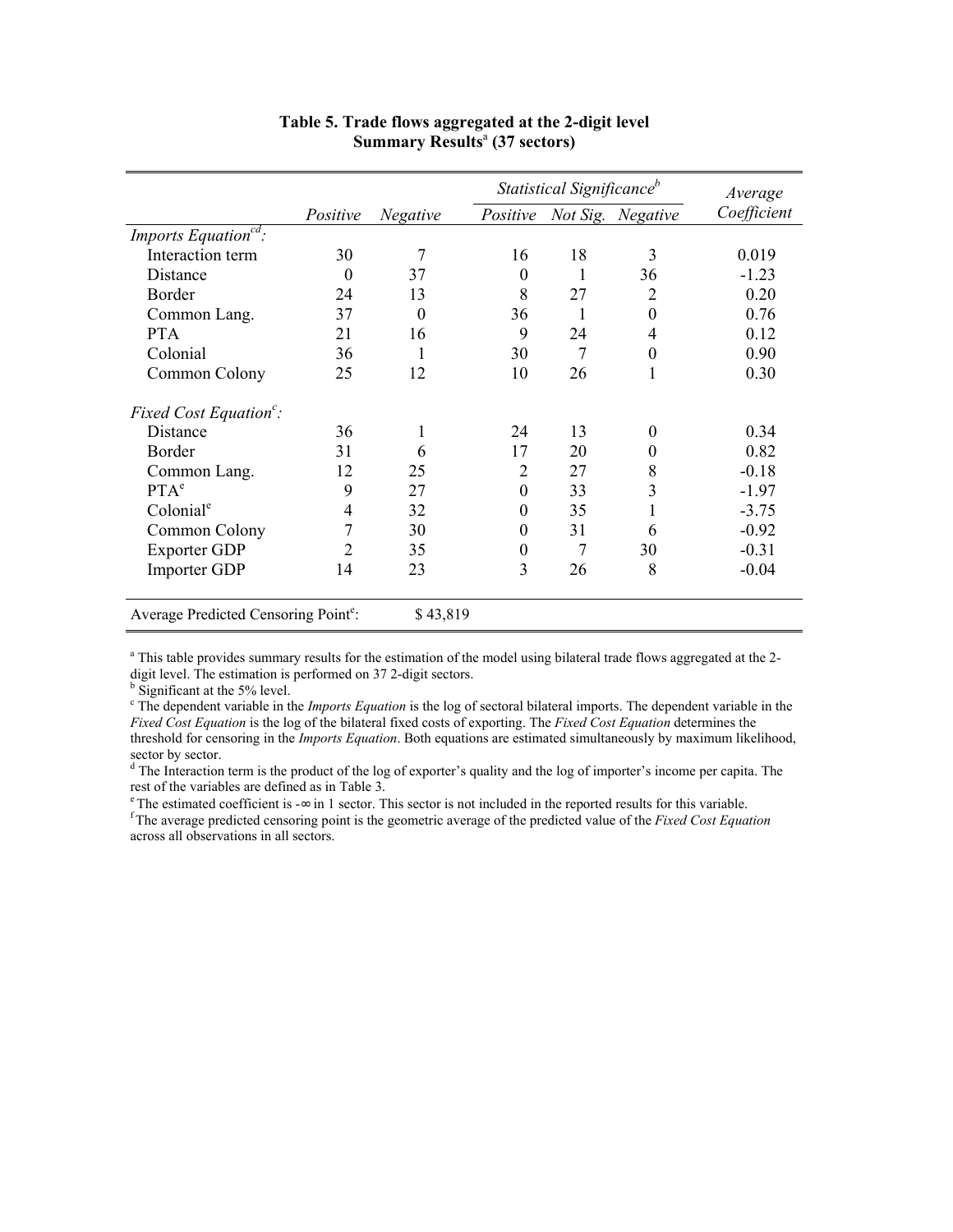|                                                  | Coefficient | Standard<br>Error |
|--------------------------------------------------|-------------|-------------------|
| Imports Equation <sup>bc</sup> :                 |             |                   |
| Interaction term                                 | $-0.114$    | $(0.014)$ **      |
| Distance                                         | $-1.37$     | $(0.04)$ **       |
| <b>Border</b>                                    | $-0.32$     | $(0.15)^*$        |
| Common Lang.                                     | 1.00        | $(0.09)$ **       |
| <b>PTA</b>                                       | $-0.26$     | $(0.12)^*$        |
| Colonial                                         | 1.00        | $(0.23)$ **       |
| Common Colony                                    | 0.35        | $(0.17)^*$        |
| Fixed Cost Equation <sup>b</sup> :               |             |                   |
| Distance                                         | 0.22        | (0.31)            |
| Border                                           | 3.34        | $(1.27)$ **       |
| Common Lang.                                     | $-0.22$     | (0.69)            |
| <b>PTA</b>                                       | $-10.42$    | (74.29)           |
| Colonial                                         | $-6.21$     | (323.83)          |
| Common Colony                                    | $-1.99$     | (1.06)            |
| <b>Exporter GDP</b>                              | $-0.41$     | (0.27)            |
| <b>Importer GDP</b>                              | $-0.56$     | $(0.21)$ **       |
| Average Predicted Censoring Point <sup>d</sup> : |             | \$5,293           |

**Table 6. Trade flows aggregated into one sector<sup>a</sup>**

\*\* Significant at the 1% level.

\* Significant at the 5% level

<sup>a</sup> This table shows results for the estimation of the model using bilateral trade flows aggregated into one sector.

<sup>b</sup> The dependent variable in the *Imports Equation* is the log of bilateral imports. The dependent variable in the *Fixed Cost Equation* is the log of the bilateral fixed costs of exporting. The *Fixed Cost Equation* determines the threshold for censoring in the *Imports Equation*. Both equations are estimated simultaneously by maximum

likelihood.

<sup>c</sup> The Interaction term is the product of the log of the exporter's Overall Quality Index and the log of the importer's income per capita. The rest of the variables are defined as in Table 3.<br><sup>d</sup> The average predicted censoring point is the geometric average of the predicted value of the *Fixed Cost Equation* 

across all observations.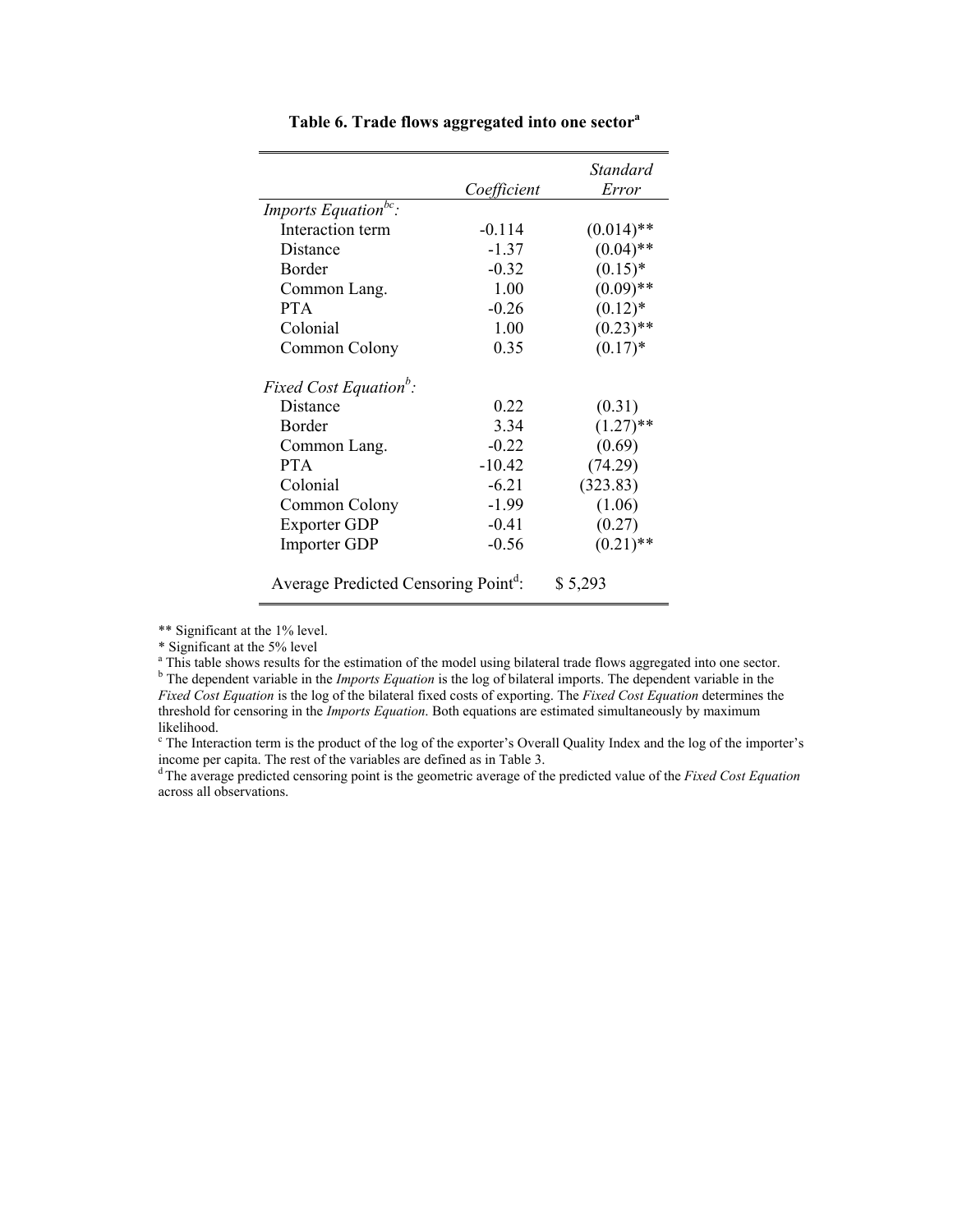|                                                  |                | Statistical Significance <sup>b</sup> |                |          |                   | Average     |
|--------------------------------------------------|----------------|---------------------------------------|----------------|----------|-------------------|-------------|
|                                                  | Positive       | <b>Negative</b>                       | Positive       |          | Not Sig. Negative | Coefficient |
| Imports Equation <sup>ca</sup> :                 |                |                                       |                |          |                   |             |
| Interaction term                                 | 94             | 18                                    | 57             | 48       | 7                 | 0.033       |
| Distance                                         | $\Omega$       | 112                                   | $\Omega$       | $\theta$ | 112               | $-1.18$     |
| Border                                           | 89             | 23                                    | 23             | 86       | 3                 | 0.23        |
| Common Lang.                                     | 112            | $\theta$                              | 96             | 16       | $\theta$          | 0.62        |
| <b>PTA</b>                                       | 65             | 47                                    | 26             | 76       | 10                | 0.13        |
| Colonial                                         | 107            | 5                                     | 81             | 31       | $\boldsymbol{0}$  | 0.88        |
| Common Colony                                    | 84             | 28                                    | 28             | 81       | 3                 | 0.37        |
| Fixed Cost Equation <sup>c</sup> :               |                |                                       |                |          |                   |             |
| Distance                                         | 104            | 8                                     | 68             | 44       | $\theta$          | 0.32        |
| Border <sup>f</sup>                              | 97             | 14                                    | 32             | 79       | $\theta$          | 0.58        |
| Common Lang.                                     | 25             | 87                                    | 1              | 84       | 27                | $-0.28$     |
| <b>PTA</b>                                       | 37             | 75                                    | $\overline{2}$ | 91       | 19                | $-0.54$     |
| Colonial <sup>g</sup>                            | 28             | 72                                    | 1              | 97       | $\overline{2}$    | $-2.60$     |
| Common Colony <sup>1</sup>                       | 33             | 78                                    | 1              | 99       | 11                | $-0.61$     |
| <b>Exporter GDP</b>                              | $\overline{2}$ | 110                                   | $\overline{0}$ | 35       | 77                | $-0.29$     |
| <b>Importer GDP</b>                              | 43             | 69                                    | 16             | 75       | 21                | $-0.03$     |
| Average Predicted Censoring Point <sup>h</sup> : | \$46,745       |                                       |                |          |                   |             |

#### **Table 7. Estimation using 3-digit quality indices Summary Results**<sup>a</sup>**(112 sectors**<sup>e</sup> **)**

<sup>a</sup> This table provides summary results for the estimation of the model using quality indices calculated at the 3-digit level instead of at the 2-digit level.

<sup>b</sup> Significant at the 5% level.

<sup>c</sup> The dependent variable in the *Imports Equation* is the log of sectoral bilateral imports. The dependent variable in the *Fixed Cost Equation* is the log of the bilateral fixed costs of exporting. The *Fixed Cost Equation* determines the threshold for censoring in the *Imports Equation*. Both equations are estimated simultaneously by maximum likelihood,

sector by sector.<br><sup>d</sup> The Interaction term is the product of the log of exporter's quality (at the 3-digit level) and the log of importer's income per capita. The rest of the variables are defined as in Table  $3$ .

<sup>e</sup> Due to the loss of observations, it was not possible to estimate the model in one sector.

f The estimated coefficient is  $-\infty$  in 1 sector. This sector is not included in the reported results for this variable.

<sup>g</sup> The estimated coefficient is  $-\infty$  in 12 sectors. These sectors are not included in the reported results for this variable.<br><sup>h</sup> The average predicted censoring point is the geometric average of the predicted value of across all observations in all sectors.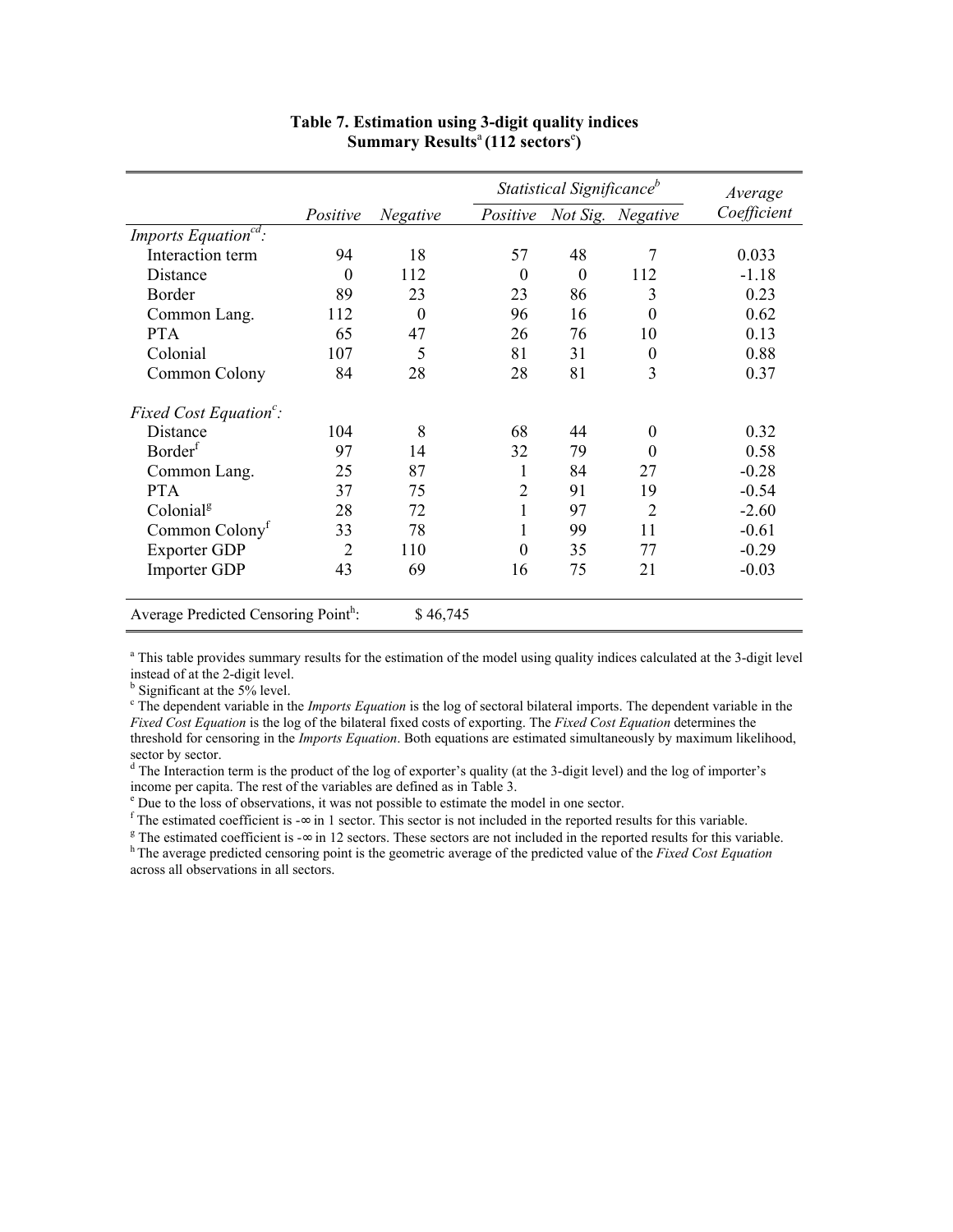|                                                  |          |          | Statistical Significance <sup>b</sup> |          |                   | Average     |
|--------------------------------------------------|----------|----------|---------------------------------------|----------|-------------------|-------------|
|                                                  | Positive | Negative | Positive                              |          | Not Sig. Negative | Coefficient |
| Imports Equation <sup>cd</sup> :                 |          |          |                                       |          |                   |             |
| Interaction term                                 | 29       | 8        | 18                                    | 15       | 4                 | 0.019       |
| Distance                                         | $\theta$ | 37       | $\theta$                              | $\theta$ | 37                | $-1.25$     |
| Border                                           | 25       | 12       | 8                                     | 27       | $\overline{2}$    | 0.19        |
| Common Lang.                                     | 37       | $\theta$ | 34                                    | 3        | $\theta$          | 0.75        |
| <b>PTA</b>                                       | 21       | 16       | 9                                     | 25       | 3                 | 0.10        |
| Colonial                                         | 37       | $\Omega$ | 30                                    | 7        | $\boldsymbol{0}$  | 0.89        |
| Common Colony                                    | 25       | 12       | 10                                    | 27       | $\boldsymbol{0}$  | 0.27        |
| Fixed Cost Equation <sup>c</sup> :               |          |          |                                       |          |                   |             |
| Distance                                         | 35       | 2        | 24                                    | 13       | $\theta$          | 0.34        |
| Border                                           | 32       | 5        | 15                                    | 22       | $\theta$          | 0.73        |
| Common Lang.                                     | 11       | 26       | $\overline{2}$                        | 28       | 7                 | $-0.20$     |
| <b>PTA</b>                                       | 9        | 28       | 1                                     | 32       | 4                 | $-1.66$     |
| Colonial <sup>e</sup>                            | 7        | 28       | $\theta$                              | 35       | $\theta$          | $-3.11$     |
| Common Colony                                    | 8        | 29       | $\theta$                              | 31       | 6                 | $-1.02$     |
| <b>Exporter GDP</b>                              |          | 36       | $\boldsymbol{0}$                      | 5        | 32                | $-0.33$     |
| Importer GDP                                     | 13       | 24       | 3                                     | 25       | 9                 | $-0.04$     |
| Average Predicted Censoring Point <sup>1</sup> : | \$44,871 |          |                                       |          |                   |             |

### **Table 8. Estimation using 2-digit quality indices Only observations with available 3-digit quality indices included**  Summary results<sup>a</sup> (37 sectors)

<sup>a</sup> This table provides summary results for the estimation of the model using bilateral trade flows aggregated at the 2digit level. The estimation is performed on 37 2-digit sectors. Only observations with available 3-digit quality indices are included.

<sup>b</sup> Significant at the 5% level.

<sup>c</sup> The dependent variable in the *Imports Equation* is the log of sectoral bilateral imports. The dependent variable in the *Fixed Cost Equation* is the log of the bilateral fixed costs of exporting. The *Fixed Cost Equation* determines the threshold for censoring in the *Imports Equation*. Both equations are estimated simultaneously by maximum likelihood, sector by sector.

<sup>d</sup> The Interaction term is the product of the log of exporter's quality and the log of importer's income per capita. The rest of the variables are defined as in Table 3.

 $\textdegree$  The estimated coefficient is  $-\infty$  in 2 sectors. These sectors are not included in the reported results for this variable.  $f$ The average predicted censoring point is the geometric average of the predicted value of the Fixed Cost Equation across all observations in all sectors.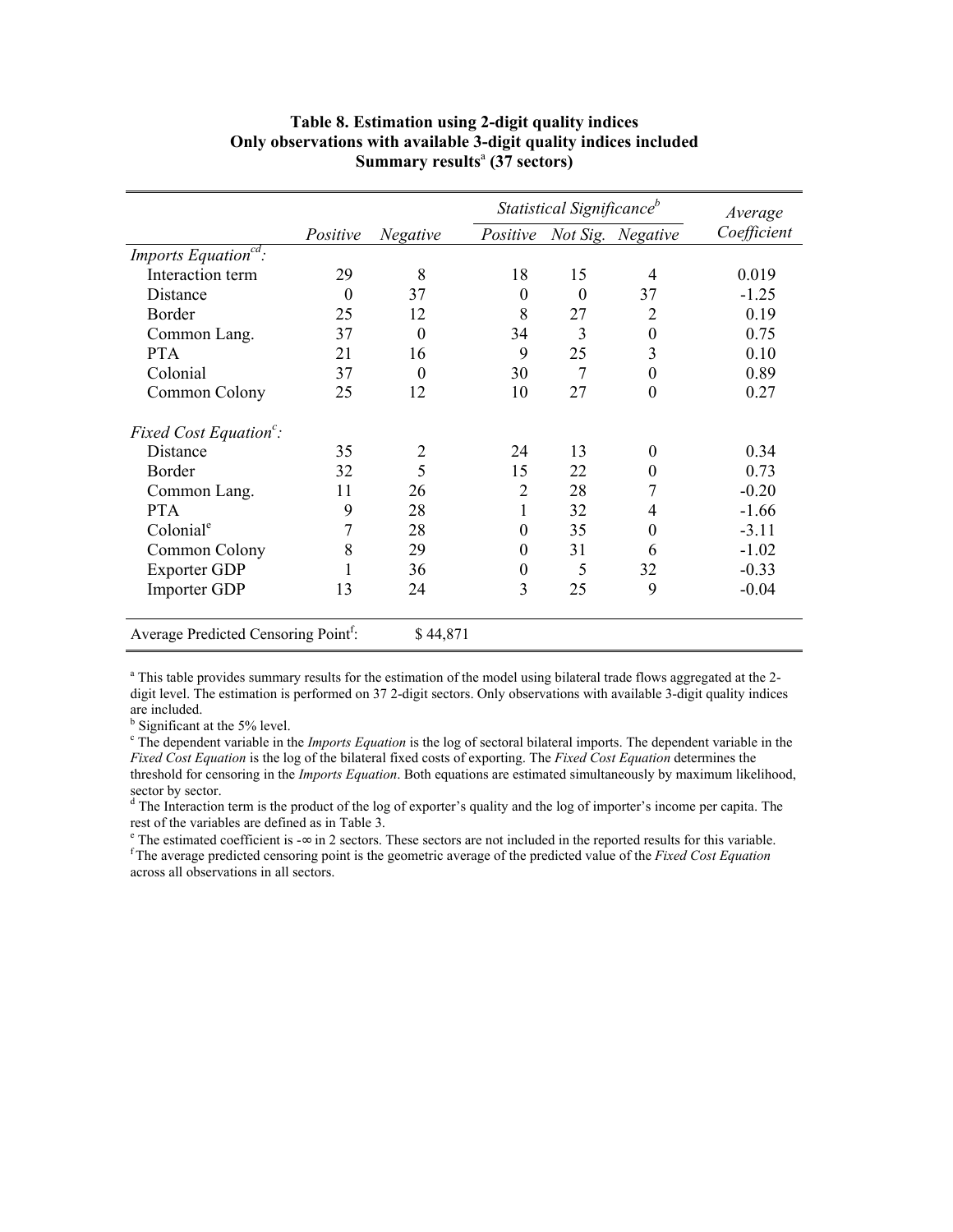|                                                    | Importer         |                  |                        |                      |                  |                               |                   |                   |                        |  |
|----------------------------------------------------|------------------|------------------|------------------------|----------------------|------------------|-------------------------------|-------------------|-------------------|------------------------|--|
|                                                    |                  | Machinery        |                        |                      | Apparel          |                               |                   | Total             |                        |  |
| Exporter                                           | US<br>U          | (I)              | India Total<br>Exports | US<br>$(\mathrm{U})$ |                  | India Total<br><b>Exports</b> | US<br>(U          | (I)               | India Total<br>Exports |  |
| Germany $(G)$<br>China (C)<br><b>Total Imports</b> | 240<br>20<br>206 | 400<br>50<br>450 | 640<br>70<br>710       | 120<br>400<br>520    | 40<br>200<br>240 | 160<br>600<br>760             | 360<br>420<br>780 | 440<br>250<br>690 | 800<br>670<br>1470     |  |
| Ratio G/C                                          | 12               | 8                |                        | 0.3                  | 0.2              |                               | 0.86              | 1.76              |                        |  |
| Ratio of Ratios<br>$(G/C)^U/(G/C)^I$               |                  | 1.5              |                        |                      | 1.5              |                               |                   | 0.49              |                        |  |

**Table 9. The aggregation bias: an artificial example**<sup>a</sup>

<sup>a</sup> This table provides an artificial example to illustrate the aggregation problem. Entries in the first three rows are bilateral flows.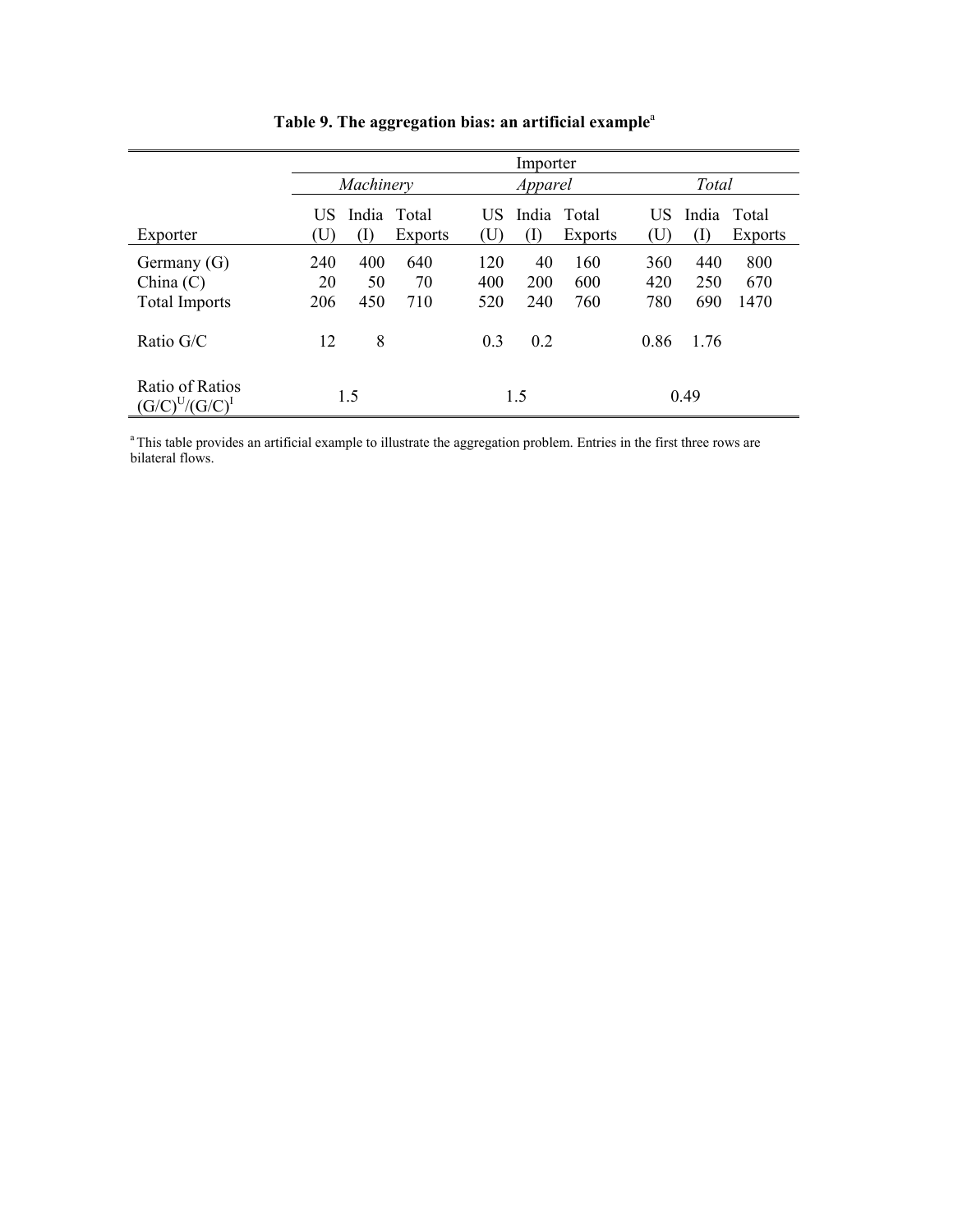|                           |                                  | with Actual Quality |                    | with Quality of Rich |                  | Total              |
|---------------------------|----------------------------------|---------------------|--------------------|----------------------|------------------|--------------------|
|                           | with Actual                      | with Sectoral       |                    | with Sectoral        |                  | Difference         |
|                           | Sectoral Struct. Struct. of Rich |                     | Diff.              | Struct. of Rich      | Diff.            |                    |
| Country                   | (1)                              | (2)                 | $(2) - (1)$        | (4)                  | $(4) - (2)$      | $(4) - (1)$        |
| Switzerland               | 81.8%                            | 85.3%               | 3.6                | 84.9%                | $-0.5$           | 3.1                |
| Japan                     | 49.2%                            | 49.1%               | $-0.1$             | 49.0%                | $-0.1$           | $-0.2$             |
| Denmark                   | 85.6%                            | 86.5%               | 0.9                | 86.7%                | 0.1              | $1.0\,$            |
| Germany                   | 80.0%                            | 80.3%               | 0.4                | 80.0%                | $-0.3$           | 0.1                |
| Austria                   | 89.2%<br>47.7%                   | 88.2%<br>35.3%      | $-0.9$<br>$-12.3$  | 88.1%<br>36.3%       | $-0.1$<br>0.9    | $-1.0$<br>$-11.4$  |
| Singapore<br>Belgium-Lux. | 90.6%                            | 87.6%               | $-3.0$             | 87.4%                | $-0.2$           | $-3.2$             |
| France                    | 82.2%                            | 81.8%               | $-0.4$             | 81.4%                | $-0.3$           | $-0.8$             |
| Sweden                    | 82.2%                            | 84.5%               | 2.3                | 84.1%                | $-0.4$           | 1.8                |
| Netherlands               | 87.9%                            | 86.9%               | $-1.0$             | 86.7%                | $-0.2$           | $-1.2$             |
| Finland                   | 79.1%                            | 82.9%               | 3.8                | 83.0%                | 0.1              | 3.9                |
| Hong Kong                 | 45.5%                            | 28.4%               | $-17.1$            | 29.5%                | 1.1              | $-16.0$            |
| Australia                 | 57.4%                            | 57.6%               | 0.1                | 56.9%                | $-0.7$           | $-0.6$             |
| Canada                    | 63.7%<br>77.8%                   | 57.7%<br>77.0%      | $-6.0$<br>$-0.8$   | 57.6%<br>76.8%       | $-0.1$<br>$-0.2$ | $-6.1$<br>$-1.0$   |
| Italy<br>United Kingdom   | 82.1%                            | 81.2%               | $-0.9$             | 80.9%                | $-0.3$           | $-1.2$             |
| Israel                    | 71.2%                            | 64.0%               | $-7.1$             | 64.1%                | 0.0              | $-7.1$             |
| Spain                     | 77.0%                            | 70.9%               | $-6.1$             | 71.2%                | 0.3              | $-5.8$             |
| <b>Average Rich</b>       | 73.9%                            | 71.4%               | $-2.5$             | 71.4%                | 0.0              | $-2.5$             |
| Greece                    | 85.2%                            | 69.9%               | $-15.2$            | 72.3%                | 2.4              | $-12.9$            |
| South Korea               | 61.9%                            | 59.4%               | $-2.5$             | 59.7%                | 0.4              | $-2.1$             |
| Taiwan                    | 66.4%                            | 63.2%               | $-3.2$             | 65.3%                | 2.1              | $-1.1$             |
| Portugal                  | 96.6%                            | 93.2%               | $-3.4$             | 93.6%                | 0.4              | $-3.0$             |
| Argentina                 | 23.5%                            | 17.6%               | $-5.9$             | 18.7%                | 1.1              | $-4.8$             |
| Saudi Arabia              | 85.5%                            | 69.7%               | $-15.8$            | 74.2%                | 4.5              | $-11.3$            |
| <b>Brazil</b>             | 41.3%                            | 37.3%               | $-4.0$             | 38.1%                | $0.8\,$          | $-3.2$             |
| Malaysia                  | 80.6%                            | 77.3%<br>12.5%      | $-3.3$<br>$-27.8$  | 79.6%                | 2.3<br>0.7       | $-1.0$<br>$-27.1$  |
| Chile<br>Mexico           | 40.4%<br>65.2%                   | 61.7%               | $-3.6$             | 13.2%<br>62.3%       | 0.7              | $-2.9$             |
| South Africa              | 82.6%                            | 77.9%               | $-4.7$             | 79.3%                | 1.4              | $-3.3$             |
| Venezuela                 | 8.8%                             | 11.0%               | 2.2                | 11.6%                | 0.7              | 2.8                |
| Poland                    | 94.7%                            | 91.7%               | $-2.9$             | 92.4%                | 0.7              | $-2.3$             |
| Thailand                  | 80.2%                            | 72.8%               | $-7.4$             | 75.0%                | 2.3              | $-5.1$             |
| Turkey                    | 86.0%                            | 69.8%               | $-16.3$            | 72.8%                | 3.0              | $-13.3$            |
| Costa Rica                | 23.5%                            | 13.6%               | $-9.8$             | 14.2%                | 0.5              | $-9.3$             |
| Peru                      | 61.1%                            | 20.0%               | $-41.1$            | 20.4%                | 0.4              | $-40.7$            |
| Colombia                  | 27.6%<br>61.7%                   | 22.8%<br>52.3%      | $-4.8$<br>$-9.4$   | 24.6%<br>53.7%       | 1.8<br>1.4       | $-3.0$<br>$-8.0$   |
| Avg. Mid-Income           |                                  |                     |                    |                      |                  |                    |
| Tunisia                   | 99.4%<br>44.6%                   | 95.9%<br>14.3%      | $-3.5$<br>$-30.4$  | 96.2%<br>15.1%       | 0.3<br>0.8       | $-3.2$<br>$-29.6$  |
| Ecuador<br>Bulgaria       | 82.8%                            | 70.3%               | $-12.5$            | 73.0%                | 2.7              | $-9.8$             |
| Dominican Rp              | 86.1%                            | 68.1%               | $-18.0$            | 69.2%                | 1.1              | $-16.9$            |
| Guatemala                 | 10.0%                            | 13.5%               | 3.5                | 14.5%                | 1.0              | 4.5                |
| Romania                   | 87.0%                            | 71.1%               | $-16.0$            | 73.8%                | 2.7              | $-13.3$            |
| Morocco                   | 97.1%                            | 90.0%               | $-7.1$             | 92.2%                | 2.2              | $-4.9$             |
| Syrn Arab Rp              | 53.4%                            | 20.8%               | $-32.6$            | 22.7%                | 1.9              | $-30.7$            |
| Philippines               | 84.6%                            | 75.5%               | $-9.0$             | 77.1%                | 1.6              | $-7.4$             |
| Indonesia                 | 76.0%                            | 61.3%               | $-14.7$            | 63.6%                | 2.3              | $-12.4$            |
| Egypt                     | 77.2%<br>93.5%                   | 47.0%<br>75.1%      | $-30.2$<br>$-18.4$ | 48.1%<br>78.5%       | 1.1<br>3.4       | $-29.1$<br>$-15.0$ |
| Sri Lanka<br>China        | 85.2%                            | 72.4%               | $-12.7$            | 74.1%                | 1.7              | $-11.0$            |
| Pakistan                  | 73.1%                            | 60.6%               | $-12.6$            | 63.1%                | 2.6              | $-10.0$            |
| India                     | 76.1%                            | 64.0%               | $-12.1$            | 66.3%                | 2.3              | $-9.8$             |
| Bangladesh                | 90.6%                            | 87.4%               | $-3.1$             | 88.9%                | 1.5              | $-1.6$             |
| Vietnam                   | 93.6%                            | 74.4%               | $-19.2$            | 81.1%                | 6.7              | $-12.5$            |
| Nigeria                   | 95.0%                            | 81.2%               | $-13.7$            | 82.3%                | 1.1              | $-12.7$            |
| <b>Average Poor</b>       | 78.1%                            | 63.5%               | $-14.6$            | 65.5%                | 2.1              | $-12.5$            |
| <b>Total Average</b>      | 71.2%                            | 62.4%               | $-8.8$             | 63.6%                | 1.2              | $-7.7$             |

#### **Table 10. Destination of exports by sectoral structure of exports and quality level Percentage of exports to rich countries**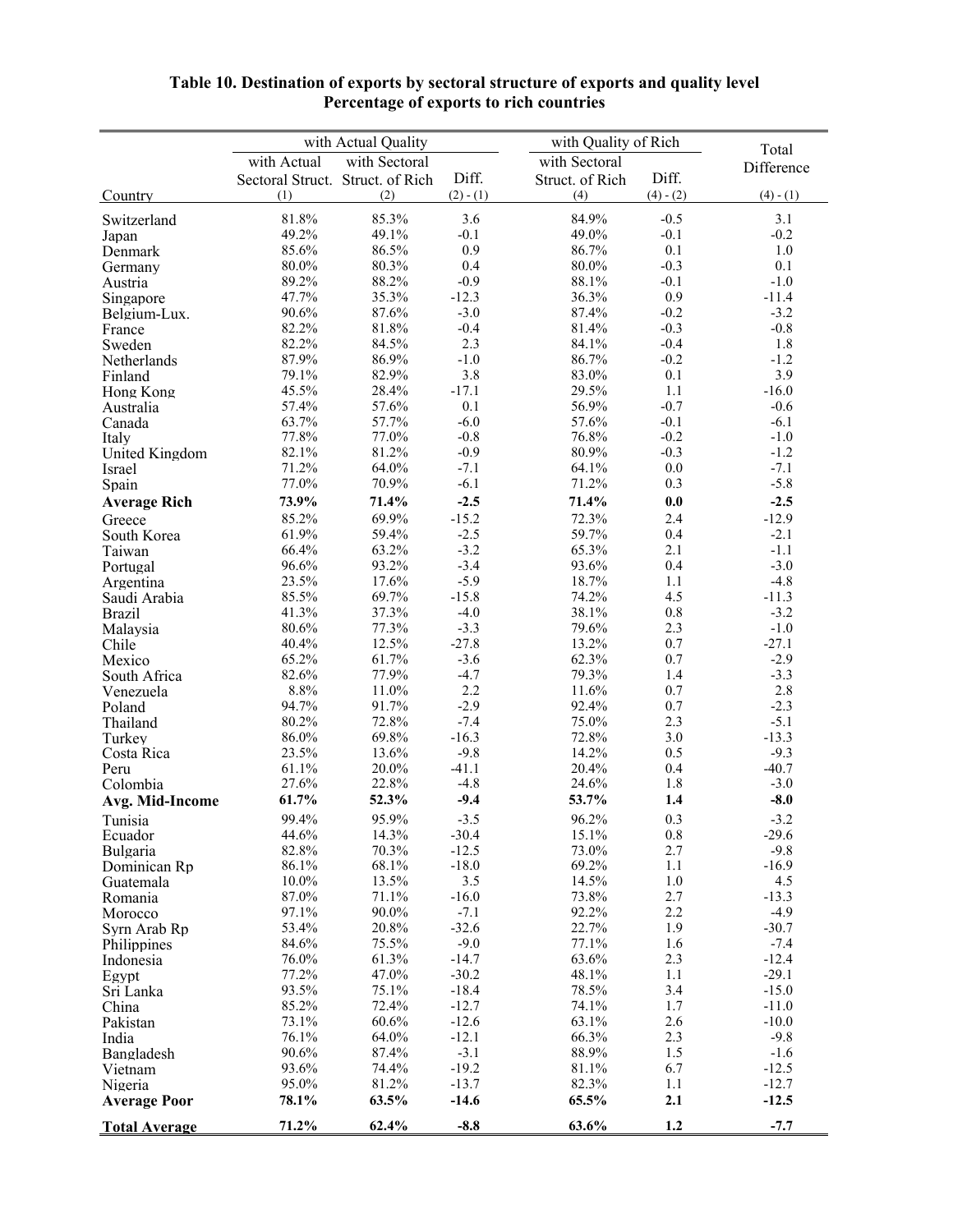# **Table A1. List of 3-digit SITC sectors included in the sample**

| <b>Sector</b> | Description                                                                                         | Sector     | Description                                                                                      |
|---------------|-----------------------------------------------------------------------------------------------------|------------|--------------------------------------------------------------------------------------------------|
| 34            | Fish, fresh (live or dead), chilled or frozen                                                       | 727        | Food processing machines and parts                                                               |
| 48            | Cereal prepar. & preps. Of flour of fruits or veg.                                                  | 728        | Mach.& Equipment specialized for particular ind.                                                 |
| 56            | Vegetab., roots & tubers, prepared/preserved, n.e.s.                                                | 736        | Mach.tools for working metal or met.carb., Parts                                                 |
| 73            | Chocolate & other food preptns. Containing cocoa                                                    | 741        | Heating & cooling equipment and parts                                                            |
| 98<br>111     | Edible products and preparations n.e.s.<br>Non alcoholic beverages, n.e.s.                          | 742<br>743 | Pumps for liquids.liq.elevators and parts<br>Pumps & compressors, fans & blowers, centrifuges    |
| 248           | Wood, simply worked, and railway sleepers of wood                                                   | 744        | Mechanical handling equip.and parts                                                              |
| 431           | Animal & vegetable oils and fats, processed & waxes                                                 | 745        | Other non-electrical mach.tools, apparatus $\&$ parts                                            |
| 533           | Pigments, paints, varnishes & related materials                                                     | 749        | Non-electric parts and accessories of machines                                                   |
| 541           | Medicinal and pharmaceutical products                                                               | 751        | Office machines                                                                                  |
| 551           | Essential oils, perfume and flavour materials                                                       | 752        | Automatic data processing machines $\&$ units thereof                                            |
| 553           | Perfumery, cosmetics and toilet preparations                                                        | 761        | Television receivers                                                                             |
| 554           | Soap, cleansing and polishing preparations                                                          | 762        | Radio-broadcast receivers                                                                        |
| 591           | Disinfectants, insecticides, fungicides weed killers                                                | 764        | Telecommunications equipment and parts                                                           |
| 598           | Miscellaneous chemical products, n.e.s.<br>Leather                                                  | 771        | Electric power machinery and parts thereof                                                       |
| 611<br>612    | Manufactures of leather/of composition leather nes                                                  | 772<br>773 | Elect.app.such as switches, relays, fuses, pwgs etc.<br>Equipment for distributing electricity   |
| 621           | Materials of rubber(e.g., pastes.plates, sheets, etc)                                               | 774        | Electric apparatus for medical purposes, (radiolog)                                              |
| 625           | Rubber tyres, tyre cases, etc. for wheels                                                           | 775        | Household type, elect.& Non-electrical equipment                                                 |
| 628           | Articles of rubber, n.e.s.                                                                          | 776        | Thermionic, cold & photo-cathode valves, tubes, parts                                            |
| 635           | Wood manufactures, n.e.s.                                                                           | 778        | Electrical machinery and apparatus, n.e.s.                                                       |
| 642           | Paper and paperboard, cut to size or shape                                                          | 781        | Passenger motor cars, for transport of pass. & Good                                              |
| 651           | Textile yarn                                                                                        | 782        | Motor vehicles for transport of goods/materials                                                  |
| 652           | Cotton fabrics, woven                                                                               | 783        | Road motor vehicles, n.e.s.                                                                      |
| 653<br>654    | Fabrics, woven, of man-made fibres<br>Textil.fabrics, woven, oth.than cotton/man-made fibr          | 784<br>785 | Parts & accessories of 722-, 781--, 782-, 783-<br>Motorcycles, motor scooters, invalid carriages |
| 655           | Knitted or crocheted fabrics                                                                        | 786        | Trailers & other vehicles, not motorized                                                         |
| 656           | Tulle, lace, embroidery, ribbons, & other small wares                                               | 791        | Railway vehicles & associated equipment                                                          |
| 657           | Special textile fabrics and related products                                                        | 792        | Aircraft & associated equipment and parts                                                        |
| 658           | Made-up articles, wholly/chiefly of text. materials                                                 | 793        | Ships, boats and floating structures                                                             |
| 659           | Floor coverings, etc.                                                                               | 812        | Sanitary, plumbing, heating, lighting fixtures                                                   |
| 661           | Lime, cement, and fabricated construction materials                                                 | 821        | Furniture and parts thereof                                                                      |
| 662<br>663    | Clay construct materials & refractory constr.mate<br>Mineral manufactures, n.e.s                    | 831<br>842 | Travel goods, handbags, brief-cases, purses, sheaths<br>Outer garments, mens, of textile fabrics |
| 665           | Glassware                                                                                           | 843        | Outer garments, womens, of textile fabrics                                                       |
| 666           | Pottery                                                                                             | 844        | Under garments of textile fabrics                                                                |
| 667           | Pearls, precious & semi-prec.stones, unwork./worked                                                 | 845        | Outer garments and other articles, knitted                                                       |
| 673           | Iron and steel bars, rods, angles. shapes $\&$ sections                                             | 846        | Under garments, knitted or crocheted                                                             |
| 678           | Tubes, pipes and fittings, of iron or steel                                                         | 847        | Clothing accessories of textile fabrics                                                          |
| 679           | Iron & steel castings, forgings $\&$ stampings; rough                                               | 848        | Art of apparel & clothing accessories, no textile                                                |
| 691           | Structures & parts of struc.; iron, steel, aluminium                                                | 851        | Footwear                                                                                         |
| 692<br>694    | Metal containers for storage and transport<br>Nails, screws, nuts, bolts etc. of iron.steel, copper | 871<br>872 | Optical instruments and apparatus<br>Medical instruments and appliances                          |
| 695           | Tools for use in hand or in machines                                                                | 874        | Measuring, checking, analysing instruments                                                       |
| 696           | Cutlery                                                                                             | 881        | Photographic apparatus and equipment, n.e.s.                                                     |
| 697           | Household equipment of base metal, n.e.s.                                                           | 882        | Photographic & cinematographic supplies                                                          |
| 699           | Manufactures of base metal, n.e.s.                                                                  | 884        | Optical goods, n.e.s.                                                                            |
| 711           | Steam & other vapour generating boilers & parts                                                     | 885        | Watches and clocks                                                                               |
| 713           | Internal combustion piston engines & parts                                                          | 892        | Printed matter                                                                                   |
| 714           | Engines $&$ motors, non-electric                                                                    | 893        | Articles of materials described in division 58                                                   |
| 716<br>721    | Rotating electric plant and parts<br>Agricultural machinery and parts                               | 894<br>895 | Baby carriages, toys, games and sporting goods<br>Office and stationery supplies, n.e.s.         |
| 722           | Tractors fitted or not with power take-offs, etc.                                                   | 896        | Art, collectors pieces & antiques                                                                |
| 723           | Civil engineering & contractors plant and parts                                                     | 897        | Jewellery, goldsmiths and other art. Of precious m.                                              |
| 724           | Textile & leather machinery and parts                                                               | 898        | Musical instruments, parts and accessories                                                       |
| 725           | Paper & pulp mill mach., mach for manuf. of paper                                                   | 899        | Other miscellaneous manufactured articles                                                        |
| 726           | Printing & bookbinding mach.and parts                                                               |            |                                                                                                  |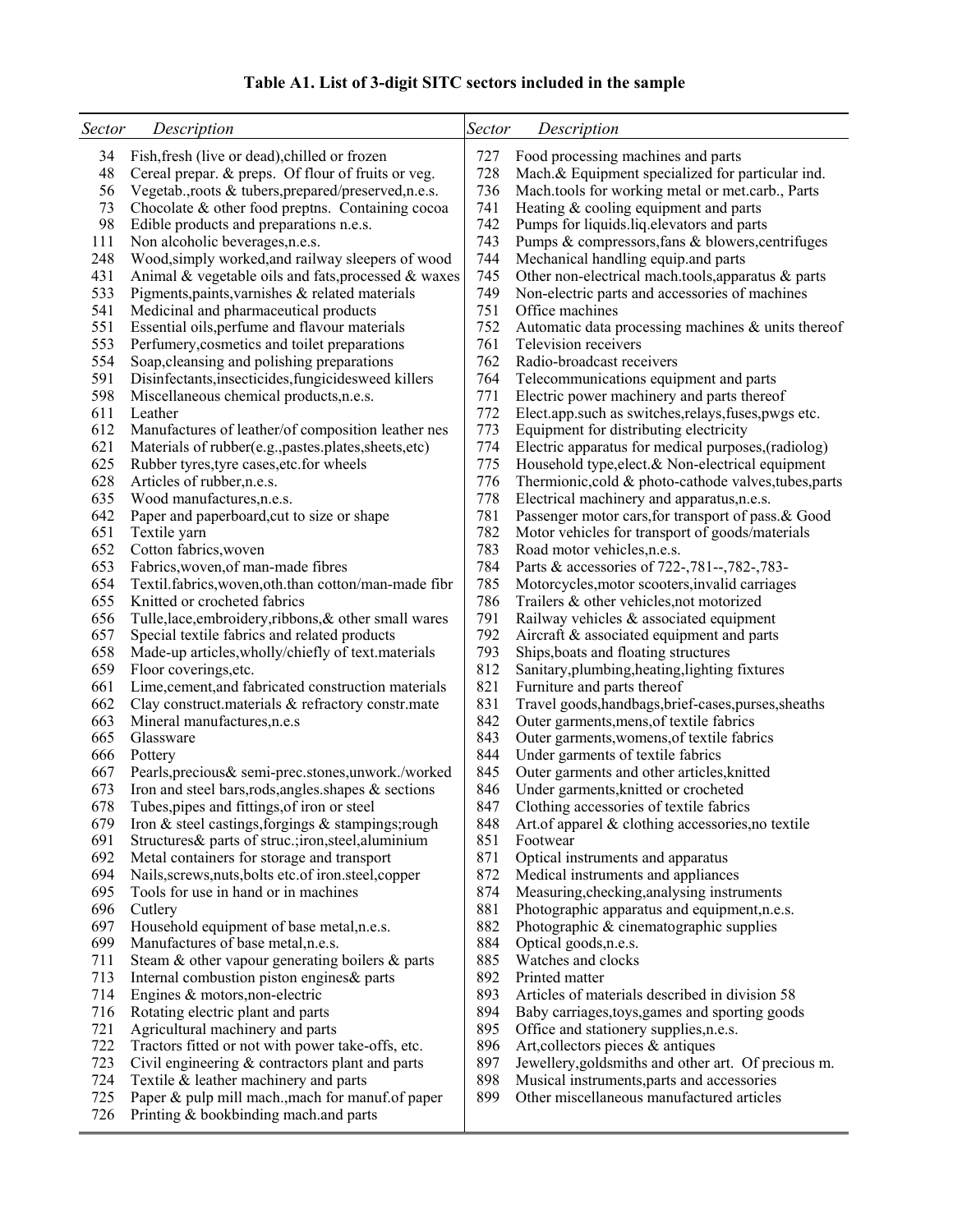**Table A2. Quality indices for 2-digit SITC sectors**

|                                           | GDP p/cap.     | 3            | 4            | 5            | $7\phantom{.0}$ | 9            | 11           | 24           | 43         | 53         | 54         | 55           | 59               |
|-------------------------------------------|----------------|--------------|--------------|--------------|-----------------|--------------|--------------|--------------|------------|------------|------------|--------------|------------------|
| 1 Switzerland                             | 43658          |              | 2.53         | 0.79         | 2.55            | 3.69         | 1.33         | 1.65         |            | 2.61       | 2.56       | 5.13         | 8.48             |
| 2 Japan                                   | 40955          | 1.78         | 3.75         | 1.73         | 0.97            | 5.73         | 3.44         | 0.13         | 4.54       | 3.40       | 2.86       | 5.03         | 4.11             |
| 3 Denmark                                 | 34608          | $0.00\,$     | 0.61         | 0.27         | 2.15            | 12.16        | 0.36         | 2.73         | 0.37       | 1.13       | 1.99       | 0.65         | 4.63             |
| 4 Germany                                 | 29425          |              | 1.00         | 1.18         | 1.67            | 2.88         | 3.42         | 1.57         | 0.93       | 2.23       | 1.87       | 2.44         | 4.05             |
| 5 Austria                                 | 28705          |              | 0.51         |              | 2.29            | 0.46         | 0.78         | $0.00\,$     |            | 1.68       | 3.85       | 1.47         | 4.14             |
| 6 Singapore                               | 27992          | 1.58         | 1.49         | 0.32         | 1.26            | 1.31         | 0.27         | 2.46         | 0.24       | 0.25       | 0.09       | 0.80         | 2.22             |
| 7 Belgium-Lux.                            | 27619          | $0.01\,$     | 2.15         | 0.28         | 2.77            | 1.51         | 1.39         | 0.03         | 0.46       | 1.78       | 1.72       | 2.03         | 2.55             |
| 8 France                                  | 26404          | 0.50         | 1.73         | 1.64         | 2.40            | 1.92         | 1.26         | 2.40         |            | 2.41       | 1.37       | 3.02         | 5.26             |
| 9 Sweden                                  | 26192          |              | 0.79         | 0.02         | 1.09            | 1.42         | 2.33         | 1.07         |            | 1.36       | 4.28       | 2.45         | 5.92             |
| 10 Netherlands                            | 25768          | 1.69         | 0.60         | 0.33         | 2.33            | 2.65         | 3.32         | 0.82         | 1.33       | 2.48       | 0.84       | 2.14         | 4.02             |
| 11 Finland                                | 24652          | 0.00         | 0.98         |              | 0.58            | 0.11         | 0.01         | 1.81         |            | 2.52       | 2.13       | 0.45         | 1.74             |
| 12 Hong Kong                              | 22619          | 0.32         | 1.79         | 0.40         | 1.02            | 1.94         | 0.95         | 0.14         |            | 0.17       | 1.03       | 1.00         | 1.99             |
| 13 Australia                              | 20206          | 0.02         | 1.95         | 0.00         | 1.34            | 0.75         | 2.71         | 1.84         |            | 1.11       | 0.35       | 2.22         | 3.38             |
| 14 Canada                                 | 19535          | 1.00         | 1.00         | 1.00         | 1.00            | 1.00         | 1.00         | 1.00         | 1.00       | 1.00       | 1.00       | 1.00         | 1.00             |
| 15 Italy                                  | 19019          |              | 1.65         | 1.70         | 2.77            | 3.67         | 1.57         | 3.27         | 0.12       | 0.93       | 1.15       | 2.29         | 2.68             |
| 16 United Kingdom                         | 18890          | 0.00         | 1.81         | 0.29         | 1.46            | 1.39         | 2.47         | 2.38         | 0.41       | 1.89       | 4.14       | 2.10         | 2.44             |
| 17 Israel                                 | 15666          | 0.00         | 1.42         | 0.34         | 1.19            | 1.42         | 2.90         |              |            | $0.06\,$   | 3.19       | 1.86         | 6.28             |
|                                           | 14273          | 1.16         | 0.76         | 3.00         | 1.81            | 1.10         | 1.30         | 1.96         | 3.73       | 0.51       | 1.83       | 1.76         | 1.10             |
| 18 Spain<br>19 Greece                     | 11096          | $0.00\,$     | 1.05         | 0.21         | 0.57            | 0.93         | 0.24         | 0.06         |            | $0.18\,$   | 0.01       | 0.55         | 0.88             |
| 20 South Korea                            | 10874          | 1.08         | 2.19         | 0.13         |                 | 1.69         | 1.15         |              |            | $0.80\,$   |            | 0.82         | 1.10             |
| 21 Taiwan                                 |                |              |              |              |                 |              |              |              |            |            | 0.01       |              |                  |
|                                           | 10601<br>10545 | 1.27<br>1.31 | 1.87<br>1.07 | 0.38<br>0.31 | 0.51<br>2.68    | 1.60<br>1.11 | 0.30<br>1.31 | 1.89<br>1.08 |            | 0.91       |            | 1.06<br>0.14 | 1.40<br>$0.00\,$ |
| 22 Portugal                               | 7429           | 0.37         | 0.55         | 0.33         | 0.51            | 2.10         | 0.76         | 1.70         |            | 0.03       | $0.02\,$   | 1.47         | 0.48             |
| 23 Argentina                              |                |              |              |              |                 |              |              |              |            |            |            | 0.78         |                  |
| 24 Saudi Arabia<br>25 Brazil              | 6735           |              | 0.28         |              | 2.94            | 0.01         | 0.30         | 2.25         | 0.17       |            |            | 1.03         | 0.07<br>0.49     |
|                                           | 4418           | $0.80\,$     | 0.38         | 0.13         | 0.88            | 0.49         | 0.77         | 1.45         |            | 0.13       | 1.26       | 0.63         |                  |
| 26 Malaysia                               | 4238           | 0.21         | 1.03         | 0.23         | 1.68            | 0.75         | 0.31         | 1.35         | 0.77       |            |            |              | 0.75             |
| 27 Chile                                  | 4176           | 1.50         | 0.68         | 0.40         | 1.07            | 1.37         |              | 1.98         |            |            |            | 0.29         |                  |
| 28 Mexico                                 | 3986           | 0.12         | 0.73         | 0.56         | 0.82            | 0.83         | 1.24         | 1.04         |            | 0.64       | 0.46       | 1.10         | 1.59             |
| 29 South Africa                           | 3863           | 1.30         | 2.20         | $0.00\,$     | 0.46            | 0.02         |              | 1.82         |            | 0.84       | 1.57       | 0.51         | 1.13             |
| 30 Venezuela                              | 3537           | 0.22         | 0.78         | 0.00         |                 | 0.32         | 0.31         | 0.04         |            | 0.21       |            | 0.47         | 0.08             |
| 31 Poland                                 | 3274           | $0.00\,$     | 0.70         | 0.46         | 0.83            | 0.57         | 0.97         | 1.36         |            |            |            | 0.08         | 1.20             |
| 32 Thailand                               | 2830           | 0.34         | 1.44         | 0.38         |                 | 1.11         | 0.45         | 0.11         | 0.35       | 0.04       | 0.04       | 0.43         | 0.05             |
| 33 Turkey                                 | 2805           |              | 0.94         | 0.24         | 0.45            | 0.38         | 0.56         | 0.13         |            |            |            | 0.63         | 0.00             |
| 34 Costa Rica                             | 2705           | 0.47         | 1.03         | $0.07\,$     | 0.46            | 1.34         |              | $0.00\,$     |            | 0.39       | 0.15       | 0.42         | $0.00\,$         |
| 35 Peru                                   | 2507           | 0.09         | 0.69         | 0.18         | 0.06            | 0.64         | 0.20         | 0.90         |            |            |            | 0.30         | 0.03             |
| 36 Colombia                               | 2399           | 0.83         | 0.42         | 0.34         | 0.62            | 0.43         | 0.43         | 0.63         |            | 0.13       |            | 0.22         | 1.40             |
| 37 Tunisia                                | 2008           |              | 0.01         |              |                 |              |              |              |            |            |            | 0.18         |                  |
| 38 Ecuador                                | 1565           | 1.23         | 0.43         | 0.04         | 1.13            | $0.00\,$     | 0.86         | 1.11         |            | 0.31       |            | 0.38         | 0.21             |
| 39 Bulgaria                               | 1560           |              |              | 0.01         |                 | 0.06         |              |              |            |            |            | 0.08         |                  |
| 40 Dominican Rp                           | 1526           | $0.10\,$     | 0.33         | $0.07\,$     | 0.73            | $0.46\,$     | $\rm 0.88$   | $0.00\,$     |            | $0.00\,$   | $0.02\,$   | 0.46         |                  |
| 41 Guatemala                              | 1469           | 0.14         | 0.47         | 0.11         |                 | 0.55         |              | 1.39         |            |            | 0.11       | 0.15         | 0.04             |
| 42 Romania                                | 1448           |              |              |              |                 |              | 0.21         |              |            |            |            |              |                  |
| 43 Morocco                                | 1250           | 0.03         | 0.34         | 0.44         |                 |              |              |              |            |            |            | 0.17         |                  |
| 44 Syrn Arab Rp                           | 1173           |              | 0.63         | 0.10         |                 | 0.51         | 0.11         |              |            |            | 1.30       | 0.06         |                  |
| 45 Philippines                            | 1055           | 0.33         | 1.13         | 0.09         | 0.36            | 1.04         | 0.79         | 2.23         | $0.08\,$   |            |            | 0.42         | 0.00             |
| 46 Indonesia                              | 1042           | 1.57         | 0.78         | 0.29         |                 | 0.85         | 0.16         | 1.07         | 0.06       |            | 2.04       | 0.15         | 0.03             |
| 47 Egypt                                  | 1034           |              | 0.80         | 0.09         |                 | 0.30         | 0.39         |              |            |            |            | 0.46         |                  |
| 48 Sri Lanka                              | 719            |              | 0.26         | 0.02         |                 | 0.39         | 0.28         | 0.03         |            |            |            | 0.02         | $0.00\,$         |
| 49 China                                  | 582            | 0.32         | 1.18         | 0.25         | 0.91            | 1.58         | 1.51         | 1.49         |            | 1.28       | 0.41       | 0.91         | 2.97             |
| 50 Pakistan                               | 500            | 0.06         | 0.70         | $0.02\,$     |                 | 0.43         | 1.00         | 2.41         |            |            |            | 0.07         |                  |
| 51 India                                  | 392            | 0.24         | 0.90         | 0.32         | 0.56            | 3.08         | 1.15         | 0.03         | 0.18       | 0.00       | 0.47       | 1.43         | 1.37             |
| 52 Bangladesh                             | 314            | 0.29         |              |              |                 |              |              |              |            |            |            | 0.88         |                  |
| 53 Vietnam                                | 277            | 0.17         | 0.30         |              |                 | 0.00         | 0.03         |              |            |            |            | 0.01         |                  |
| 54 Nigeria                                | 253            |              | 0.02         | $0.00\,$     |                 | 0.11         |              | 0.00         |            |            |            | 0.29         |                  |
| Average                                   | 10785          | 0.56         | 1.04         | 0.41         | 1.29            | 1.40         | 1.06         | 1.20         | 0.92       | 1.01       | 1.38       | 1.04         | 1.93             |
| Average Rich                              | 25899          | 0.62         | 1.47         | 0.83         | 1.70            | 2.51         | 1.71         | 1.49         | 1.31       | 1.53       | 2.01       | 2.10         | 3.66             |
| Average Poor                              | 3227           | 0.53         | 0.80         | 0.20         | 0.91            | 0.78         | 0.62         | 1.02         | 0.27       | 0.39       | 0.56       | 0.49         | 0.64             |
|                                           |                |              |              |              |                 |              |              |              |            |            |            |              |                  |
| Correl. w/GDP p/cap.<br># of observations | 54             | 0.20<br>40   | 0.58<br>51   | 0.45<br>47   | 0.53<br>38      | 0.58<br>50   | 0.52<br>45   | 0.19<br>44   | 0.44<br>16 | 0.75<br>33 | 0.53<br>32 | 0.79<br>53   | $0.80\,$<br>42   |
|                                           |                |              |              |              |                 |              |              |              |            |            |            |              |                  |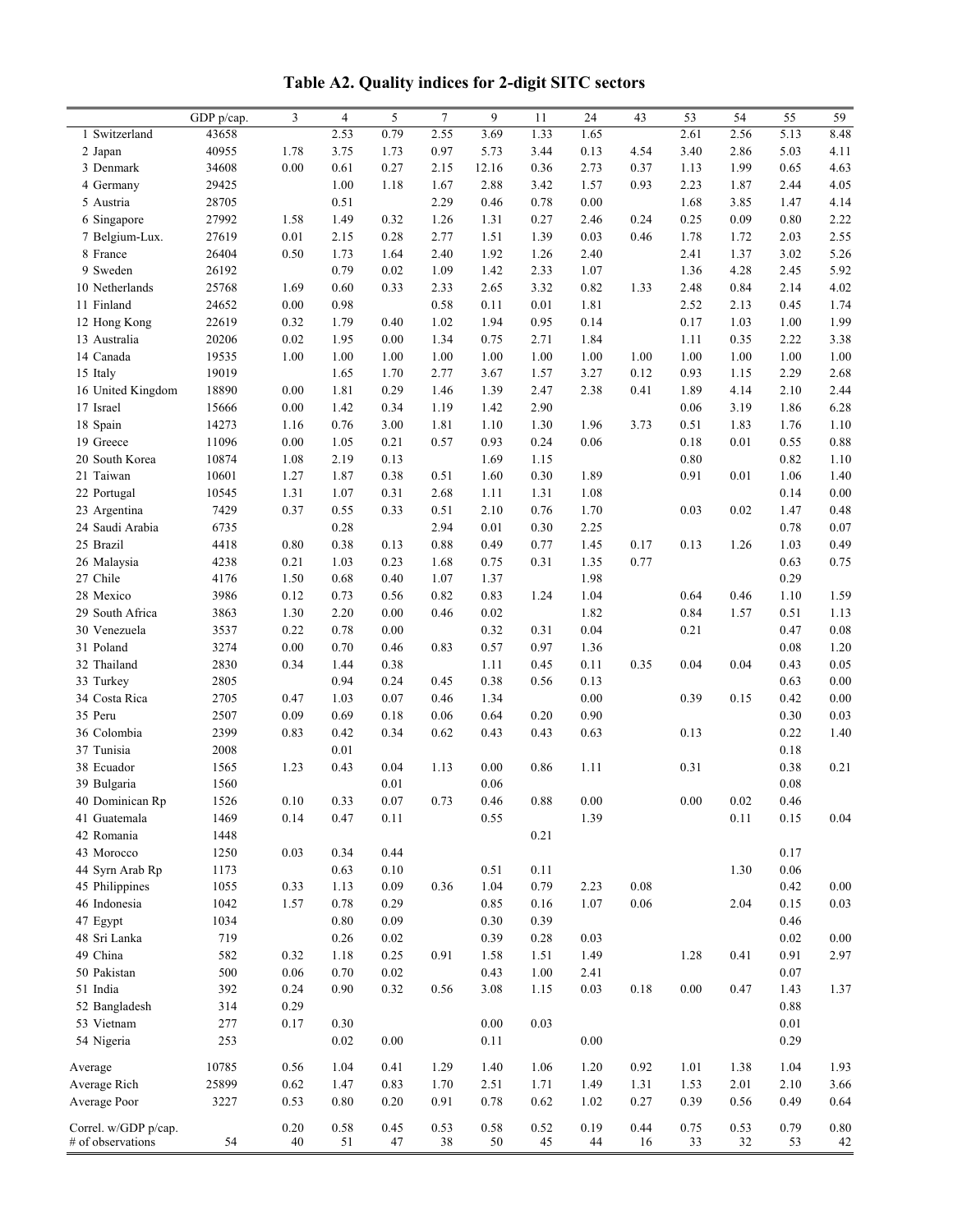|  |  | Table A2. Quality indices for 2-digit SITC sectors (cont.) |  |
|--|--|------------------------------------------------------------|--|
|  |  |                                                            |  |

|                     | 61   | 62       | 63       | 64   | 65       | 66   | 67   | 69       | 71       | 72       | 73   | 74   | 75       |
|---------------------|------|----------|----------|------|----------|------|------|----------|----------|----------|------|------|----------|
| 1 Switzerland       | 1.45 | 2.58     | 1.00     | 3.22 | 2.15     | 0.94 | 1.85 | 2.70     | 0.99     | 2.04     | 2.85 | 1.69 | 1.05     |
| 2 Japan             | 0.68 | 1.50     | 1.17     | 3.25 | 1.76     | 1.32 | 0.80 | 2.06     | 0.71     | 1.05     | 2.13 | 0.62 | 0.39     |
| 3 Denmark           | 0.13 | 0.33     | 0.91     | 2.95 | 0.87     | 2.72 | 1.05 | 1.89     | 1.24     | 1.17     | 0.16 | 1.53 | 1.15     |
| 4 Germany           | 1.34 | 1.46     | 4.69     | 4.15 | 1.56     | 1.53 | 1.16 | 1.83     | 1.49     | 1.48     | 1.92 | 0.99 | 1.12     |
| 5 Austria           | 2.85 | 1.57     | 0.21     | 5.35 | 1.47     | 0.98 | 0.94 | 1.91     | 0.94     | 1.50     | 0.67 | 2.97 | 1.63     |
| 6 Singapore         | 0.13 | 1.28     | 0.60     | 1.28 | 0.14     | 0.39 | 0.36 | 1.49     | 0.82     | 0.26     | 0.27 | 0.96 | 0.39     |
| 7 Belgium-Lux.      | 0.43 | 1.56     | 1.02     | 1.75 | 1.11     | 1.56 | 1.03 | 2.43     | 1.11     | 2.87     | 0.57 | 1.55 | 1.89     |
| 8 France            | 1.97 | 1.50     | 7.86     | 2.76 | 1.67     | 1.63 | 0.77 | 2.69     | 3.46     | 1.52     | 1.28 | 1.37 | 1.03     |
| 9 Sweden            | 2.98 | 1.80     | 3.69     | 2.45 | 1.06     | 1.10 | 0.69 | 2.28     | 2.19     | 1.75     | 1.14 | 1.45 | 0.96     |
| 10 Netherlands      | 0.49 | 1.58     | 1.93     | 3.00 | 1.65     | 0.96 | 0.79 | 1.55     | 2.58     | 1.05     | 1.30 | 1.56 | 1.69     |
| 11 Finland          | 0.03 | 1.40     | 1.13     | 0.92 | 0.93     | 0.94 | 0.21 | 1.52     | 1.40     | 0.91     | 0.43 | 1.59 | 0.64     |
| 12 Hong Kong        | 0.52 | 0.09     | 0.53     | 1.78 | 0.55     | 0.48 | 0.28 | 1.05     | 0.45     | 0.17     | 0.12 | 0.29 | 0.18     |
| 13 Australia        | 1.21 | 0.78     | 1.66     | 0.83 | 0.94     | 1.08 | 0.51 | 2.19     | 0.64     | 0.77     | 0.93 | 1.17 | 0.52     |
| 14 Canada           | 1.00 | 1.00     | 1.00     | 1.00 | 1.00     | 1.00 | 1.00 | 1.00     | 1.00     | 1.00     | 1.00 | 1.00 | 1.00     |
| 15 Italy            | 1.43 | 1.11     | 2.87     | 3.47 | 1.87     | 1.06 | 0.87 | 1.49     | 0.63     | 1.06     | 1.66 | 0.56 | 0.48     |
| 16 United Kingdom   | 2.17 | 1.50     | 1.21     | 2.84 | 1.73     | 1.22 | 1.07 | 1.65     | 3.39     | 1.33     | 0.85 | 0.88 | 0.86     |
| 17 Israel           | 0.11 | 1.33     | 0.37     | 1.87 | 0.57     | 0.79 | 0.47 | 1.37     | 1.00     | 1.32     | 0.34 | 0.97 | 1.03     |
| 18 Spain            | 0.84 | 2.03     | 1.05     | 3.58 | 0.78     | 0.93 | 0.66 | 1.76     | 0.91     | 1.03     | 1.30 | 0.89 | 1.58     |
| 19 Greece           | 0.01 | 0.03     | 1.87     |      | 0.17     | 0.53 | 0.30 | 0.14     | 0.05     | 0.05     | 0.04 | 0.38 | $0.50\,$ |
| 20 South Korea      | 1.03 | 0.77     | 0.92     | 1.46 | 0.74     | 0.80 | 0.72 | 1.09     | 0.43     | 0.87     | 0.79 | 0.61 | 0.19     |
| 21 Taiwan           | 1.14 | 0.34     | 0.85     | 2.14 | 0.46     | 0.71 | 1.08 | 0.71     | 0.30     | 0.12     | 0.24 | 0.19 | 0.19     |
| 22 Portugal         | 0.09 | 0.43     | 0.19     | 0.37 | 0.72     | 0.84 | 0.16 | 1.44     | 0.07     | 0.24     | 0.15 | 0.90 | 0.41     |
| 23 Argentina        | 0.81 | 0.85     | 0.55     | 0.35 | 0.29     | 0.39 | 0.19 | 0.92     | 0.81     | 0.45     | 0.01 | 0.58 | 5.17     |
| 24 Saudi Arabia     |      | 0.21     |          | 6.67 | 0.10     | 0.01 |      | 0.09     |          | 0.12     |      | 0.05 | 0.66     |
| 25 Brazil           | 0.67 | 0.88     | 0.35     | 0.19 | 0.60     | 0.55 | 0.48 | $0.80\,$ | 0.68     | 0.76     | 0.39 | 0.95 | 0.64     |
| 26 Malaysia         | 0.08 | 0.52     | 0.83     | 1.29 | 0.19     | 0.79 | 0.11 | 1.10     | 0.11     | 0.10     | 0.01 | 0.23 | $0.16\,$ |
| 27 Chile            | 0.03 | 0.50     | 0.38     | 0.41 | 0.33     | 0.10 | 0.00 | 0.40     | 0.12     | 0.32     |      | 0.15 | 0.75     |
| 28 Mexico           | 0.97 | 0.64     | 0.67     | 1.32 | 0.48     | 0.87 | 0.48 | 0.89     | 0.60     | 0.40     | 0.41 | 0.41 | $0.50\,$ |
| 29 South Africa     | 5.26 | 1.16     | 0.80     | 1.08 | 0.51     | 0.41 | 0.20 | 1.17     | 1.00     | 0.52     | 0.05 | 0.60 | 1.33     |
| 30 Venezuela        | 0.03 | 0.66     | 0.61     | 0.47 | 0.18     | 0.20 | 0.07 | 0.34     | 0.28     | 0.34     | 0.08 | 0.80 | 0.51     |
| 31 Poland           | 0.01 | 0.59     | 0.22     |      | 0.18     | 0.31 | 0.24 | 0.58     | 0.32     | 0.89     | 0.25 | 0.44 | 0.18     |
| 32 Thailand         | 0.69 | 0.47     | 0.51     | 1.86 | 0.33     | 0.45 | 0.44 | 0.77     | 0.22     | 0.05     | 0.35 | 0.22 | 0.15     |
| 33 Turkey           | 0.08 | 0.71     |          | 0.87 | 0.54     | 0.53 | 0.07 | 0.55     | 0.62     | 0.38     | 0.07 | 0.51 | 0.57     |
| 34 Costa Rica       | 0.45 | 0.15     | 0.63     | 0.79 | 0.08     | 0.12 | 0.28 | 0.24     | $0.01\,$ | 0.11     |      | 0.15 | 0.12     |
| 35 Peru             |      | 0.16     | 0.56     | 0.02 | 0.36     | 0.34 | 0.00 | 0.34     | 0.08     |          | 0.00 | 0.10 | 0.41     |
| 36 Colombia         | 1.08 | 0.65     | 1.76     | 0.76 | 0.23     | 0.29 | 0.06 | 0.54     | 0.17     | 0.06     | 0.01 | 0.05 | 0.47     |
| 37 Tunisia          |      |          | 0.12     |      | $0.00\,$ | 0.31 |      | 0.02     |          |          |      |      | 0.06     |
| 38 Ecuador          | 0.10 | 0.48     | 0.14     |      | $0.10\,$ | 0.06 |      | 0.11     | 0.12     | 0.11     |      | 0.44 | 0.64     |
| 39 Bulgaria         | 0.00 | 0.01     |          |      | 0.03     | 0.45 |      | 0.12     | 0.02     | 0.00     | 0.03 | 0.32 | 0.26     |
| 40 Dominican Rp     | 0.74 | 0.00     | 0.21     | 0.63 | 0.12     | 0.22 | 0.00 | 0.75     | 0.19     | 0.16     |      | 0.17 | $0.07\,$ |
| 41 Guatemala        | 0.00 | 1.02     | 2.43     |      | 0.23     | 0.15 |      | 0.06     | 0.05     | 0.00     |      | 0.04 | 0.35     |
| 42 Romania          | 0.23 | 0.46     | $0.06\,$ | 0.34 | 0.06     | 0.25 | 0.10 | $0.04\,$ | 0.02     | 0.05     | 0.42 | 0.27 | 0.13     |
| 43 Morocco          | 0.00 |          | 2.84     | 0.94 | 0.25     | 0.35 |      | 0.25     | 0.05     |          |      | 0.00 | $0.07\,$ |
| 44 Syrn Arab Rp     |      |          |          |      | 0.02     | 0.00 |      | $0.02\,$ |          |          |      | 0.00 | $0.02\,$ |
| 45 Philippines      | 0.04 | 0.29     | 0.82     | 1.66 | 0.27     | 0.58 | 0.13 | 0.57     | 0.04     | 0.01     | 0.06 | 0.78 | 0.11     |
| 46 Indonesia        | 3.12 | 0.25     | 0.43     | 0.41 | 0.32     | 0.47 | 0.19 | 0.51     | 0.29     | $0.00\,$ |      | 0.29 | 0.20     |
| 47 Egypt            |      | 0.00     | 0.72     | 0.96 | 0.23     | 0.44 |      | 0.49     |          | 0.70     |      | 0.47 | 1.22     |
| 48 Sri Lanka        | 0.00 | 0.19     | 0.01     | 0.01 | 0.07     | 0.26 |      | 0.25     |          |          | 0.00 | 0.01 |          |
| 49 China            | 0.48 | 0.29     | 0.62     | 1.57 | 0.35     | 0.38 | 0.18 | 0.58     | 0.27     | 0.08     | 0.12 | 0.16 | 0.09     |
| 50 Pakistan         | 0.79 | $0.00\,$ | 1.16     | 0.70 | 0.19     | 0.07 | 0.27 | 0.33     |          | 0.13     |      | 0.03 | 0.13     |
| 51 India            | 0.98 | 1.14     | 0.75     | 0.72 | 0.37     | 0.60 | 0.15 | 0.59     | 0.82     | 0.12     | 0.17 | 0.32 | 0.22     |
| 52 Bangladesh       | 0.05 |          | 0.09     | 0.41 | 0.05     | 0.04 |      | 0.01     |          |          |      |      |          |
| 53 Vietnam          | 0.00 | $0.00\,$ | 0.22     | 0.00 | 0.00     | 0.05 |      |          |          |          |      |      |          |
|                     | 0.00 |          |          |      | 0.08     | 0.00 |      |          | 0.01     |          |      |      | $0.70\,$ |
| 54 Nigeria          |      |          | 0.06     |      |          |      |      |          |          |          |      |      |          |
| Average             | 0.79 | 0.78     | 1.11     | 1.63 | 0.58     | 0.62 | 0.49 | 0.95     | 0.71     | 0.64     | 0.58 | 0.65 | $0.68\,$ |
| Average Rich        | 1.10 | 1.36     | 1.83     | 2.58 | 1.21     | 1.15 | 0.81 | 1.83     | 1.39     | 1.24     | 1.05 | 1.22 | 0.98     |
| Average Poor        | 0.61 | 0.45     | 0.70     | 1.01 | 0.26     | 0.36 | 0.25 | 0.49     | 0.28     | 0.25     | 0.17 | 0.33 | 0.52     |
| Correl. w/GDP p/cap | 0.22 | 0.70     | 0.38     | 0.58 | 0.83     | 0.77 | 0.78 | 0.87     | 0.59     | 0.75     | 0.73 | 0.75 | 0.29     |
| # of observations   | 49   | 49       | 50       | 46   | 54       | 54   | 42   | 52       | 46       | 46       | 39   | 50   | 51       |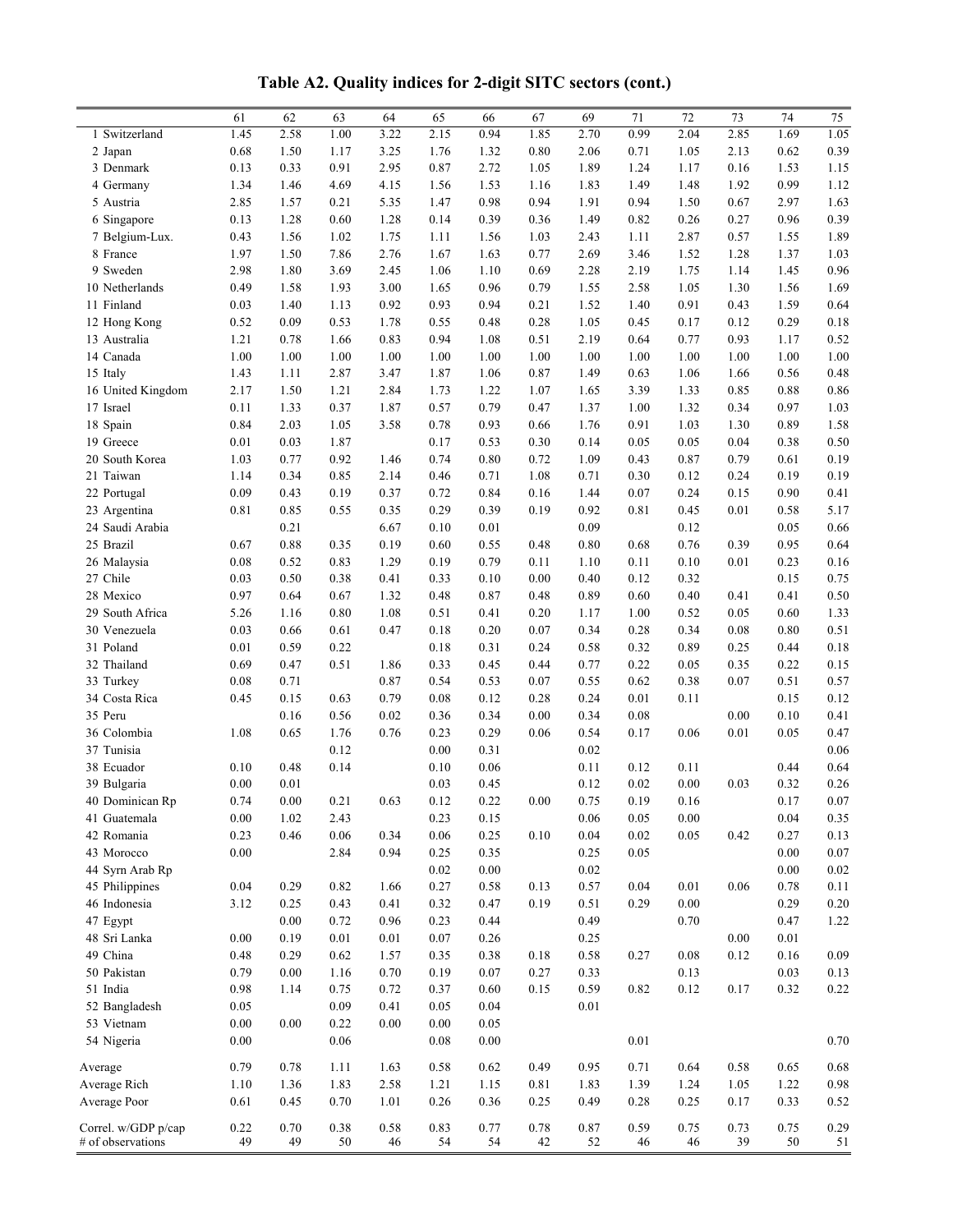76 77 78 79 81 82 83 84 85 87 88 89 1 Switzerland 0.55 0.92 2.38 0.13 0.65 1.70 1.62 2.27 1.09 1.11 1.22 1.53 2 Japan 0.43 0.52 0.31 1.63 1.71 1.01 1.14 1.83 0.69 0.45 0.58 1.87 3 Denmark 0.86 0.91 0.02 0.24 1.52 0.69 0.32 0.79 0.66 0.90 1.22 1.33 4 Germany 1.32 0.64 0.83 1.16 0.67 1.08 3.60 1.41 1.04 0.96 0.76 2.42 5 Austria 1.19 0.56 0.75 0.24 0.89 1.29 0.36 2.00 1.28 1.01 1.35 1.93 6 Singapore 0.40 0.30 0.01 2.48 0.26 0.30 0.96 0.46 0.33 0.54 0.32 2.06 7 Belgium-Lux. 0.81 0.62 0.89 1.34 1.56 0.97 1.60 1.67 2.45 1.23 0.78 1.42 8 France 0.74 1.22 0.19 1.27 0.73 1.16 5.95 2.14 1.98 1.19 0.77 2.72 9 Sweden 0.84 1.71 1.61 1.23 0.48 0.59 2.14 0.85 0.29 1.36 1.14 1.34 10 Netherlands 0.83 0.70 0.97 2.65 0.50 0.94 0.96 0.85 0.99 1.20 1.14 3.06 11 Finland 0.42 1.00 0.07 0.57 0.19 0.48 0.83 1.56 1.82 0.95 0.14 1.20 12 Hong Kong 0.16 0.22 0.00 0.20 0.12 0.29 0.50 0.58 0.46 0.22 0.20 0.71 13 Australia 0.75 1.34 1.53 1.91 0.81 1.69 1.74 1.05 0.78 1.49 0.88 1.68 14 Canada 1.00 1.00 1.00 1.00 1.00 1.00 1.00 1.00 1.00 1.00 1.00 1.00 15 Italy 1.44 0.97 0.46 2.14 0.58 0.63 3.39 1.66 0.88 0.71 1.35 2.14 16 United Kingdom 1.34 0.65 1.26 1.77 0.90 1.12 1.22 1.40 0.95 0.66 0.66 1.62 17 Israel 1.22 1.08 0.01 1.86 0.94 0.47 0.39 0.50 0.56 0.67 0.66 0.95 18 Spain 0.41 0.56 0.24 0.38 0.67 0.75 2.39 1.33 0.67 0.45 0.62 1.43 19 Greece **0.00** 0.82 0.47 0.31 0.28 0.69 0.40 0.08 0.43 20 South Korea 0.29 0.39 0.41 0.12 0.13 0.43 1.16 0.63 0.64 0.24 0.26 1.07 21 Taiwan 0.23 0.17 0.25 0.25 0.13 0.23 0.83 0.49 0.59 0.16 0.13 0.77 22 Portugal 0.13 0.26 0.09 0.80 0.62 1.63 0.97 0.75 0.65 0.04 0.76 23 Argentina 0.02 0.58 0.21 3.09 1.90 0.56 0.94 0.39 0.37 0.20 0.44 1.69 24 Saudi Arabia 0.07 0.01 0.00 0.35 0.65 0.10 0.01 0.00 0.16 25 Brazil 0.12 0.36 0.01 0.85 0.30 0.18 1.02 0.45 0.42 0.29 0.39 0.78 26 Malaysia 0.30 0.19 0.00 0.28 0.25 0.19 0.95 0.52 0.48 0.20 0.12 1.15 27 Chile 0.02 0.01 0.00 0.21 0.21 0.69 0.32 0.48 0.01 0.01 0.50 28 Mexico 0.45 0.41 0.20 0.16 0.19 0.32 1.23 0.39 0.43 0.24 0.41 0.83 29 South Africa 0.15 0.45 0.01 0.46 1.13 0.63 2.34 0.29 0.96 0.22 0.04 0.82 30 Venezuela 0.25 0.13 0.77 0.70 0.05 0.26 0.27 0.15 0.29 0.08 0.08 0.28 31 Poland 0.06 0.28 0.19 0.09 0.31 0.20 0.95 0.47 0.23 0.03 0.09 0.45 32 Thailand 0.15 0.14 0.24 0.05 0.16 0.23 1.41 0.48 0.46 0.15 0.12 0.94 33 Turkey 0.00 0.06 0.33 0.19 0.31 1.14 0.43 0.43 0.02 0.08 0.18 34 Costa Rica 0.00 0.22 0.00 0.43 0.07 0.28 0.48 0.37 0.53 0.02 0.08 0.17 35 Peru 0.00 0.01 0.00 0.00 0.25 0.30 0.25 0.14 0.04 0.22 36 Colombia 0.04 0.03 0.41 0.23 0.95 1.34 0.45 0.33 0.01 0.00 0.65 37 Tunisia 0.04 0.04 0.00 0.36 0.31 0.42 0.00 0.00 0.25 38 Ecuador 0.00 0.03 0.01 0.23 0.33 0.22 0.09 0.01 0.23 39 Bulgaria 0.07 0.10 0.04 0.00 0.22 0.19 0.00 0.23 40 Dominican Rp 0.09 0.18 0.27 0.44 1.12 0.35 0.60 0.03 0.00 0.66 41 Guatemala 0.00 0.23 0.00 0.17 0.00 0.23 0.29 0.34 0.08 0.01 0.02 0.30 42 Romania 0.02 0.28 0.04 0.49 0.04 0.10 0.22 0.37 0.02 0.16 43 Morocco 0.00 0.31 0.00 0.21 0.18 0.31 0.45 0.60 0.07 0.02 0.19 44 Syrn Arab Rp 0.02 0.02 0.02 0.02 0.02 0.08 0.14 45 Philippines 0.21 0.15 0.25 0.25 0.56 0.79 0.41 0.34 0.34 0.18 0.68 46 Indonesia 0.20 0.11 0.25 0.26 0.28 0.72 0.44 0.44 0.28 0.14 0.73 47 Egypt 0.01 0.18 0.83 0.35 0.26 0.21 0.24 0.00 0.25 48 Sri Lanka 0.00 0.04 0.14 0.36 0.37 0.28 0.05 0.00 0.26 49 China 0.15 0.15 0.32 0.04 0.12 0.22 0.50 0.42 0.39 0.14 0.12 0.66 50 Pakistan 0.02 0.03 0.23 0.23 0.35 0.33 0.25 0.24 0.00 0.01 0.24 51 India 0.06 0.31 0.01 0.22 0.31 0.55 0.49 0.42 0.33 0.22 0.40 0.84 52 Bangladesh 0.12 0.02 0.00 0.35 0.23 0.08 0.13 53 Vietnam 0.00 0.05 0.05 0.05 0.05 0.09 0.10 54 Nigeria 60.01 0.82 0.07 0.09 0.01 0.04 Average 0.35 0.41 0.40 0.88 0.49 0.51 1.01 0.67 0.59 0.43 0.38 0.90 Average Rich 0.82 0.83 0.70 1.23 0.79 0.90 1.67 1.30 1.00 0.89 0.82 1.69 Average Poor 0.10 0.19 0.20 0.46 0.32 0.30 0.67 0.36 0.37 0.13 0.11 0.50 Correl. w/GDP p/cap. 0.70 0.71 0.51 0.34 0.55 0.73 0.43 0.83 0.63 0.80 0.78 0.78 # of observations 51 52 45 33 48 52 54 54 52 46 48 54

**Table A2. Quality indices for 2-digit SITC sectors (cont.)**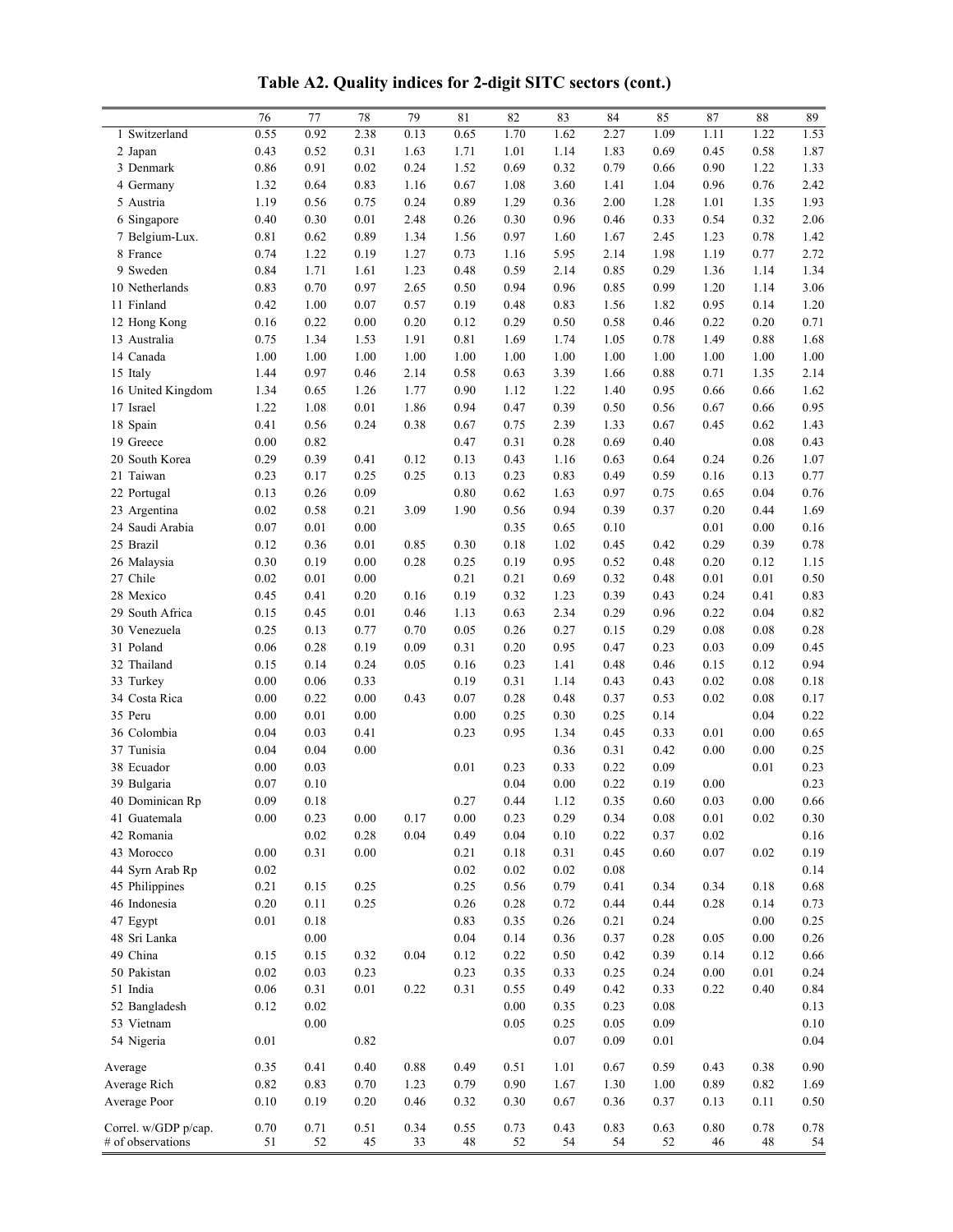|                                                  |          |          | Statistical Significance <sup>b</sup> | Average        |                   |             |
|--------------------------------------------------|----------|----------|---------------------------------------|----------------|-------------------|-------------|
|                                                  | Positive | Negative | Positive                              |                | Not Sig. Negative | Coefficient |
| Imports Equation <sup>cd</sup> :                 |          |          |                                       |                |                   |             |
| Price*GDPpc                                      | 84       | 29       | 49                                    | 55             | 9                 | 0.027       |
| <b>Distance</b>                                  | 1        | 112      | $\boldsymbol{0}$                      | $\overline{4}$ | 109               | $-1.93$     |
| <b>Border</b>                                    | 63       | 50       | $\overline{3}$                        | 107            | 3                 | 0.04        |
| Common Lang.                                     | 109      | 4        | 87                                    | 26             | $\theta$          | 2.50        |
| <b>PTA</b>                                       | 74       | 39       | 17                                    | 88             | 8                 | 0.56        |
| Colonial                                         | 78       | 35       | $\overline{4}$                        | 109            | $\boldsymbol{0}$  | 0.69        |
| Common Colony                                    | 99       | 14       | 38                                    | 75             | $\boldsymbol{0}$  | 1.50        |
| Distance*GDPpc                                   | 104      | 9        | 67                                    | 44             | 2                 | 0.08        |
| Border*GDPpc                                     | 63       | 50       | 4                                     | 108            | $\mathbf{1}$      | 0.03        |
| Com.Lang.*GDPpc                                  | 8        | 105      | $\boldsymbol{0}$                      | 40             | 73                | $-0.21$     |
| PTA*GDPpc                                        | 45       | 68       | 10                                    | 90             | 13                | $-0.04$     |
| Colonial*GDPpc                                   | 65       | 48       | 1                                     | 112            | $\boldsymbol{0}$  | 0.02        |
| Com.Colony*GDPpc                                 | 25       | 88       | $\boldsymbol{0}$                      | 82             | 31                | $-0.16$     |
| Fixed Cost Equation $\mathfrak{c}$ :             |          |          |                                       |                |                   |             |
| <b>Distance</b>                                  | 105      | 8        | 62                                    | 51             | $\boldsymbol{0}$  | 0.28        |
| Border                                           | 99       | 14       | 32                                    | 81             | $\boldsymbol{0}$  | 0.62        |
| Common Lang.                                     | 31       | 82       | 1                                     | 93             | 19                | $-0.21$     |
| <b>PTA</b>                                       | 39       | 74       | $\overline{2}$                        | 94             | 17                | $-0.38$     |
| Colonial <sup>e</sup>                            | 18       | 87       | 1                                     | 96             | 8                 | $-1.67$     |
| Common Colony                                    | 49       | 64       | $\overline{2}$                        | 104            | $\overline{7}$    | $-0.18$     |
| <b>Exporter GDP</b>                              | 3        | 110      | $\boldsymbol{0}$                      | 31             | 82                | $-0.29$     |
| Importer GDP                                     | 48       | 65       | 18                                    | 75             | 20                | $-0.02$     |
| Average Predicted Censoring Point <sup>f</sup> : |          | \$46,834 |                                       |                |                   |             |

#### **Table A3. Specification derived from a discrete choice model Summary Results**<sup>a</sup>  **(113 sectors)**

<sup>a</sup> This table provides summary results for the estimation of the specification derived from the discrete choice model in Appendix A.

<sup>b</sup> Significant at the 5% level.

<sup>c</sup> The dependent variable in the *Imports Equation* is the log of sectoral bilateral imports. The dependent variable in the *Fixed Cost Equation* is the log of the bilateral fixed costs of exporting. The *Fixed Cost Equation* determines the threshold for censoring in the *Imports Equation*. Both equations are estimated simultaneously by maximum likelihood, sector by sector.

<sup>d</sup> The first interaction term is the product of importer's income per capita and exporter's export price. For the export price, the unit value (quality) indices are used. The second interaction term is the product of importer's income per capita and distance. The rest of the interaction terms are the product of importer's income per capita and the usual dummies. All continuous variables are in logs. The rest of the variables are defined as in Table 3.<br><sup>e</sup> The estimated coefficient is  $-\infty$  in 8 sectors. These sectors are not included in the reported results for this vari

 $f$ The average predicted censoring point is the geometric average of the predicted value of the Fixed Cost Equation across all observations in all sectors.